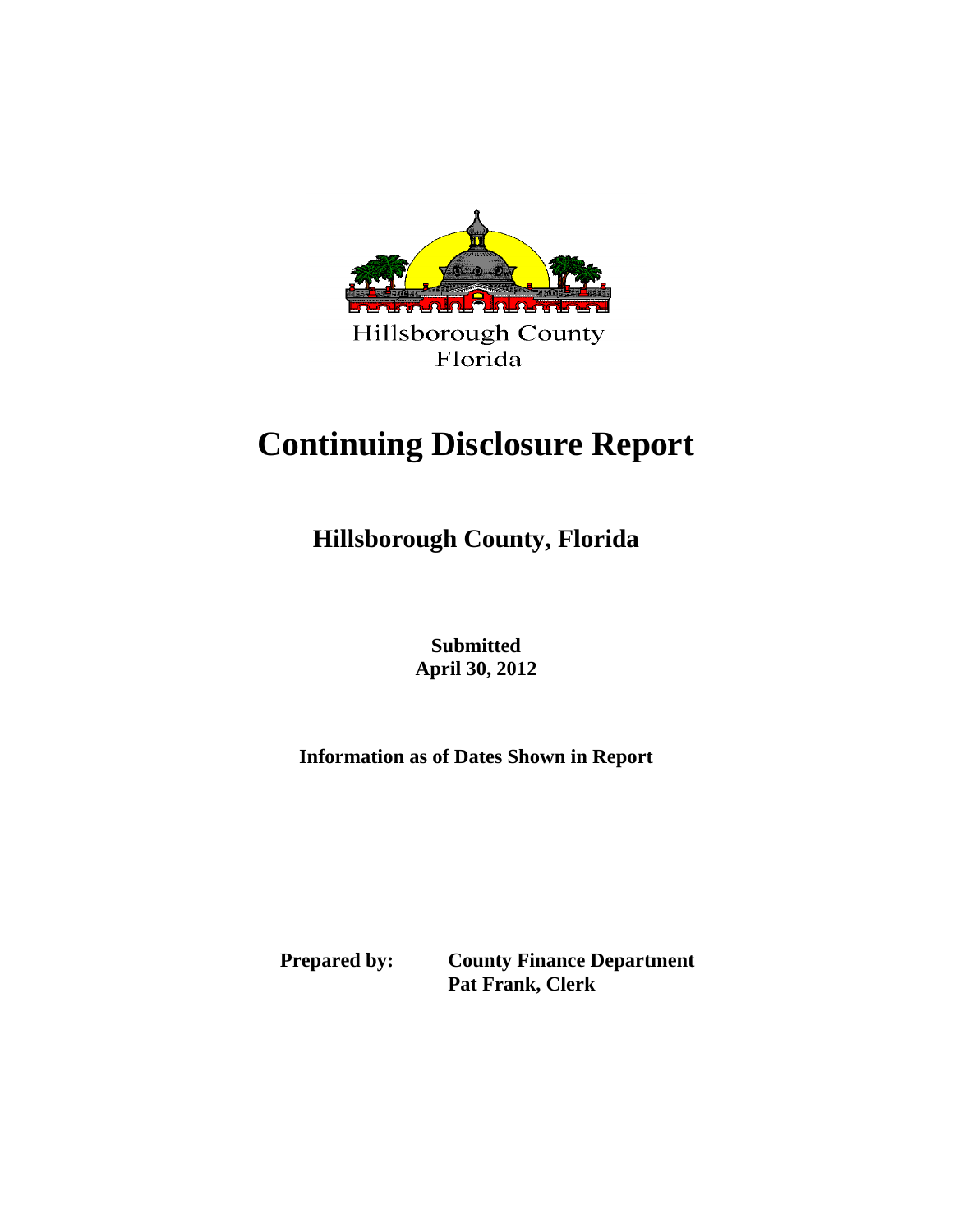

**Hillsborough County Board of County Commissioners:** 

**Al Higginbotham, Chair Mark Sharpe, Vice-Chair Kevin Beckner Victor D. Crist Ken Hagan Lesley "Les" Miller, Jr. Sandra L. Murman** 

**Michael S. Merrill, County Administrator** 

**Submitted April 30, 2012 by County Finance Department Pat Frank, Clerk of Circuit Court** 

**PO Box 1110, Tampa, FL 33601 Telephone (813) 307-7092 Fax (813) 276-2572**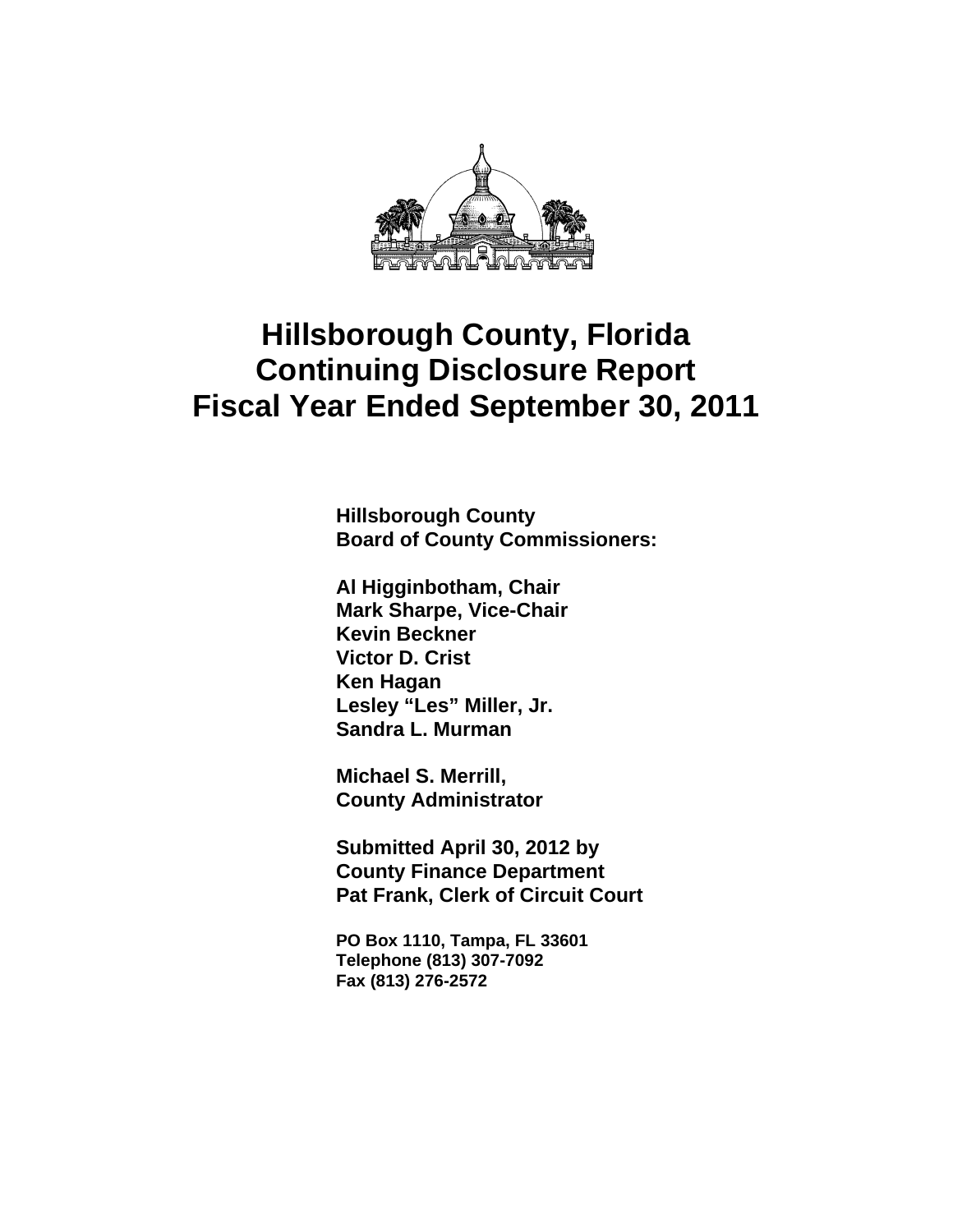# **Securities and Exchange Commission Rule 15c2-12**

Rule 15c2-12 of the Securities and Exchange Commission (the "Rule") requires bond issuers to undertake to continually disclose certain information to the municipal marketplace for those bonds delivered on July 3, 1995, and thereafter (the "effective date"). Hillsborough County has provided disclosure in each of the official statements for bonds issued since the Rule's effective date. The information provided in this report updates that information required by the Rule and is not an update of each respective official statement in its entirety.

There are two aspects to continuing disclosure reporting. First, there is the obligation to provide notices of twelve significant events, as listed, when and if they occur and if determined material. Additionally, issuers are obligated to disclose certain financial operating information. Specific financial and operating information disclosure requirements are defined in the continuing disclosure certificates approved with each bond issue subsequent to the Rule's effective date. This information requires annual update and reporting to the Municipal Securities Rulemaking Board website at **www.emma.msrb.org**.

Included within this report is a summary listing, which the County is required to provide annually by bond issue. Also included in this report is a disclosure prepared by the County Attorney's Office describing outstanding litigation, which may be material to the County (see Appendix A). The information contained in this report is for the County's fiscal year ended September 30, 2011. The Comprehensive Annual Financial Report (CAFR) contains the County's audited financial statements, as well as certain statistical and other general information which current and potential bondholders may find informative. The CAFR is available at **www.hillsclerk.com/publicweb/CountyFinancialReports.aspx**.

# **Significant Events**

The following is a list of events which require immediate reporting to the Municipal Securities Rulemaking Board, if such an event has a material impact on the applicable bonds in accordance with the Rule:

- 1. Principal and interest payment delinquencies.
- 2. Non-payment related defaults.
- 3. Unscheduled draws on the debt service reserve fund reflecting financial difficulties.
- 4. Unscheduled draws on credit enhancement reflecting financial difficulties.
- 5. Substitution of credit or liquidity providers, or their failure to perform.
- 6. Adverse tax opinions or events affecting the tax-exempt status of the applicable bonds.
- 7. Modifications to rights of holders of the applicable bonds.
- 8. Calls on the applicable bonds.
- 9. Defeasance of the applicable bonds.
- 10. Release, substitution or sale of property securing repayment of the applicable bonds.
- 11. Rating changes.
- 12. Notice of failure on the part of the County to disclose information or provide updates to information as undertaken with each issuance of bonds since the effective date of the Rule.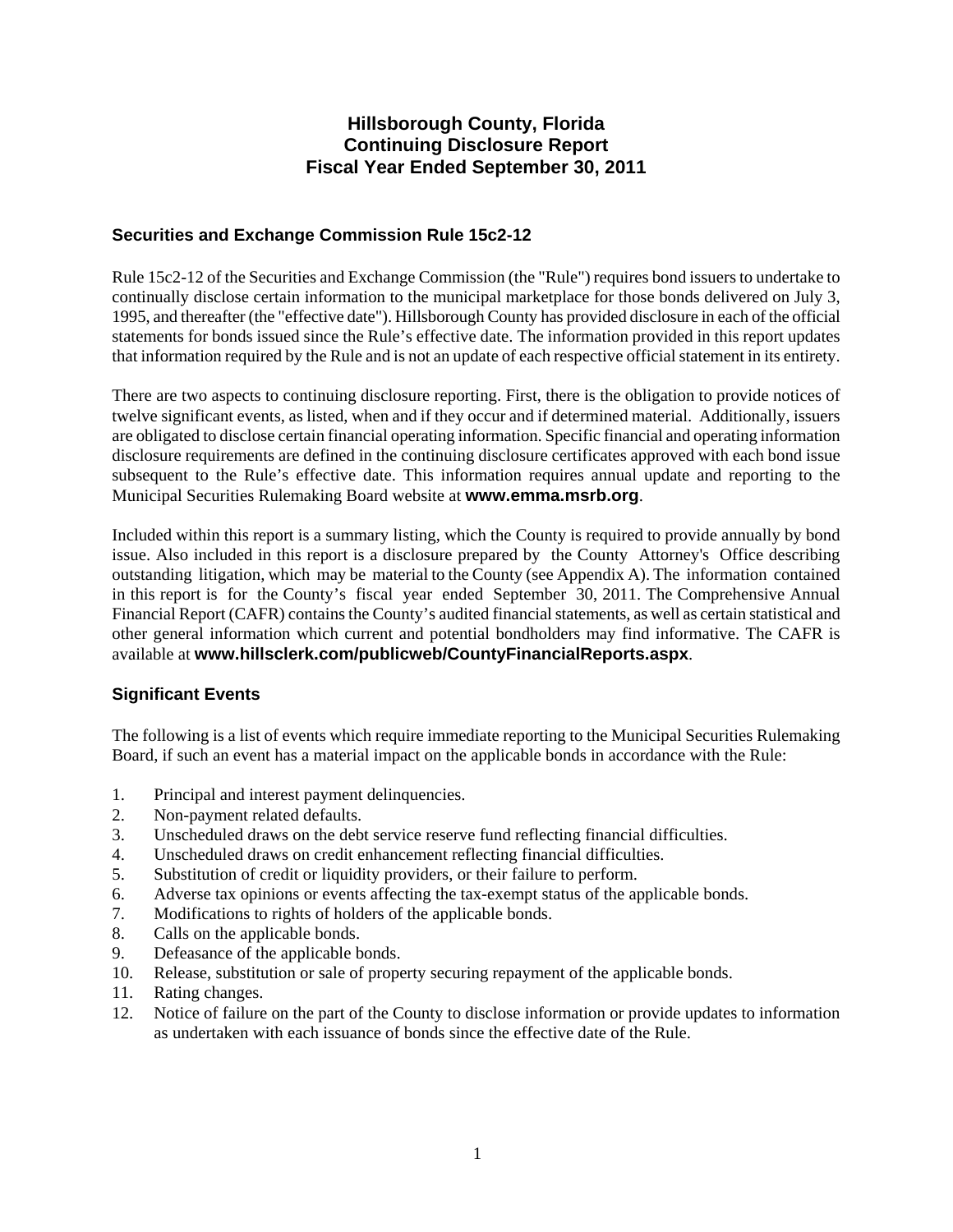# **Hillsborough County Bonds Outstanding on September 30, 2011:**

| <b>Bond Issue</b>                                                                                                                                                    | <b>Par Amount</b><br>Outstanding |
|----------------------------------------------------------------------------------------------------------------------------------------------------------------------|----------------------------------|
| \$19,965,000 Hillsborough County, FL, Fuel Tax Refunding Revenue<br>Bonds, Taxable Series 1998, issued January 27, 1998                                              | \$<br>375,000                    |
| \$4,930,000 Hillsborough County, FL, Reclaimed Water Special<br>Assessment Revenue Bonds, Series 2000, issued December 8, 2000                                       | 2,145,000                        |
| \$29,575,000 Hillsborough County, FL, Capacity Assessment Special<br>Assessment Revenue Bonds, Series 2000, issued December 8, 2000                                  | 15,240,000                       |
| \$186,105,000 Hillsborough County, FL, Junior Lien Refunding Utility<br>Revenue Bonds, Series 2001, issued May 17, 2001                                              | 47,150,000                       |
| \$49,725,000 Hillsborough County, FL, Community Investment Tax<br>Revenue Bonds, Series 2001A (Jail Project), issued October 30, 2001                                | 36,635,000                       |
| \$14,490,000 Hillsborough County, FL, Community Investment Tax<br>Revenue Bonds, Series 2001B, (Stormwater Project), issued October<br>30, 2001                      | 10,920,000                       |
| \$18,540,000 Hillsborough County, FL, General Obligation Refunding<br>Bonds Unincorporated Area Parks and Recreation Program, Series<br>2002, issued August 28, 2002 | 12,635,000                       |
| \$90,000,000 Hillsborough County, FL, Community Investment Tax<br>Revenue Bonds, Series 2004, issued August 12, 2004                                                 | 68,615,000                       |
| \$38,305,000 Hillsborough County, FL, Court Facilities Refunding<br>Revenue Bonds, Series 2005, issued August 23, 2005                                               | 33,025,000                       |
| \$17,920,000 Hillsborough County, FL, Tampa Bay Arena Refunding<br>Revenue Bonds, Series 2005, issued June 8, 2005                                                   | 14,795,000                       |
| *\$114,865,000 Tampa Sports Authority Local Option Sales Tax<br>Refunding Revenue Bonds (Stadium Project), Series 2005, issued<br>November 16, 2005                  | 96,830,000                       |
| *\$27,015,000 Tampa Sports Authority Florida Sales Tax Payments<br>Refunding Revenue Bonds (Stadium Project), Series 2005, issued<br>November 16, 2005               | 22,325,000                       |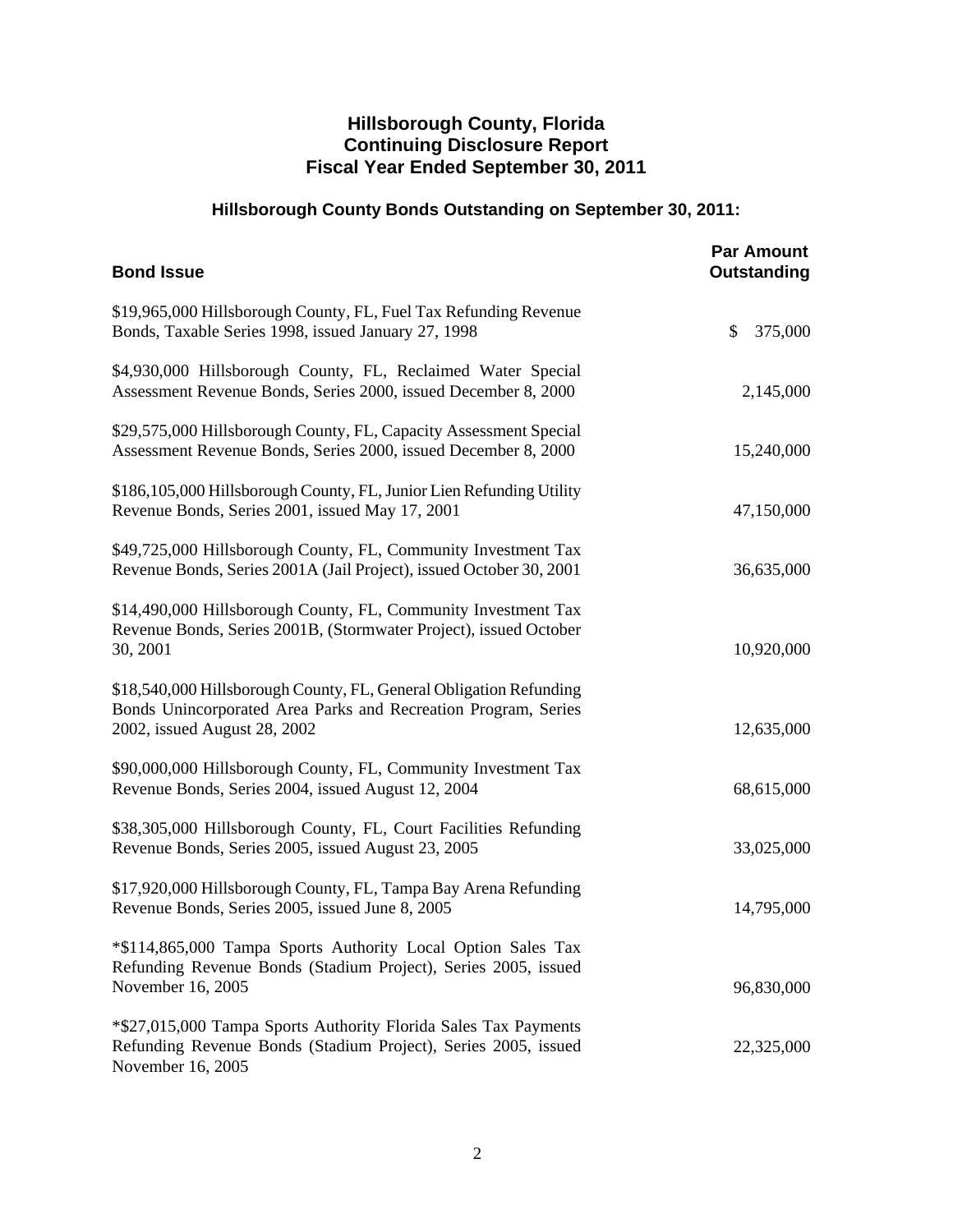| <b>Bond Issue</b>                                                                                                                                                                     | <b>Par Amount</b><br><b>Outstanding</b> |
|---------------------------------------------------------------------------------------------------------------------------------------------------------------------------------------|-----------------------------------------|
| \$40,285,000 Hillsborough County, FL, Capital Improvement<br>Refunding Revenue Bonds, Series 2006, issued May 3, 2006                                                                 | \$31,945,000                            |
| 101,110,000 Hillsborough County, FL, Capacity Assessment Special<br>Assessment Revenue Bonds, Series 2006, issued May 3, 2006                                                         | 79,300,000                              |
| \$116,990,000 Hillsborough County, FL, Solid Waste and Resource<br>Recovery Revenue Bonds, Series 2006A, AMT, issued November 14,<br>2006                                             | 108,265,000                             |
| \$40,360,000 Hillsborough County, FL, Solid Waste and Resource<br>Recovery Revenue Bonds, Series 2006B, Non-AMT, issued<br>November 14, 2006                                          | 40,360,000                              |
| \$18,270,000 Hillsborough County, FL, Fourth Cent Tourist<br>Development Tax Refunding and Improvement Revenue Bonds, Series<br>2006, issued December 6, 2006                         | 16,600,000                              |
| \$27,125,000 Hillsborough County, FL, Fifth Cent Tourist<br>Development Tax Refunding Revenue Bonds, Series 2006A, issued<br>December 6, 2006                                         | 27,125,000                              |
| \$191,800,000 Hillsborough County, FL, Community Investment Tax<br>Revenue Bonds, Series 2007, issued October 31, 2007                                                                | 169,305,000                             |
| \$19,195,000 Hillsborough County, FL, Capital Improvement Non-Ad<br>Valorem Refunding Revenue Bonds (Warehouse and Sheriff's<br>Facilities Projects), Series 2008, issued May 7, 2008 | 17,135,000                              |
| \$11,305,000 Hillsborough County, FL, General Obligation Bonds,<br>Series 2009A, issued December 29, 2009                                                                             | 11,305,000                              |
| \$48,125,000 Hillsborough County, FL, General Obligation Bonds,<br>Series 2009B (Federally Taxable Build America Bonds Direct<br>Subsidy), issued December 29, 2009                   | 48,125,000                              |
| \$18,035,000 Hillsborough County FL, Utility Revenue Bonds, Series<br>2010A, issued November 16, 2010                                                                                 | 18,035,000                              |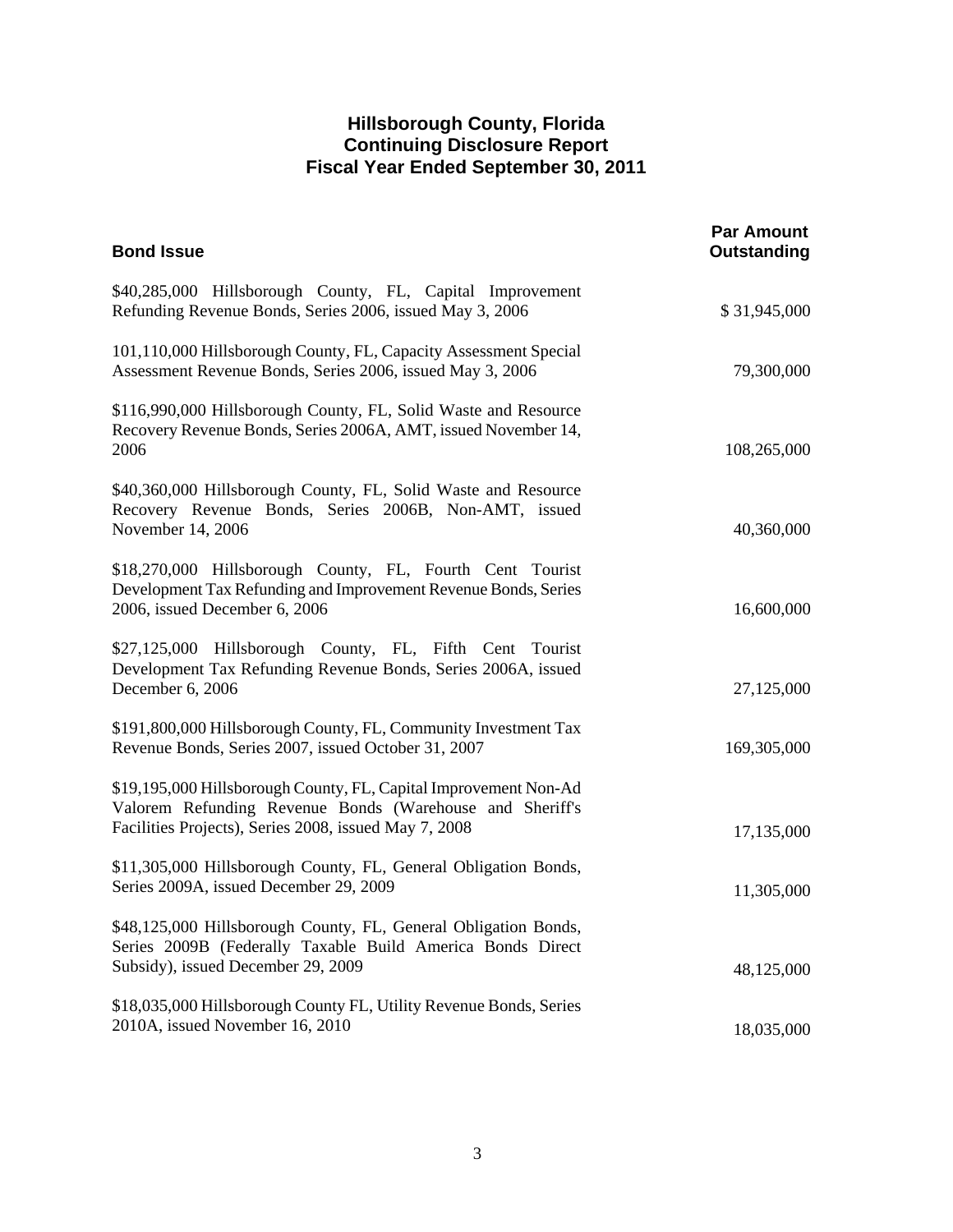| <b>Bond Issue</b>                                                                                                                  | <b>Par Amount</b><br>Outstanding |
|------------------------------------------------------------------------------------------------------------------------------------|----------------------------------|
| \$110,265,000 Hillsborough County, FL, Utility Revenue Bonds,<br>Series 2010B, (Federally Taxable Build America Bonds), issued     |                                  |
| November 16, 2010                                                                                                                  | \$110,265,000                    |
| \$21,700,000 Hillsborough County, FL, Utility Revenue Bonds, Series<br>2010C (Federally Taxable Recovery Zone Economic Development |                                  |
| Bonds Direct Payment), issued November 16, 2010                                                                                    | 21,700,000                       |
| *Bonds issued by the Tampa Sports Authority.                                                                                       |                                  |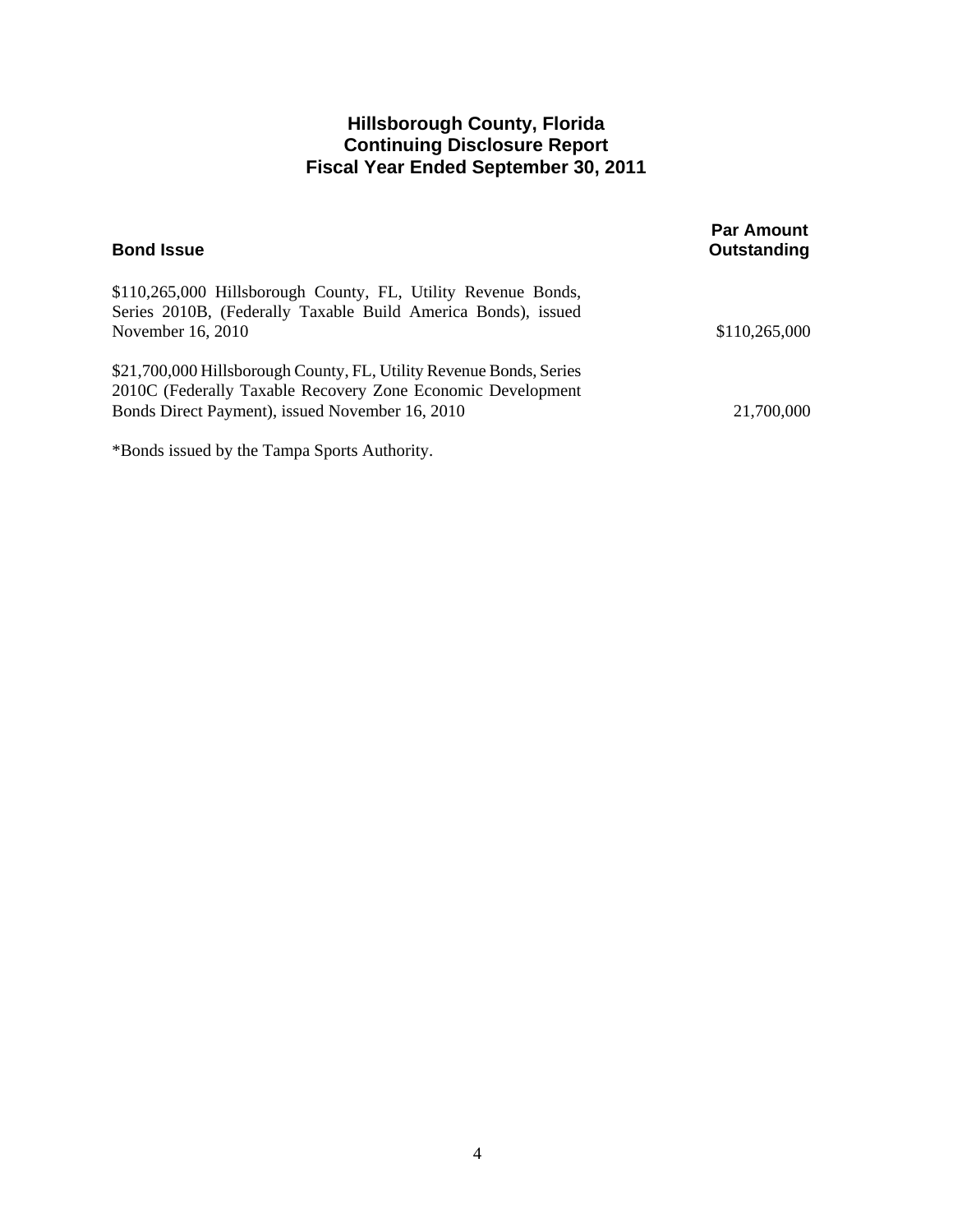# **Required Disclosure by Bond Issue**

The following is a listing of the disclosures required to be provided by the County with respect to each bond issue. These disclosures update the information contained in the official statements for these bond issues and in previous continuing disclosure reports. These disclosures should be considered in conjunction with the content of the related official statements.

### **\$19,965,000 Fuel Tax Refunding Revenue Bonds, Taxable Series 1998**

| a.             | <b>County Fuel Tax Distribution Factors</b>                                               | Table 6-A  |
|----------------|-------------------------------------------------------------------------------------------|------------|
| b.             | Historical Receipts by County of County Fuel Tax                                          | Table 6-B  |
| c.             | Certified Gallons of Taxable Fuel Sold                                                    | Table 6-C  |
| d.             | Distribution of Hillsborough County Local Option Fuel Tax                                 | Table 6-D  |
| e.             | Local Option Fuel Tax Revenues                                                            | Table 6-E  |
| f.             | Debt Service Coverage                                                                     | Table 6-F  |
| Series 2000    | \$4,930,000 Reclaimed Water Special Assessment Revenue Bonds, Series                      |            |
| a.             | <b>Historical Reclaimed Water Assessment Revenues</b>                                     | Table 8-A  |
| $\mathbf{b}$ . | Historical Reclaimed Water Assessment Coverage                                            | Table 8-B  |
| Series 2000    | \$29,575,000 Capacity Assessment Special Assessment Revenue Bonds,                        |            |
| a.             | <b>Historical Capacity Assessment Revenues</b>                                            | Table 9-A  |
| $\mathbf{b}$ . | <b>Historical Capacity Assessment Coverage</b>                                            | Table 9-B  |
|                | \$186,105,000 Junior Lien Refunding Utility Revenue Bonds, Series 2001                    |            |
| a.             | <b>Water Customer Revenues</b>                                                            | Table 10-A |
| $\mathbf{b}$ . | <b>Wastewater Customer Revenues</b>                                                       | Table 10-B |
| c.             | <b>Historical Debt Service Coverage</b>                                                   | Table 10-C |
| (Jail Project) | \$49,725,000 Community Investment Tax Revenue Bonds, Series 2001A                         |            |
| a.             | <b>Historical CIT Sales Surtax Collections and Distributions</b>                          | Table 7-B  |
| $\mathbf{b}$ . | Historical Debt Service Coverage                                                          | Table 7-D  |
|                | \$14,490,000 Community Investment Tax Revenue Bonds, Series 2001B<br>(Stormwater Project) |            |
| a.             | Historical CIT Sales Surtax Collections and Distributions                                 | Table 7-B  |
| $\mathbf{b}$ . | <b>Historical Debt Service Coverage</b>                                                   | Table 7-D  |
|                |                                                                                           |            |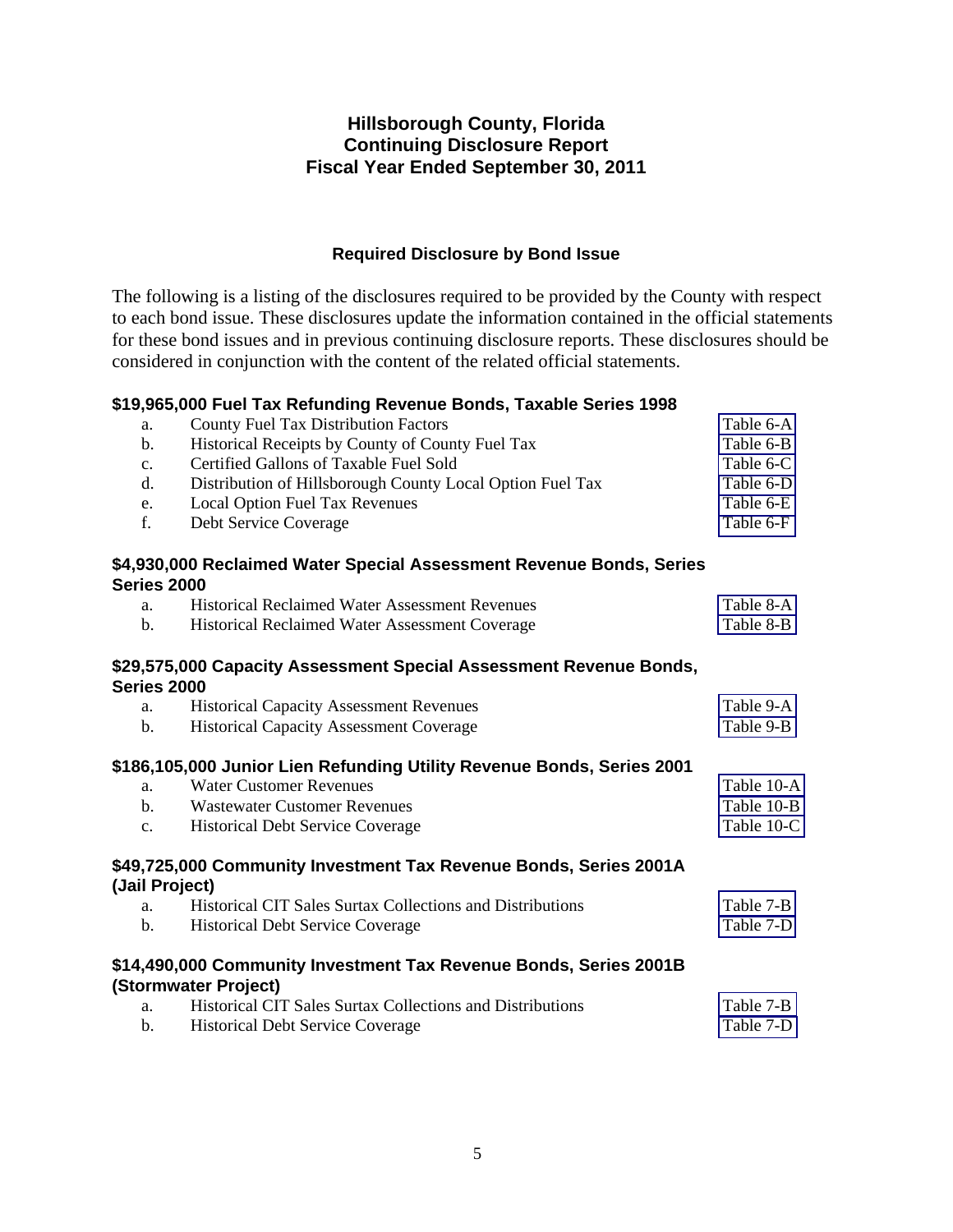# **\$18,540,000 General Obligation Refunding Bonds (Unincorporated Parks and Recreation Program) Series 2002**

| a.             | Property Tax Millage Rates                                                              | Table 11-A |
|----------------|-----------------------------------------------------------------------------------------|------------|
| $\mathbf b$ .  | Ad Valorem tax collections for the unincorporated area of the County                    | Table 11-B |
| c.             | <b>Total Ad Valorem Tax Collections</b>                                                 | Table 11-C |
| d.             | Assessed values for the unincorporated area of the County                               | Table 11-D |
| e.             | Table of Countywide Assessed Values for Ad Valorem Tax Purposes                         | Table 11-E |
| f.             | Population of the unincorporated area of the County                                     | Table 11-F |
| g.             | Population Countywide (including municipalities)                                        | Table 11-F |
|                | \$90,000,000 Community Investment Tax Revenue Bonds, Series 2004                        |            |
| a.             | Historical CIT Sales Surtax Collections and Distributions                               | Table 7-B  |
| $\mathbf{b}$ . | <b>Historical Debt Service Coverage</b>                                                 | Table 7-D  |
|                | \$38,305,000 Court Facilities Revenue Bonds, Series 2005                                |            |
| a.             | Table of Historical paid Non-Criminal Traffic Infraction and Criminal                   |            |
|                | <b>Violations Citations</b>                                                             | Table 7-A  |
| $\mathbf b$ .  | Historical CIT Sales Surtax Collections and Distributions                               | Table 7-B  |
| C <sub>1</sub> | Debt Service Coverage - Court Surcharge Revenue                                         | Table 7-C  |
| d.             | Historical Debt Service Coverage - CIT Revenue                                          | Table 7-D  |
|                | \$17,920,000 Tampa Bay Arena Refunding Revenue Bonds, Series 2005                       |            |
| a.             | Historical Non-Ad Valorem Revenue, Covenant Debt Service and Covenant                   |            |
|                | Debt Service Coverage                                                                   | Table 1-A  |
|                | \$114,865,000 Tampa Sports Authority Local Option Sales Tax Refunding                   |            |
|                | Revenue Bonds (Stadium Project), Series 2005                                            |            |
| a.             | Historical Community Investment Tax Collections and Distributions in Terms              |            |
|                | of Priority                                                                             | Table 5-A  |
|                | \$27,015,000 Tampa Sports Authority Florida Sales Tax Payments                          |            |
|                | Refunding Revenue Bonds (Stadium Project), Series 2005                                  |            |
|                | Disclosure requirement for these bonds is to provide audited financial statements only. |            |
|                | See link to CAFR under heading Incorporation by Reference below.                        |            |
|                | \$40,285,000 Capital Improvement Program Refunding Revenue Bonds,                       |            |
| Series 2006    |                                                                                         |            |
| a.             | Historical Sales Tax Collections Hillsborough County and state of Florida               | Table 2-A  |
| $\mathbf b$ .  | Debt Service Coverage                                                                   | Table 2-B  |
| $C_{\bullet}$  | Distribution of Local Government Half-Cent Sales Tax among Hillsborough                 |            |

County, City of Tampa, City of Temple Terrace, and City of Plant City [Table 2-C](#page-13-0) 

d. Hillsborough County Population [Table 2-D](#page-14-0)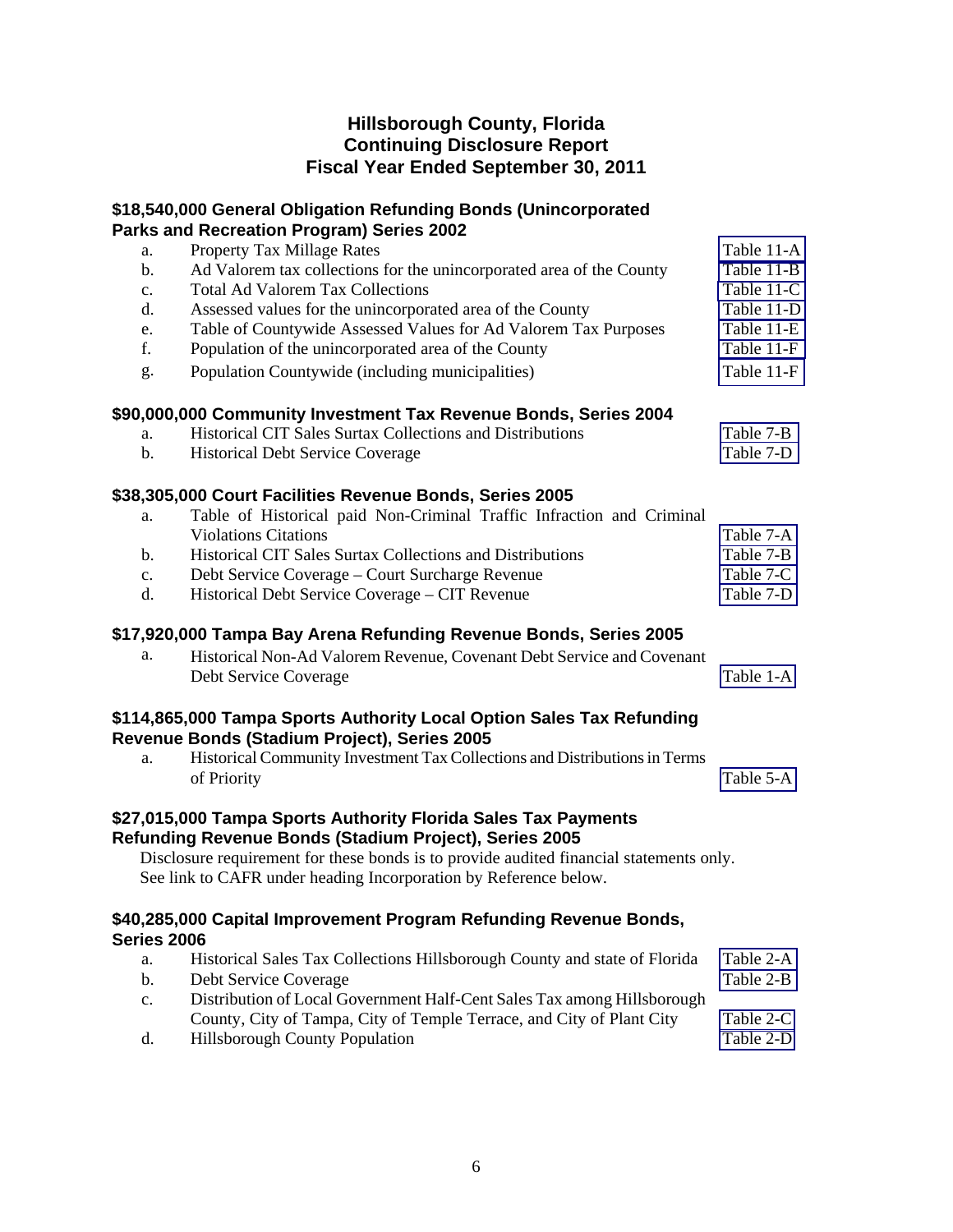# **\$101,110,000 Capacity Assessment Special Assessment Revenue Bonds, Series 2006**

| a.             | <b>Historical Capacity Assessment Revenues</b>                                                                  | Table 13-A |
|----------------|-----------------------------------------------------------------------------------------------------------------|------------|
| $\mathbf{c}$ . | Property (Ad Valorem) Tax levies and Collections Last Five Fiscal Years                                         | Table 13-C |
|                | \$116,990,000 Solid Waste and Resource Recovery Revenue Bonds,                                                  |            |
|                | Series 2006A, AMT                                                                                               |            |
| a.             | Historical Waste Supply Delivered to System (Tons)                                                              | Table 12-A |
| $\mathbf b$ .  | Resource Recovery Facility Historical Refuse Throughput                                                         | Table 12-B |
| c.             | Resource Recovery Facility Historical Steam/Electrical Generation                                               | Table 12-C |
| d.             | Historical Equivalent Residential Units (ERUs)                                                                  | Table 12-D |
| e.             | Historical Solid Waste Rates.                                                                                   | Table 12-E |
| f.             | Historical Operating Statistics and Coverage Levels                                                             | Table 12-F |
|                | \$40,360,000 Solid Waste and Resource Recovery Revenue Bonds, Series<br>2006B, Non-AMT                          |            |
| a.             | Historical Waste Supply Delivered to System (Tons)                                                              | Table 12-A |
| $\mathbf b$ .  | Resource Recovery Facility Historical Refuse Throughput                                                         | Table 12-B |
| c.             | Resource Recovery Facility Historical Steam/Electrical Generation                                               | Table 12-C |
| d.             | <b>Historical ERUs</b>                                                                                          | Table 12-D |
| e.             | <b>Historical Solid Waste Rates</b>                                                                             | Table 12-E |
| f.             | Historical Operating Statistics and Coverage Levels for Five Fiscal Years                                       | Table 12-F |
|                | \$18,270,000 Fourth Cent Tourist Development Tax Refunding and<br><b>Improvement Revenue Bonds, Series 2006</b> |            |
| a.             | Historical Tourist Development Tax Revenue of the County                                                        | Table 4-A  |
|                | \$27,125,000 Fifth Cent Tourist Development Tax Refunding Revenue<br><b>Bonds, Series 2006A</b>                 |            |
| a.             | Historical Tourist Development Tax Revenue                                                                      | Table 3-A  |
|                | \$191,800,000 Community Investment Tax Revenue Bonds, Series 2007                                               |            |
| a.             | Historical CIT Sales Surtax Collections and Distributions                                                       | Table 7-B  |
| $\mathbf b$ .  | Historical Debt Service Coverage including Court Facilities Bonds                                               | Table 7-D  |
|                |                                                                                                                 |            |

- c. Historical Debt Service Coverage excluding Court Facilities Bonds [Table 7-E](#page-29-0)
- d. Distribution Percentage for Community Investment Tax Table 7-F

# **\$19,195,000 Capital Improvement Non-Ad Valorem Refunding Revenue Bonds (Warehouse and Sheriff's Facilities Project) Series 2008**

a. Historical Non-Ad Valorem Revenue, Covenant Debt Service and Covenant Debt Service Coverage Table 1-A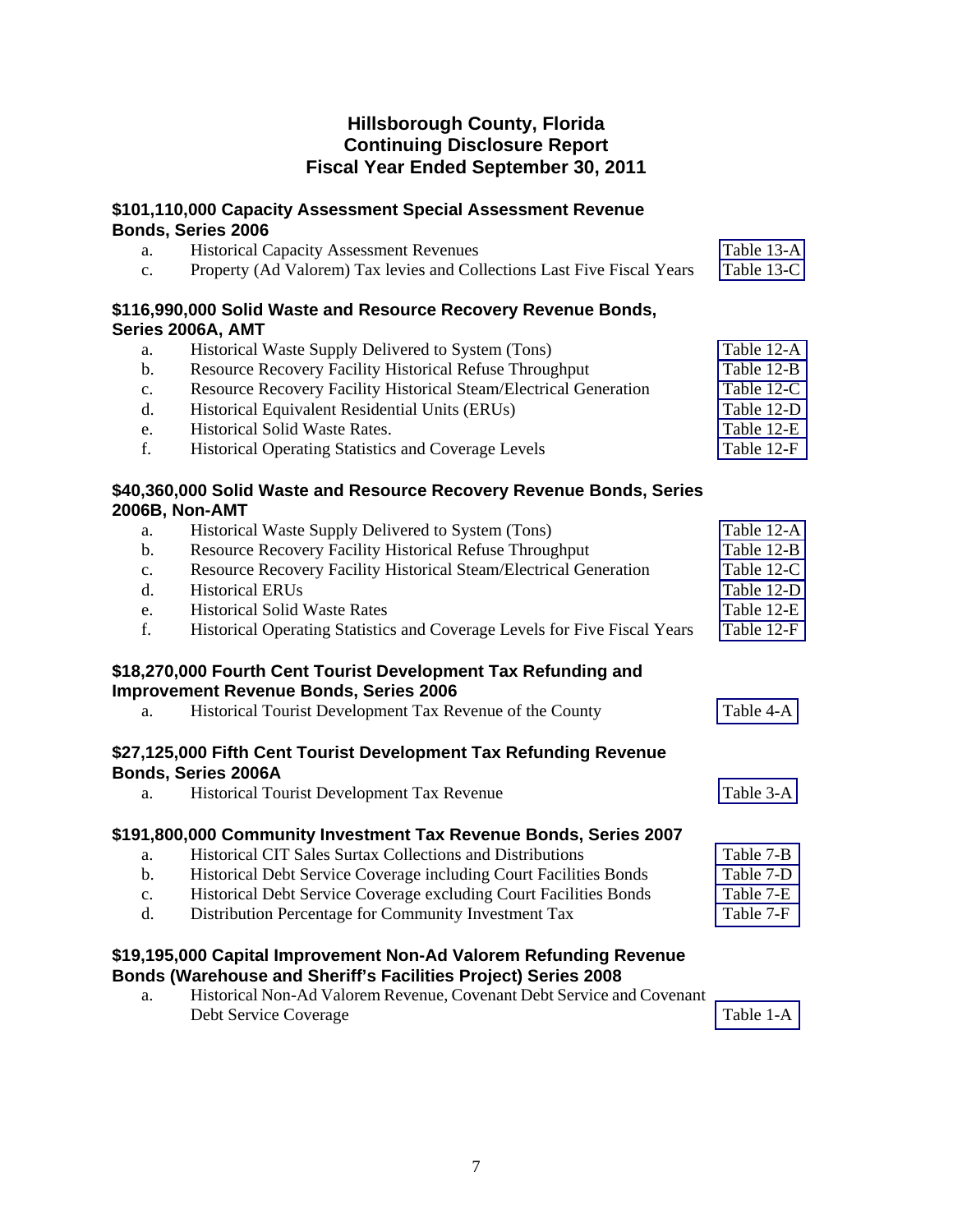**\$11,305,000 General Obligation Bonds (Environmental Lands Acquisition and Protection Program), Series 2009A; and \$48,125,000 Taxable General Obligation Bonds (Environmental Lands Acquisition and Protection Program), Series 2009B, (Federally Taxable Build America Bonds Direct Subsidy)**  a. Property Tax Levies and Collections [Table 11-B](#page-39-0) 

| a.                            | Property Tax Levies and Collections                                                                                                                                                                                                                                                                                      | таріе 11-в                                           |
|-------------------------------|--------------------------------------------------------------------------------------------------------------------------------------------------------------------------------------------------------------------------------------------------------------------------------------------------------------------------|------------------------------------------------------|
| b.                            | Property Tax Millage rates for Direct and Overlapping Governments                                                                                                                                                                                                                                                        | Table 11-A                                           |
| $c_{\cdot}$                   | Taxable Assessed Value and Actual Property Values                                                                                                                                                                                                                                                                        | Table 11-E                                           |
| d.                            | Principal Taxpayers                                                                                                                                                                                                                                                                                                      | Table 13-B                                           |
|                               | \$18,035,000 Utility Revenue Bonds, Series 2010A                                                                                                                                                                                                                                                                         |                                                      |
| a.                            | Property Tax Levies and Collections                                                                                                                                                                                                                                                                                      | Table 11-B                                           |
| b.                            | Property Tax Millage rates for Direct and Overlapping Governments                                                                                                                                                                                                                                                        | Table 11-A                                           |
| $c_{\cdot}$                   | Taxable Assessed Value and Actual Property Values                                                                                                                                                                                                                                                                        | Table 11-E                                           |
| d.                            | Principal Taxpayers                                                                                                                                                                                                                                                                                                      | Table 13-B                                           |
|                               | \$110,265,000 Utility Revenue Bonds, Series 2010B, (Federally Taxable<br><b>Build America Bonds Direct Subsidy)</b>                                                                                                                                                                                                      |                                                      |
| a.                            | Property Tax Levies and Collections                                                                                                                                                                                                                                                                                      | Table 11-B                                           |
| b.                            | Property Tax Millage rates for Direct and Overlapping Governments                                                                                                                                                                                                                                                        | Table 11-A                                           |
| $c_{\cdot}$                   | Taxable Assessed Value and Actual Property Values                                                                                                                                                                                                                                                                        | Table 11-E                                           |
| d.                            | Principal Taxpayers                                                                                                                                                                                                                                                                                                      | Table 13-B                                           |
| a.<br>b.<br>$c_{\cdot}$<br>d. | \$21,700,000 Utility Revenue Bonds, Series 2010C, (Federally Taxable<br>Recovery Zone Economic Development Bonds Direct Payment)<br>Property Tax Levies and Collections<br>Property Tax Millage rates for Direct and Overlapping Governments<br>Taxable Assessed Value and Actual Property Values<br>Principal Taxpayers | Table 11-B<br>Table 11-A<br>Table 11-E<br>Table 13-B |
|                               |                                                                                                                                                                                                                                                                                                                          |                                                      |

# **Material Litigation Summary** Appendix A

# **Incorporation by Reference**

SEC Rule 15c2-12 provides that any or all of the information required to be disclosed may be incorporated by reference from other documents, including official statements of debt issues of the County or related public entities, which have been submitted to EMMA or the Securities and Exchange Commission. For this reporting period, Hillsborough County does not elect to include in this document any information incorporated by reference from these other documents.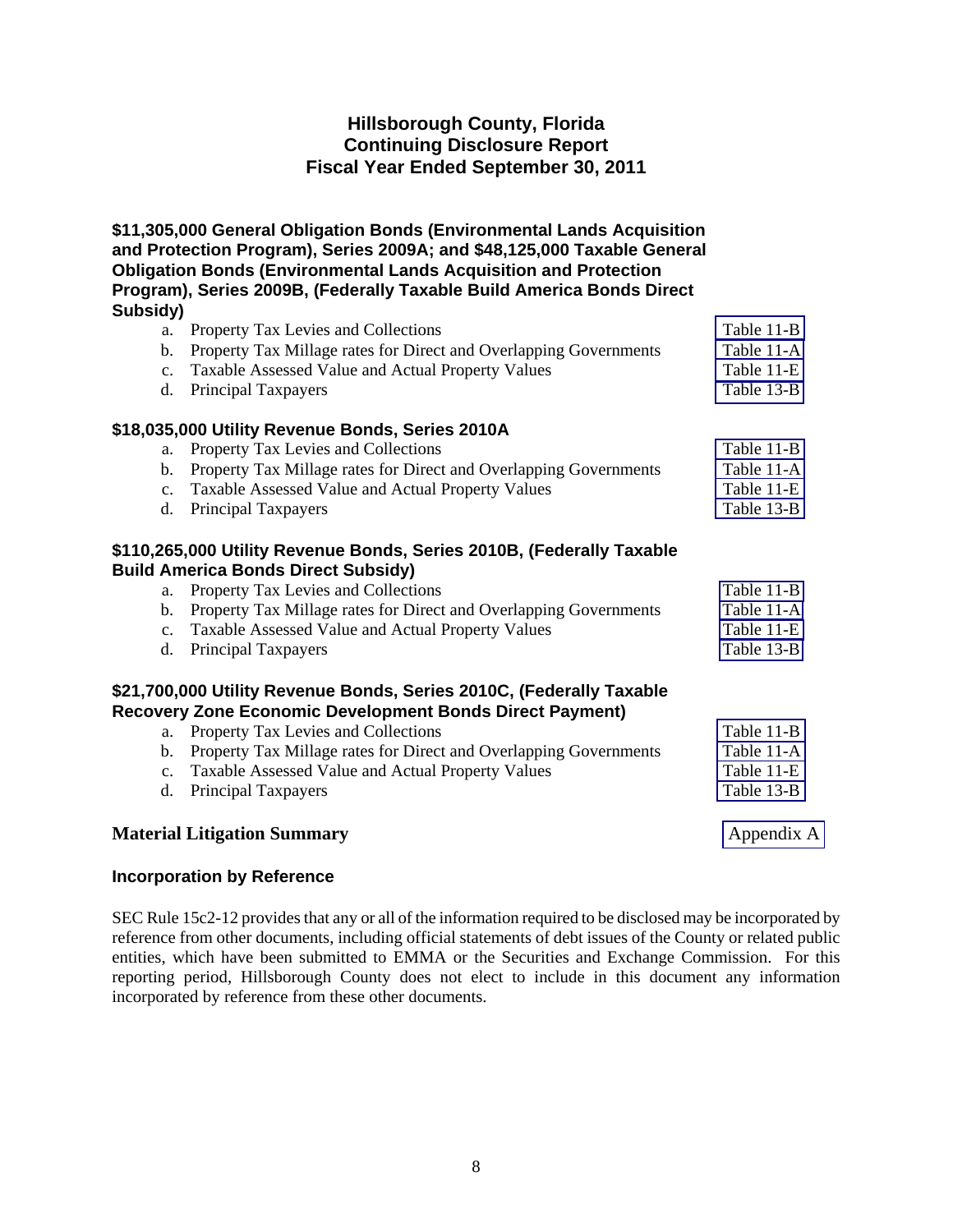**Table 1-A**

#### **Historical Legally Available Non-Ad Valorem Revenue, Covenant Debt Service and Covenant Debt Service Coverage (amounts in thousands)**

<span id="page-10-0"></span>

| <b>Fiscal Year</b>                                     | 2007        | 2008    | 2009     | 2010     | 2011    |  |
|--------------------------------------------------------|-------------|---------|----------|----------|---------|--|
| Available Non-Ad Valorem Revenue Sources (a)           |             |         |          |          |         |  |
| <b>Guaranteed Entitlement</b>                          | \$<br>1,836 | 1,836   | 1,836    | 1,836    | 1,836   |  |
| Second Guaranteed Entitlement                          | 4,916       | 4,916   | 4,916    | 4,916    | 4,916   |  |
| Available Half-Cent Sales Tax (b)                      | 78,933      | 71,575  | 63,479   | 73,553   | 76,523  |  |
| Available Communication Service Tax (c)                | 17,023      | 17,317  | 16,664   | 15,544   | 16,171  |  |
| Beverage License Fees                                  | 391         | 399     | 386      | 386      | 406     |  |
| Mobile Home Fees                                       | 418         | 409     | 440      | 446      | 388     |  |
| Clerk of Circuit Excess Other Fees (d)                 | 1,931       | 0       | $\Omega$ | $\Omega$ | 0       |  |
| Available Fifth Cent Tourist Development Tax (TDT) (e) | 526         | 2,463   | 1,889    | 1,712    | 2,041   |  |
| Professional And Occupational License Fees             | 2,067       | 2,357   | 2,223    | 1,928    | 2,210   |  |
| Tampa Bay Times Forum Ticket Surcharges                | 344         | 304     | 329      | 286      | 404     |  |
| Total                                                  | 108,385     | 101,576 | 92,162   | 100,607  | 104,895 |  |
| Non-Ad Valorem Maximum Annual Debt Service             |             |         |          |          |         |  |
| 1996/2006 CIP Non Ad Valorem Refunding Revenue Bonds   | 5,189       | 3,429   | 3,429    | 3,429    | 3,248   |  |
| 1995/2005 Tampa Bay Arena Refunding Revenue Bonds      | 1,334       | 1,334   | 1,334    | 1,334    | 1,310   |  |
| Non-Ad Valorem CIP Commercial Paper Notes (f)          | 3,417       | 7,847   | 6,525    | 6,580    | 6,686   |  |
| 1998/2008 CIP Refunding Non-Ad Valorem Bonds (q)       | 1,499       | 1,442   | 1,442    | 1,442    | 1,442   |  |
| Total                                                  | 11,439      | 14,052  | 12,730   | 12,785   | 12,686  |  |
| Debt Service Coverage                                  | 9.48x       | 7.23x   | 7.24x    | 7.87x    | 8.27x   |  |

(a) This table does not include collections from the Community Investment Tax ("CIT") nor any indebtedness pledging the CIT proceeds. The County has, by ordinance, limited the use of such funds to projects expressly approved as using the procedure in the enacting ordinance.

(b) The amount shown is total Half-Cent Sales Tax collections. The 2003 Criminal Justice Refunding Bonds and the 2006 MOSI/County Center Refunding Bonds were defeased during fiscal year 2010 using cash reserves.

(c) The amount shown is 62.5% of total Communications Service Tax ("CST") collections. The Board of County Commissioners formally allocated 37.5% of the CST specifically to public safety (\$25,873 x 62.5%=\$16,171).

(d) The Clerk of the Circuit Court has no expectation that this revenue source will continue in the future.

(e) The amount shown is total Fifth Cent TDT collections less maximum annual debt service on Fifth Cent TDT pledged bonds. This excess may not be used to pay any of the items in the "Non-Ad Valorem Maximum Annual Debt Service" section of the table except for the 1995/2005 Tampa Bay Arena Refunding Revenue Bonds and is not legally available to pay debt service on the Series 2008 Bonds.

(f) Commercial paper is amortized over thirty years utilizing the Bond Buyer Revenue Bond Index.

(g) The Series 1998 Bonds were refunded by the \$19,195,000 Non-Ad Valorem Refunding Bonds, Series 2008.

Source: Hillsborough County, Florida Comprehensive Annual Financial Reports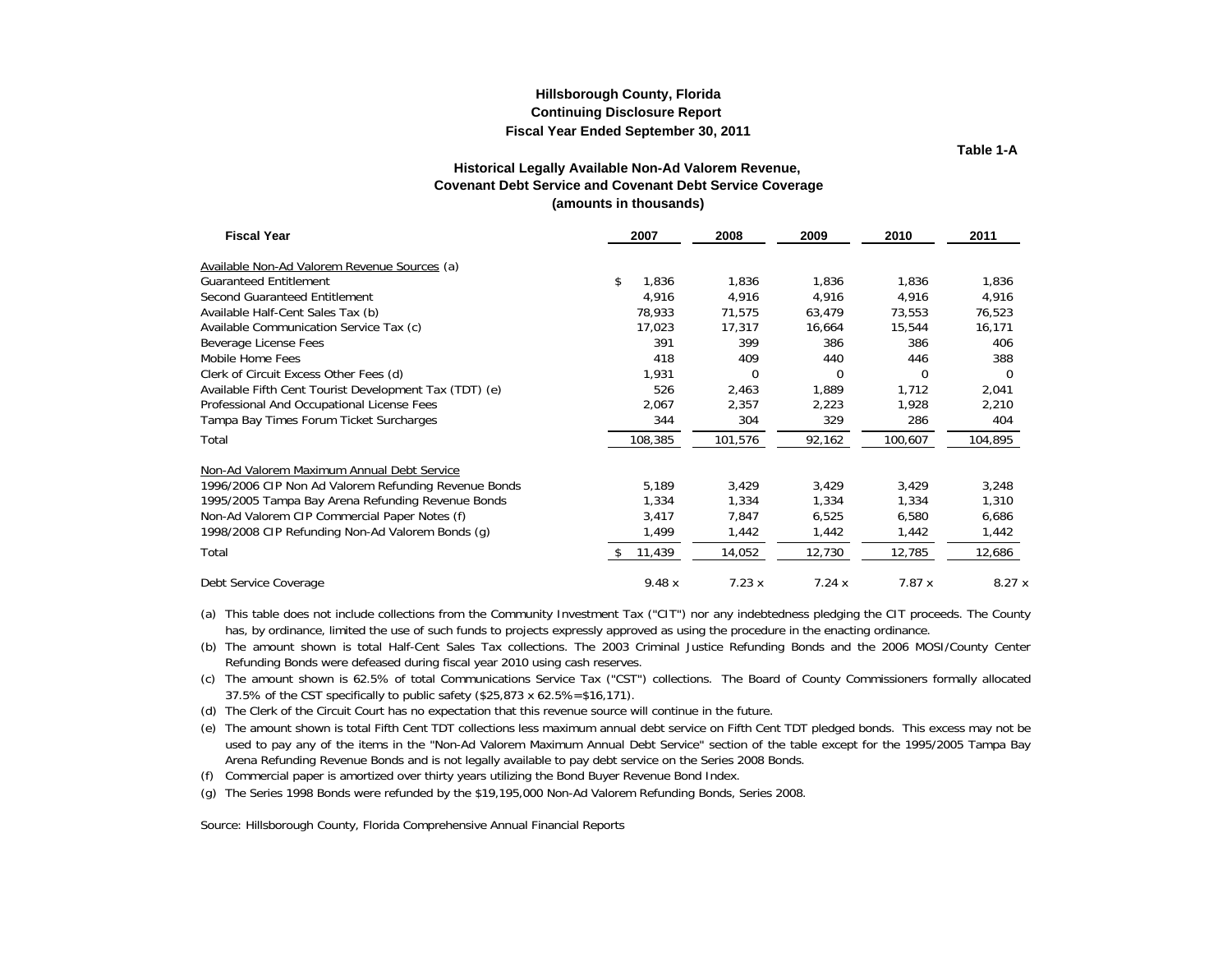**Table 2-A**

# **Historical Half-Cent Sales Tax Collections Hillsborough County and State of Florida**

<span id="page-11-0"></span>

| <b>State Fiscal</b><br><b>Year Ended</b><br>June 30 | <b>State</b><br>οf<br><b>Florida</b> |                | <b>Percent</b><br>Change | Hillsborough<br>County | <b>Percent</b><br>Change |  |
|-----------------------------------------------------|--------------------------------------|----------------|--------------------------|------------------------|--------------------------|--|
| 2007                                                | \$                                   | 21.750.646.000 | Base                     | 1,489,352,417          | Base                     |  |
| 2008                                                |                                      | 20.569.094.349 | $-5.43$                  | 1,379,220,188          | $-7.39$                  |  |
| 2009                                                |                                      | 17.575.218.109 | $-14.56$                 | 1.134.106.531          | $-17.77$                 |  |
| 2010                                                |                                      | 16.768.677.229 | $-4.59$                  | 1.081.797.464          | $-4.59$                  |  |
| 2011                                                |                                      | 17.575.218.109 | 4.81                     | 1.128.618.975          | 4.34                     |  |
|                                                     |                                      |                |                          |                        |                          |  |

Source: State of Florida Department of Revenue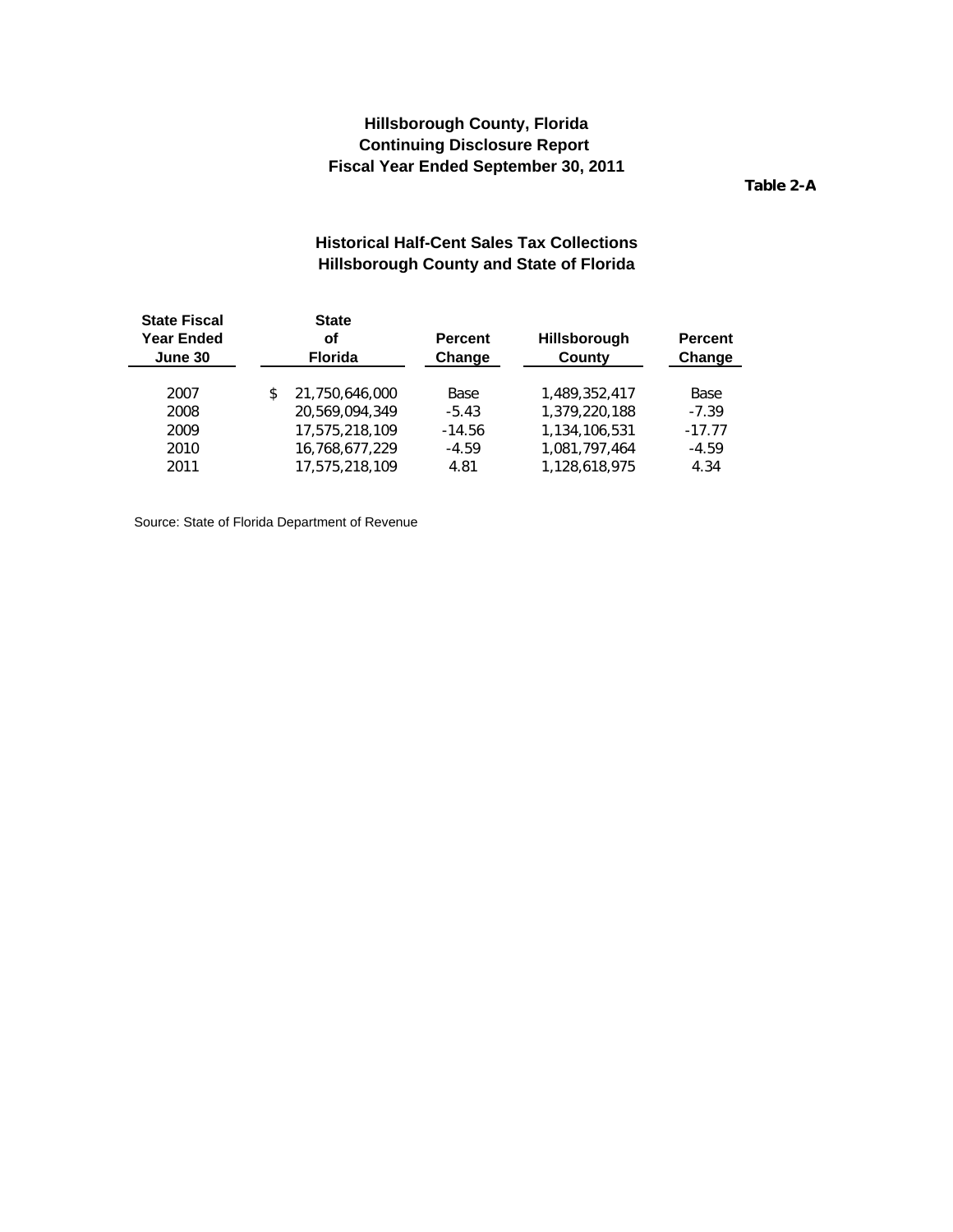**Table 2-B**

### **Debt Service Coverage Fiscal Years Ended September 30, 2007 through 2011 (amounts in thousands)**

<span id="page-12-0"></span>

| <b>Fiscal Year</b>                             |    | 2007   | 2008    | <u>2009</u> | 2010                     | <u>2011</u> |
|------------------------------------------------|----|--------|---------|-------------|--------------------------|-------------|
| Sales tax revenue (a)                          | S. | 90.714 | 83.997  | 75.275      | 73.553                   | 76.523      |
| Debt service on senior lien bonds (b), (e)     |    | 3.249  | 3.249   | 3.249       | 3.249                    | 3.249       |
| Debt service coverage on senior lien bonds (c) |    | 27.92  | 25.85   | 23.17       | 22.64                    | 23.55       |
| Sales tax available to pay debt service        |    |        |         |             |                          |             |
| on bonds after payment of senior lien bonds    |    | 87.465 | 80.748  | 72.026      | 70.304                   | 73.274      |
| Bonds debt service (d), (e), (g)               |    | 10.001 | 10.001  | 10.001      |                          |             |
| Debt service coverage on bonds (f)             |    | 08.75x | 08.07 x | 07.20 x     | $\overline{\phantom{0}}$ |             |

(a) Audited amounts provided by the Clerk Office.

(b) The Senior Lien Bonds consist of only the Series 2006 Refunding Bonds.

(c) Debt service coverage for senior lien bonds only.

(d) For purposes of this table, Bonds consist of only the Series 2006 Refunding Bonds.

(e) Upon issuance of the Series 2006 Refunding Bonds and the defeasance of the Refunded Bonds, there will be no Senior Lien Bon outstanding under the Senior Lien Bond Resolution and, so long as Bonds are outstanding under the Bond Resolution, no additional Senior Lien Bonds may be issued under the Senior Lien Bond Resolution in the future.

(f) Coverage is calculated based on the ratio of the Sales Tax remaining after payment of debt service on the Senior Lien Bonds to the debt service on the Bonds.

(g) Series 2003 bonds were defeased during fiscal year 2010.

Source: Hillsborough County, Florida Comprehensive Annual Financial Reports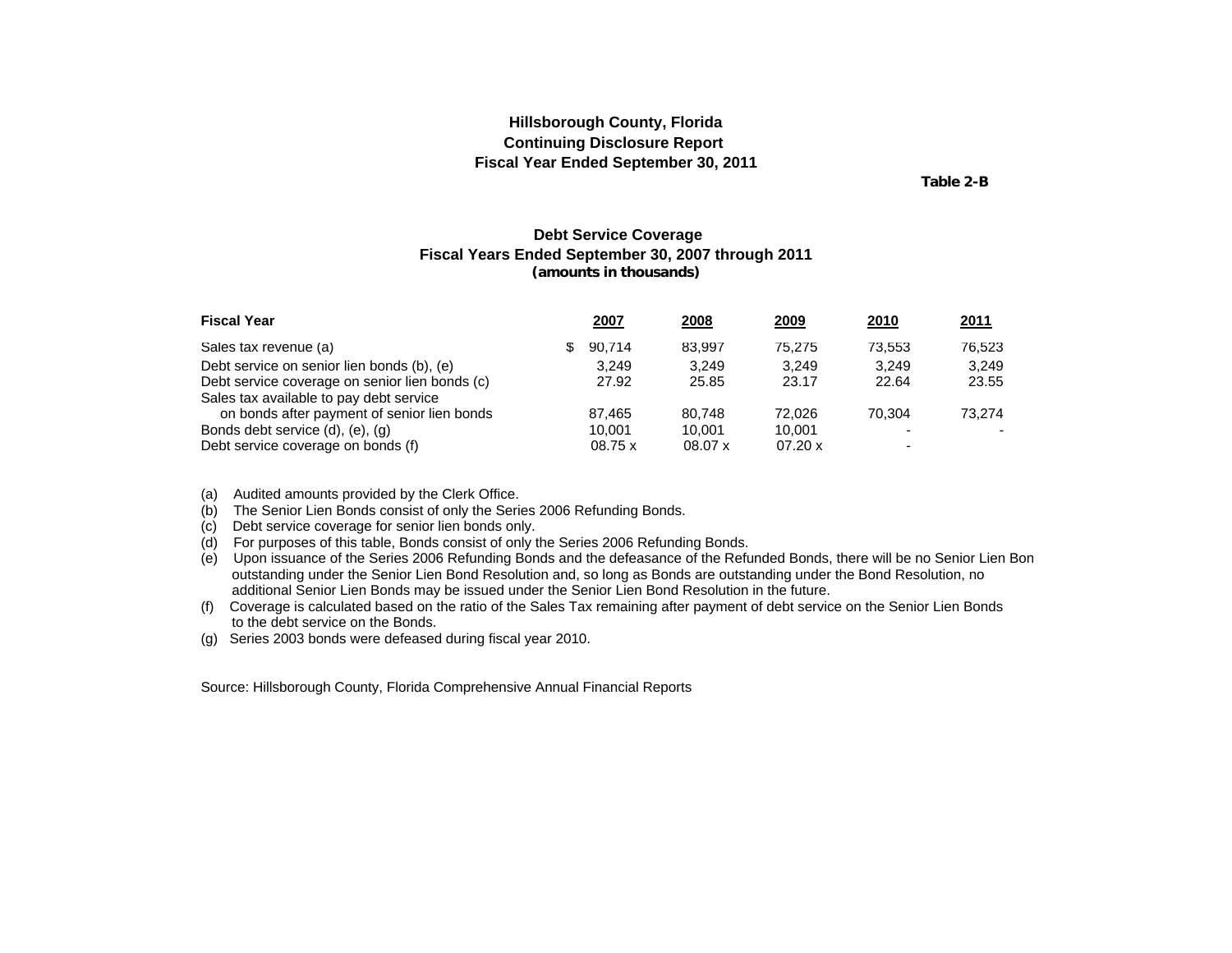**Table 2-C**

#### **Distribution of Half-Cent Sales Tax Among Hillsborough County, City of Tampa, City of Temple Terrace, and City of Plant City (amounts in thousands)**

<span id="page-13-0"></span>

| <b>Fiscal Year</b>      | 2007         | %              | 2008    | %   | 2009    | ℅   | 2010      | %    | 2011    | ℅    |
|-------------------------|--------------|----------------|---------|-----|---------|-----|-----------|------|---------|------|
| Tampa                   | \$<br>29,598 | -24            | 27,010  | -23 | 24,028  | -23 | 23,348 23 |      | 24,302  | - 23 |
| Temple Terrace          | 2,013        | $\overline{2}$ | 1.884   | -2  | 1,748   | -2  | 1.644     | -2   | 1.711   | 2    |
| Plant City              | 2,944        | $\overline{2}$ | 2,685   | -2  | 2,383   | 2   | 2,310     | -2   | 2,405   | 2    |
| Hillsborough County (a) | 91.166       | 73             | 84,618  | -73 | 75.949  | -73 | 73,553    | - 73 | 76,523  | - 73 |
| Total                   | 125,721      | 100            | 116,197 | 100 | 104,108 | 100 | 100,855   | 100  | 104,941 | 100  |

(a) The difference between the amounts shown for Hillsborough County in this table and the amounts in the first line (Sales Tax) in Table 2-B (entitled "Debt Service Coverage") is due to the time lapse between distribution by the State and receipt by the County.

Source: Florida Department of Revenue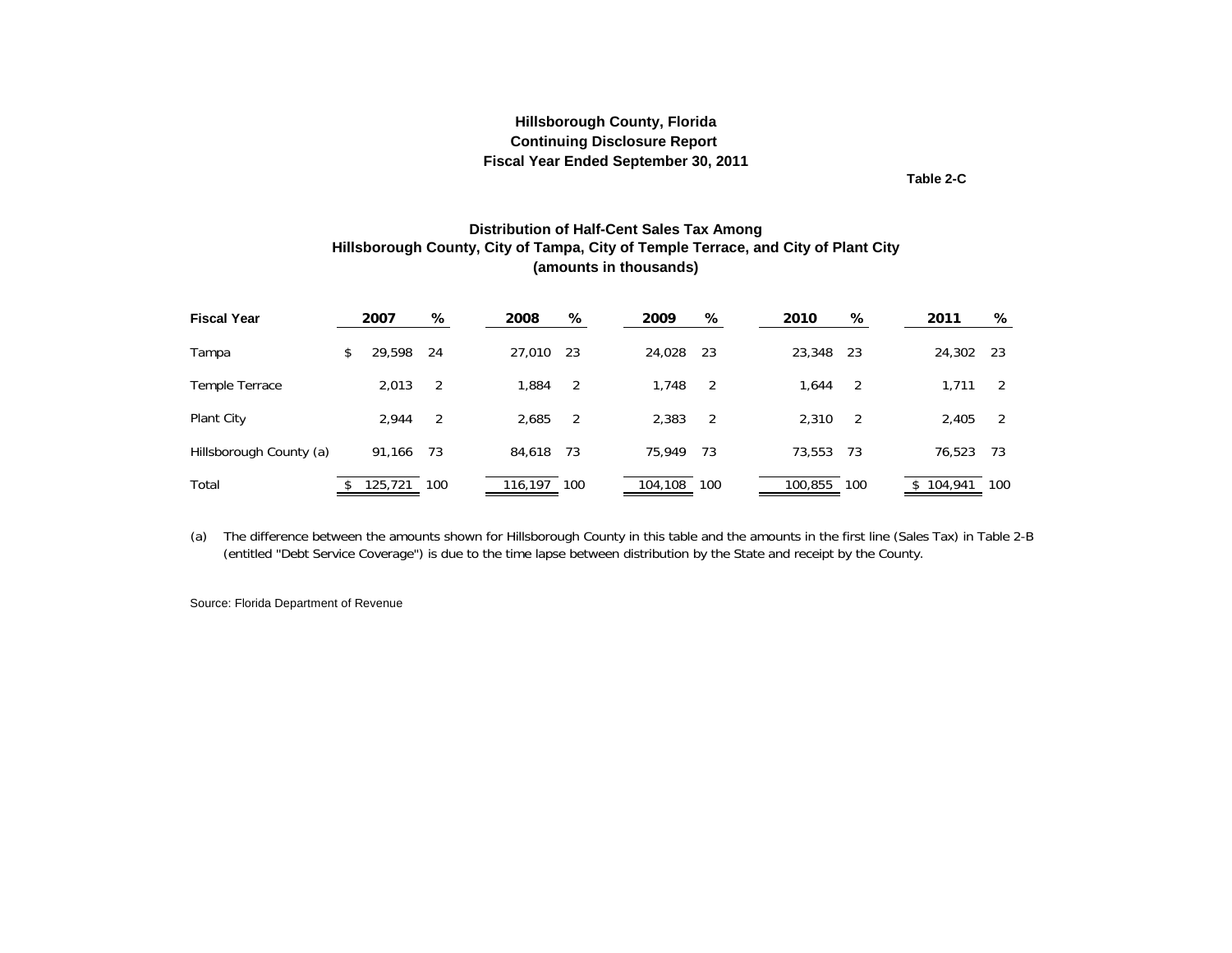**Table 2-D**

# **Hillsborough County Population**

<span id="page-14-0"></span>

| <b>Fiscal Year</b>                                               | 2007      | 2008      | 2009      | 2010      | 2011      |
|------------------------------------------------------------------|-----------|-----------|-----------|-----------|-----------|
| City of Tampa                                                    | 342.060   | 349.250   | 350,150   | 353.640   | 335,709   |
| City of Temple Terrace                                           | 24,100    | 24,600    | 24.620    | 24.680    | 24,585    |
| City of Plant City                                               | 34,250    | 34,760    | 34,860    | 35,120    | 34,677    |
| Unincorporated Area of County                                    | 804,340   | 815,910   | 824,380   | 832,340   | 834,255   |
| <b>TOTAL</b>                                                     | 1,204,750 | 1,224,520 | 1,234,010 | 1,245,780 | 1,229,226 |
| Percentage of Total Population<br>Located in Unincorporated Area | 66.76     | 66.63     | 66.80     | 66.82     | 67.87     |

Sources: Bureau of the Census, U.S. Department of Commerce; Hillsborough County City-County Planning Commission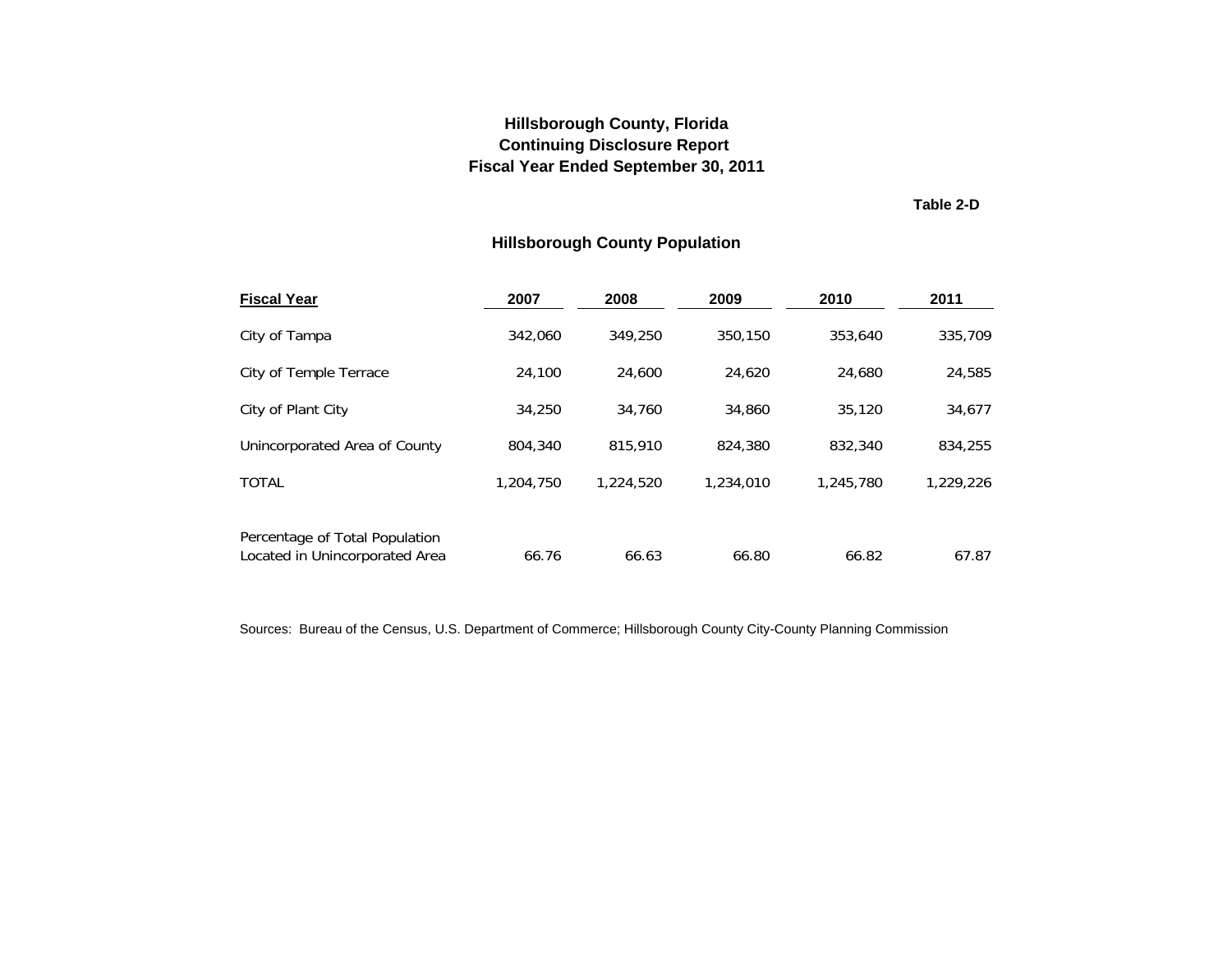**Table 3-A**

### **Historical Tourist Development Tax Collections**

<span id="page-15-0"></span>

| <b>Fiscal</b> |                 |           |                  |            |           | % Change       |
|---------------|-----------------|-----------|------------------|------------|-----------|----------------|
| Year          | 3 Cents         | 4th Cent  | 5th Cent         | Total      | Per Penny | From Prior Yr. |
| 2002          | 8.703.598<br>\$ | 2.901.199 | 2,900,969<br>(1) | 14,505,766 | 2.901.153 | Base           |
| 2003          | 9.176.189       | 3,058,730 | 3,058,730        | 15,293,649 | 3.058.730 | 5.43           |
| 2004          | 10.036.919      | 3.345.640 | 3,345,640        | 16.728.199 | 3,345,640 | 9.38           |
| 2005          | 11.915.118      | 3.971.706 | 3.971.706        | 19,858,530 | 3.971.706 | 18.71          |
| 2006          | 12.414.565      | 4,138,188 | 4,138,188        | 20,690,941 | 4,138,188 | 4.19           |
| 2007          | 13,104,521      | 4.368.174 | 4,368,174        | 21.840.869 | 4,368,174 | 5.56           |
| 2008          | 12.776.995      | 4.258.998 | 4.258.998        | 21.294.991 | 4.258.998 | $-2.50$        |
| 2009          | 11.053.974      | 3.684.658 | 3.684.658        | 18,423,290 | 3.684.658 | $-13.49$       |
| 2010          | 10.522.797      | 3.507.599 | 3,507,599        | 17.537.995 | 3,507,599 | $-4.80$        |
| 2011          | 11.462.415      | 3.820.805 | 3,820,805        | 19,104,025 | 3,820,805 | 8.93           |

(1) Slight difference in per penny amount as applied to 5th Cent due to audit adjustment.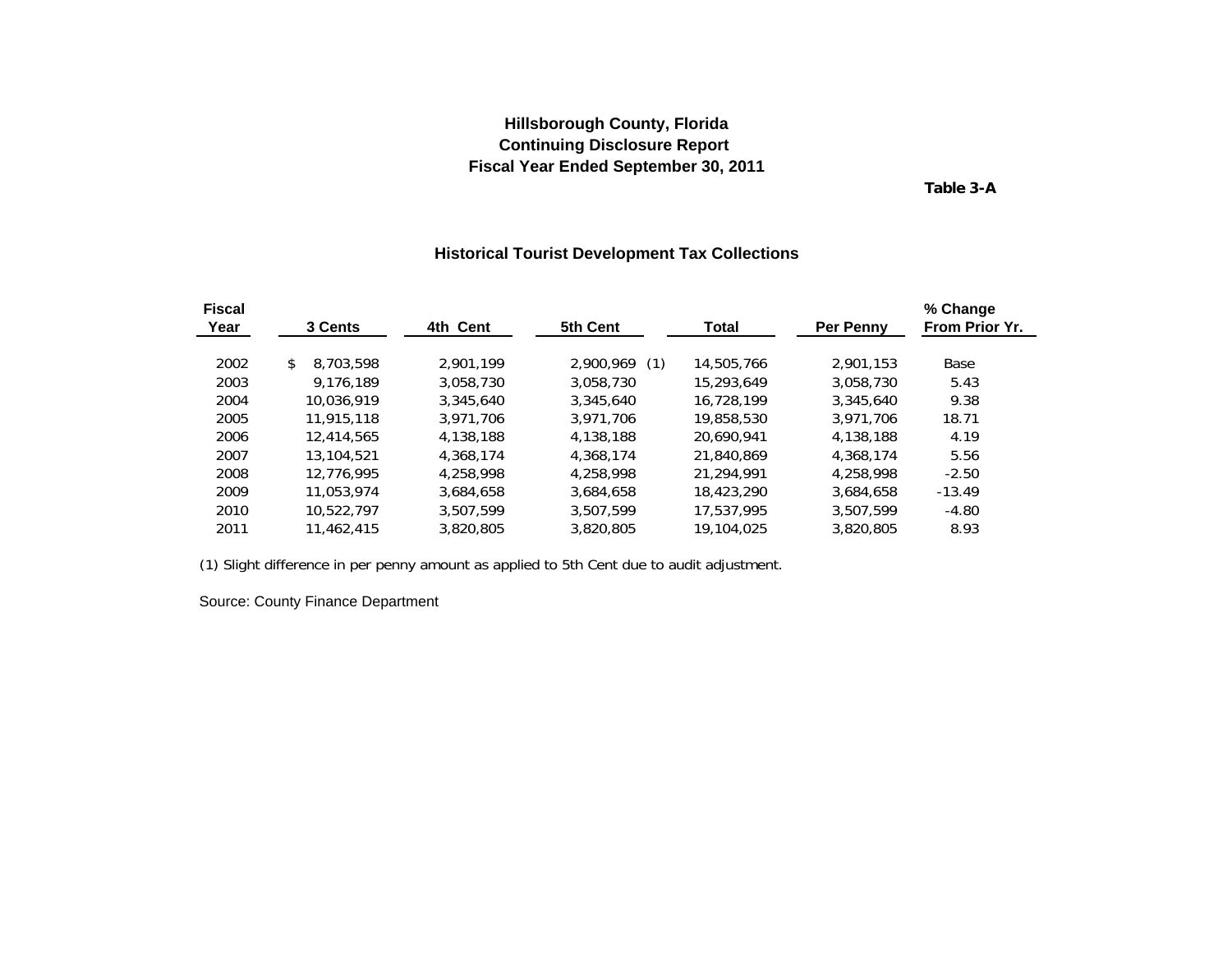**Table 4-A**

# <span id="page-16-0"></span>**Historical Fourth Cent Tourist Development Tax Revenues**

| <b>Fiscal</b><br>Year | <b>4th Cent Tourist</b><br><b>Development Tax</b><br><b>Revenues Received</b> | % Change<br><b>From Prior Year</b> |
|-----------------------|-------------------------------------------------------------------------------|------------------------------------|
| 2002                  | \$<br>2,901,198                                                               | Base                               |
| 2003                  | 3.058.730                                                                     | 5.43                               |
| 2004                  | 3.345.639                                                                     | 9.38                               |
| 2005                  | 3.971.706                                                                     | 18.71                              |
| 2006                  | 4.138.188                                                                     | 4.19                               |
| 2007                  | 4.368.174                                                                     | 5.56                               |
| 2008                  | 4.258.998                                                                     | $-2.50$                            |
| 2009                  | 3,684,658                                                                     | $-13.49$                           |
| 2010                  | 3.507.599                                                                     | $-4.80$                            |
| 2011                  | 3.820.805                                                                     | 8.93                               |
|                       |                                                                               |                                    |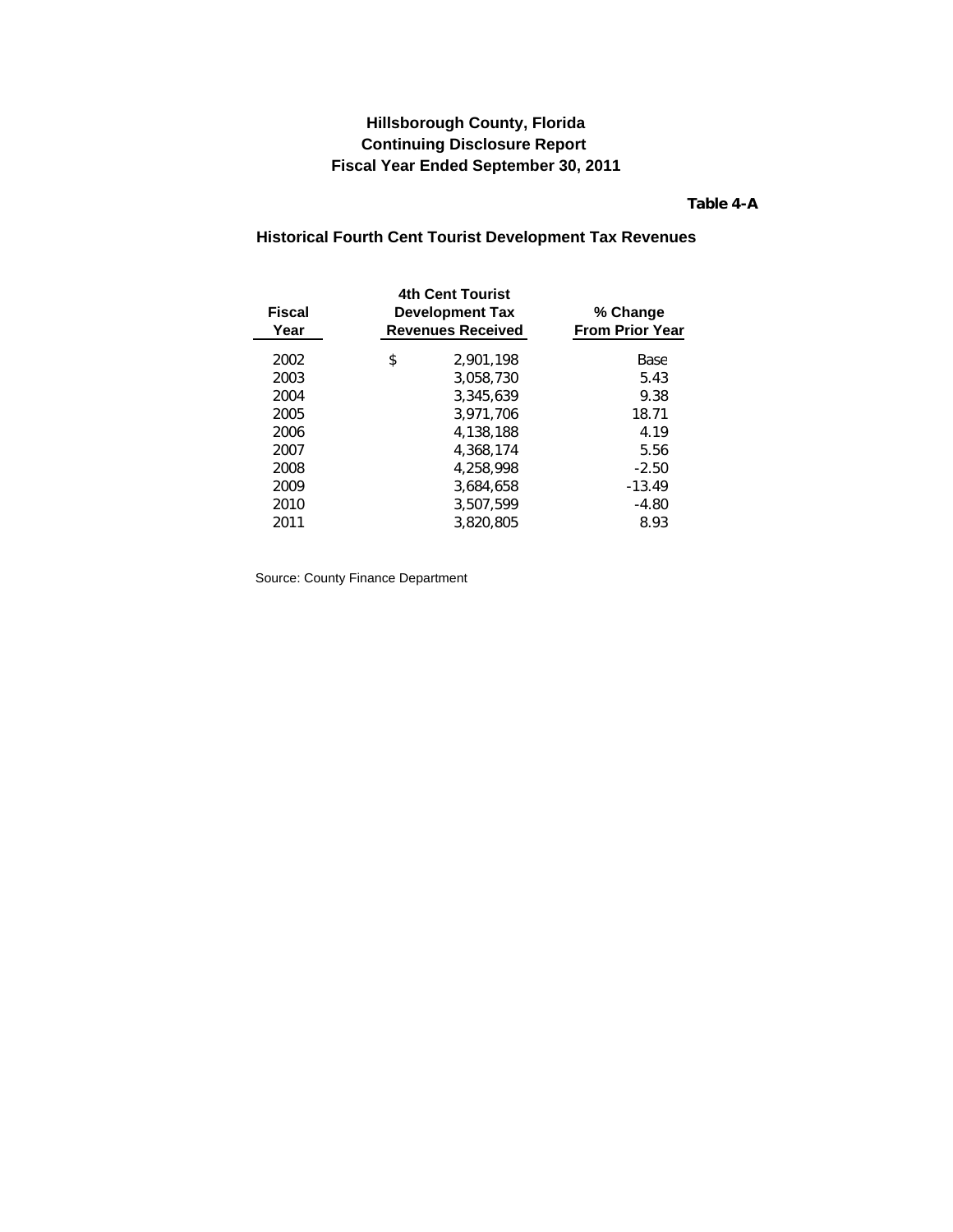### **Table 4-B**

# **Historical Fifth Cent Tourist Development Tax Revenues**

| Fiscal<br>Year | <b>5th Cent Tourist</b><br><b>Development Tax</b><br><b>Revenues Received</b> | <b>Percent</b><br><b>Change From</b><br><b>Prior Year</b> |  |
|----------------|-------------------------------------------------------------------------------|-----------------------------------------------------------|--|
| 2002           | \$<br>2.900.969                                                               | Base                                                      |  |
| 2003           | 3.058.730                                                                     | 5.44                                                      |  |
| 2004           | 3.345.639                                                                     | 9.38                                                      |  |
| 2005           | 3.971.706                                                                     | 18.71                                                     |  |
| 2006           | 4.138.188                                                                     | 4.19                                                      |  |
| 2007           | 4.368.174                                                                     | 5.56                                                      |  |
| 2008           | 4.258.998                                                                     | $-2.50$                                                   |  |
| 2009           | 3.684.658                                                                     | $-13.49$                                                  |  |
| 2010           | 3.507.599                                                                     | $-4.81$                                                   |  |
| 2011           | 3,820,805                                                                     | 8.93                                                      |  |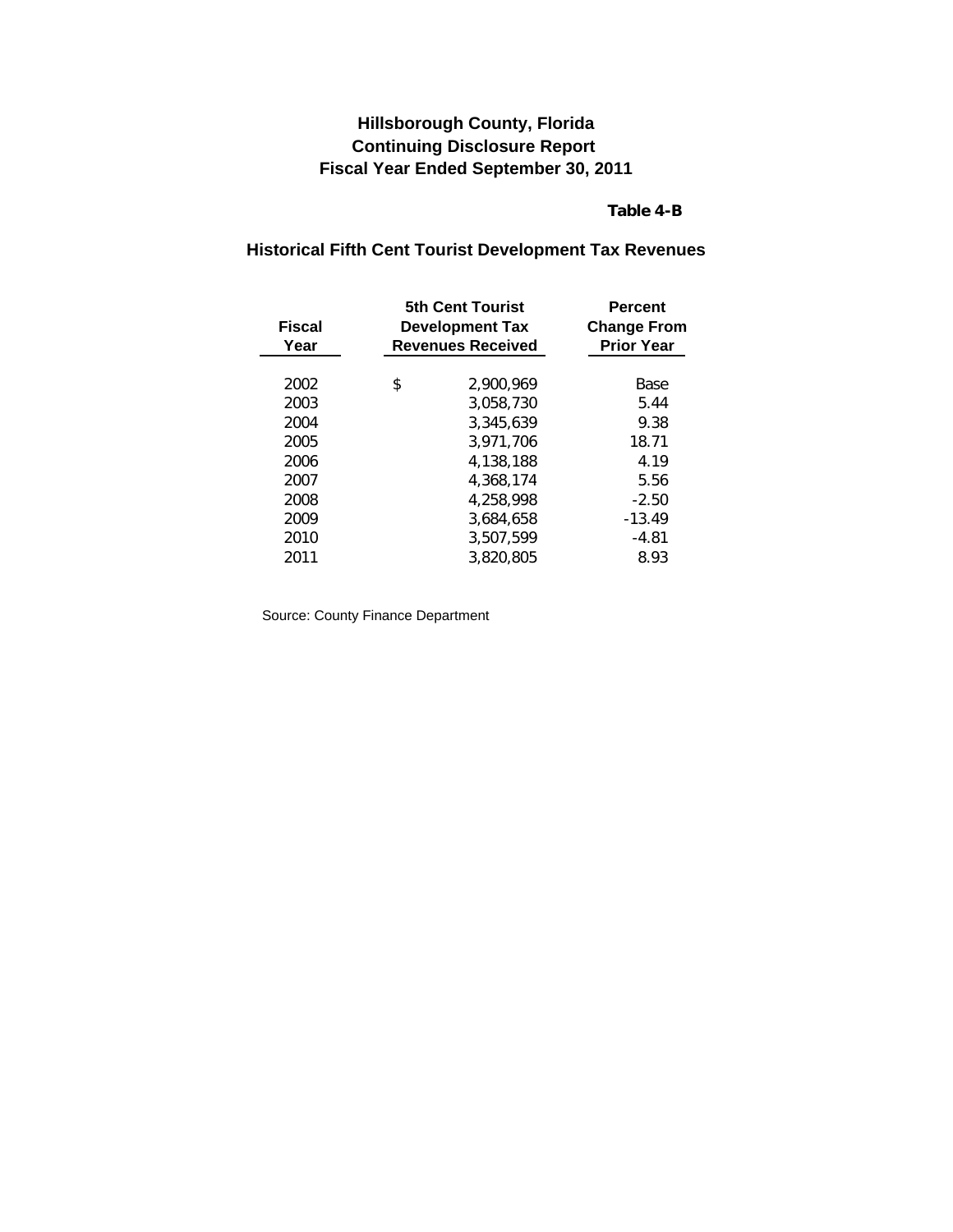**Table 5-A**

### **Historical Community Investment Tax Collections and Distributions by Priority**

<span id="page-18-0"></span>

|                    |                                                    |                                                      | <b>Distributions</b>                                      |                                                |  |  |  |
|--------------------|----------------------------------------------------|------------------------------------------------------|-----------------------------------------------------------|------------------------------------------------|--|--|--|
| <b>Fiscal Year</b> | Community<br><b>Investment Tax</b><br>Revenues (a) | <b>Hillsborough</b><br>County<br><b>School Board</b> | <b>Deposits to Capital</b><br><b>Improvement Fund (b)</b> | <b>County and</b><br><b>Municipalities (c)</b> |  |  |  |
| 2006               | \$<br>107.126.448                                  | 26.781.612                                           | 12.064.000                                                | 68,280,836                                     |  |  |  |
| 2007               | 104.914.648                                        | 26,228,662                                           | 10.314.000                                                | 68,371,986                                     |  |  |  |
| 2008               | 98,386,405                                         | 24,596,601                                           | 9.683.460                                                 | 64,106,344                                     |  |  |  |
| 2009               | 89,105,847                                         | 22.276.462                                           | 9.686.119                                                 | 57.143.266                                     |  |  |  |
| 2010               | 88.073.757                                         | 22.018.439                                           | 9,570,000                                                 | 56,485,318                                     |  |  |  |
| 2011               | 91,559,464                                         | 22,889,866                                           | 9,381,238                                                 | 59,288,360                                     |  |  |  |
| Total              | 579,166,569                                        | 144,791,642                                          | 60,698,817                                                | 373,676,110                                    |  |  |  |

(a) Amounts are net of state of Florida administrative charges, if any.

- (b) These amounts are described in Section 2(b) of the Community Investment Interlocal Agreement, and are generally comprised of (1) principal and interest payments relating to the Tampa Sports Authority Local Option Sales Tax Refunding Bonds, Series 2005 which are deposited with the Trustee, and (2) amounts deposited to the Capital Improvement Fund (established pursuant to the Stadium Agreement) to be held by the Issuer.
- (c) Any amounts remaining after the Section 2(b) distributions are distributed to the County and municipalities located therein pursuant to Section 2(c) of the Community Investment Interlocal Agreement.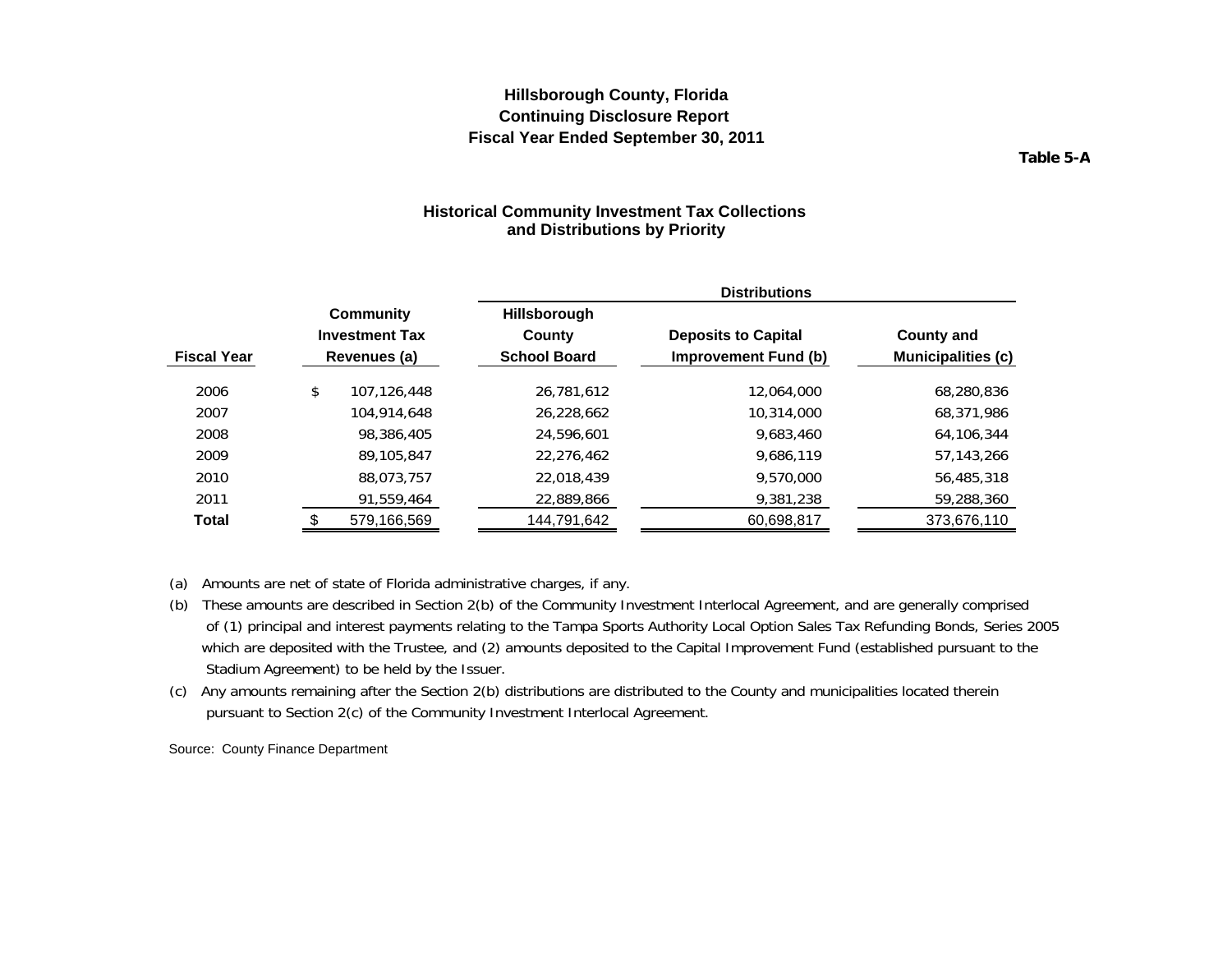**Table 6-A**

#### **County Fuel Tax Distribution Factors**

<span id="page-19-0"></span>

|                       | Population (a) |           | Retail Sales (in Gallons) (b) | <b>Total</b> |                                                 |  |
|-----------------------|----------------|-----------|-------------------------------|--------------|-------------------------------------------------|--|
| <b>Fiscal</b><br>Year | <b>State</b>   | County    | <b>State</b>                  | County       | <b>Distribution</b><br><b>Factor for County</b> |  |
| 2011                  | 18,801,310     | 1,229,226 | 9.610.739.101<br>\$           | 668,102,331  | 5.5790%                                         |  |
| 2010                  | 18,801,310     | 1,229,226 | 9,605,551,915                 | 675,483,294  | 5.5432                                          |  |
| 2009                  | 15,885,672     | 997.471   | 9.624.038.845                 | 666,510,202  | 5.5171                                          |  |
| 2008                  | 15,885,672     | 997.471   | 10.079.132.914                | 690.810.745  | 5.4588                                          |  |
| 2007                  | 15,885,672     | 997.471   | 10,414,763,747                | 708.271.674  | 5.4410                                          |  |
| 2006                  | 15,885,672     | 997.471   | 10,457,483,909                | 701,053,500  | 5.4534                                          |  |
| 2005                  | 15,885,672     | 997.471   | 10,280,203,542                | 687,097,342  | 5.5210                                          |  |
|                       |                |           |                               |              |                                                 |  |

(a) Population figures are based on the latest federal census and as a result, do not correspond to the updated figures presented in Table 11-F of this report.

(b) Retail sales figures are based on sales in the immediately preceding fiscal year

Source: Florida Department of Revenue United States 2000 and 2010 CensusLocal Government Financial Information Handbook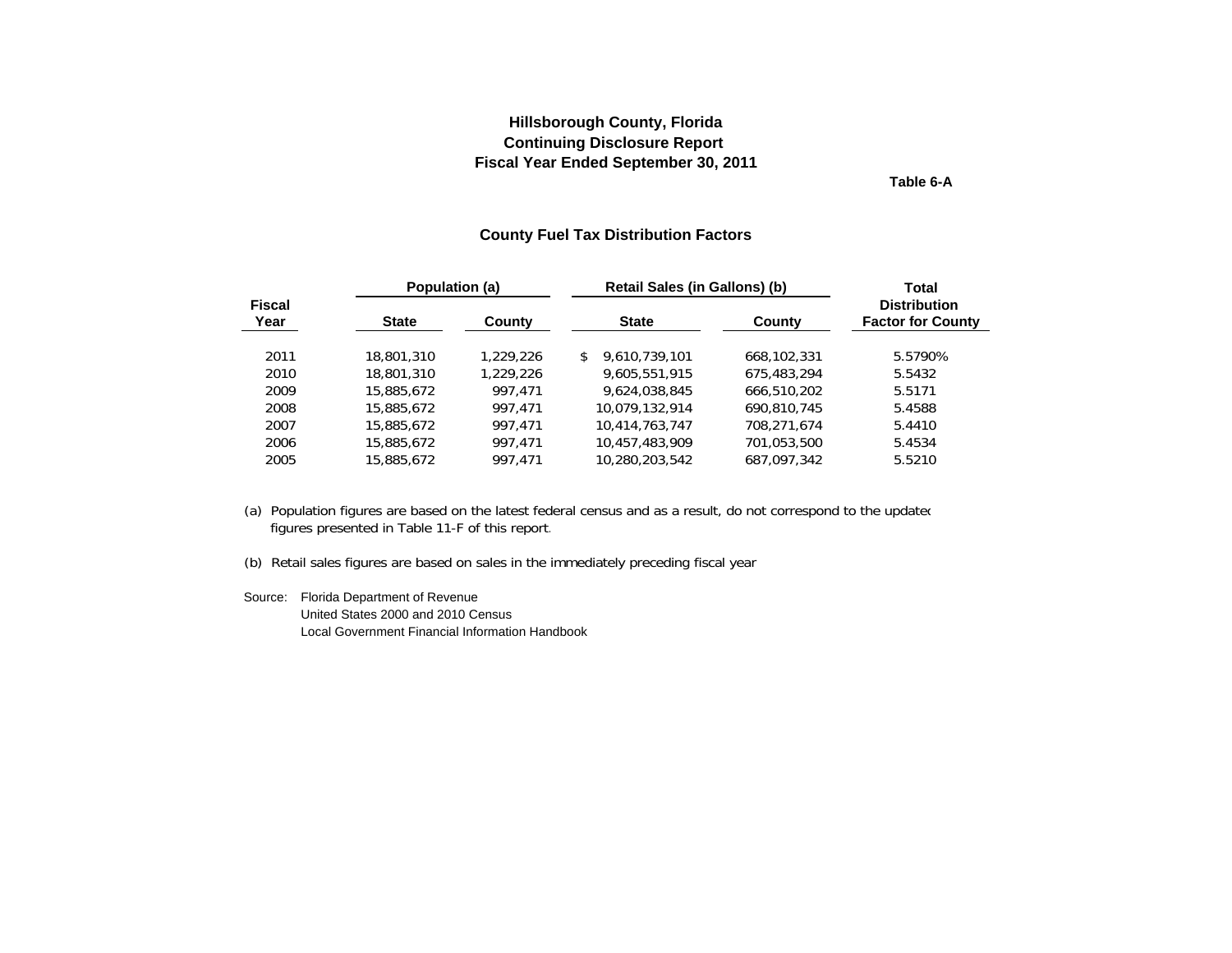# <span id="page-20-0"></span>**Continuing Disclosure Report Hillsborough County, Florida Fiscal Year Ended September 30, 2011**

**Table 6-B**

### **Historical Receipts of County Fuel Tax**

| <b>Fiscal</b><br>Year | <b>Total Distribution</b><br>To All Counties (a) |            | <b>Distribution</b><br>to County (b) |
|-----------------------|--------------------------------------------------|------------|--------------------------------------|
|                       |                                                  |            |                                      |
| 2011                  | \$                                               | 84,691,950 | 4,703,245                            |
| 2010                  |                                                  | 84,213,489 | 4,692,665                            |
| 2009                  |                                                  | 85,132,412 | 4,696,840                            |
| $2008$ (c)            |                                                  | 88,900,317 | 4,881,072                            |
| 2007                  |                                                  | 92,308,691 | 5,004,806                            |
| 2006                  |                                                  | 92,570,196 | 5,028,413                            |
| 2005                  |                                                  | 90,827,429 | 4,942,102                            |

- (a) Total collections in the State less amounts retained by the Department as administrative costs of collections and service charges. The basis of these numbers is the state of Florida fiscal year.
- (b) Based on Hillsborough County's fiscal year.

(c) Amounts differ from those shown in 2008 Continuing Disclosure Report because corrections were made by the Florida Department of Revenue in a subsequent year.

Source: Florida Department of Revenue County Finance Department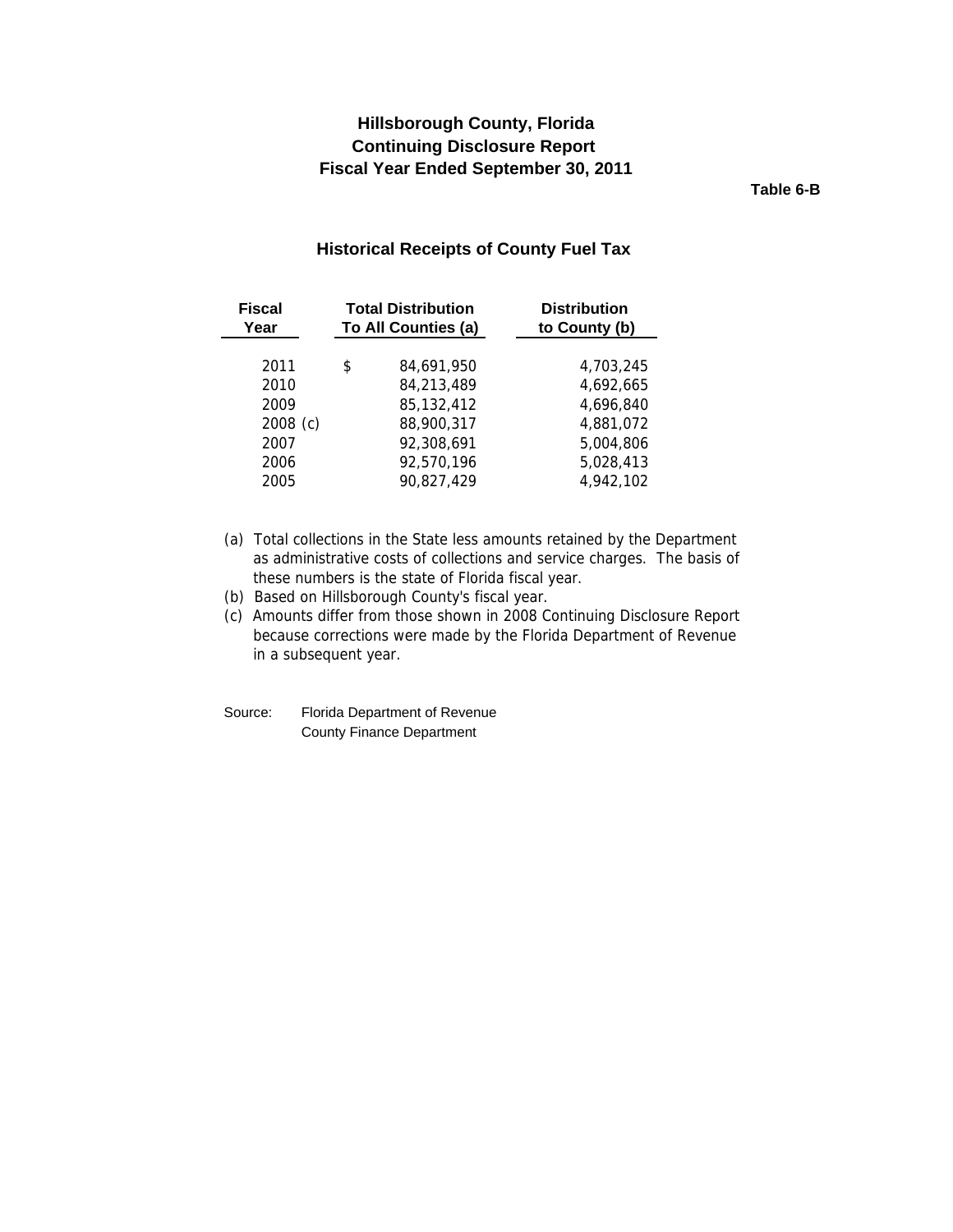**Table 6-C**

# **Certified Gallons of Taxable Fuel Sold**

<span id="page-21-0"></span>

| <b>Fiscal</b><br>Year (a) | <b>Motor Fuel</b> | <b>Special Fuel</b> | Total       |
|---------------------------|-------------------|---------------------|-------------|
| 2011                      | 565.807.996       | 102.294.335         | 668,102,331 |
| 2010                      | 576,147,107       | 99,336,188          | 675,483,294 |
| 2009                      | 562,935,413       | 103,574,790         | 666,510,202 |
| 2008                      | 574,493,227       | 116,317,518         | 690,810,745 |
| 2007                      | 583,098,665       | 125,173,009         | 708,271,674 |
| 2006                      | 573,752,900       | 127,300,599         | 701,053,500 |
| 2005                      | 567,717,702       | 119,379,639         | 687,097,342 |

(a) Based on the state of Florida fiscal year ended June 30.

Source: Florida Department of Revenue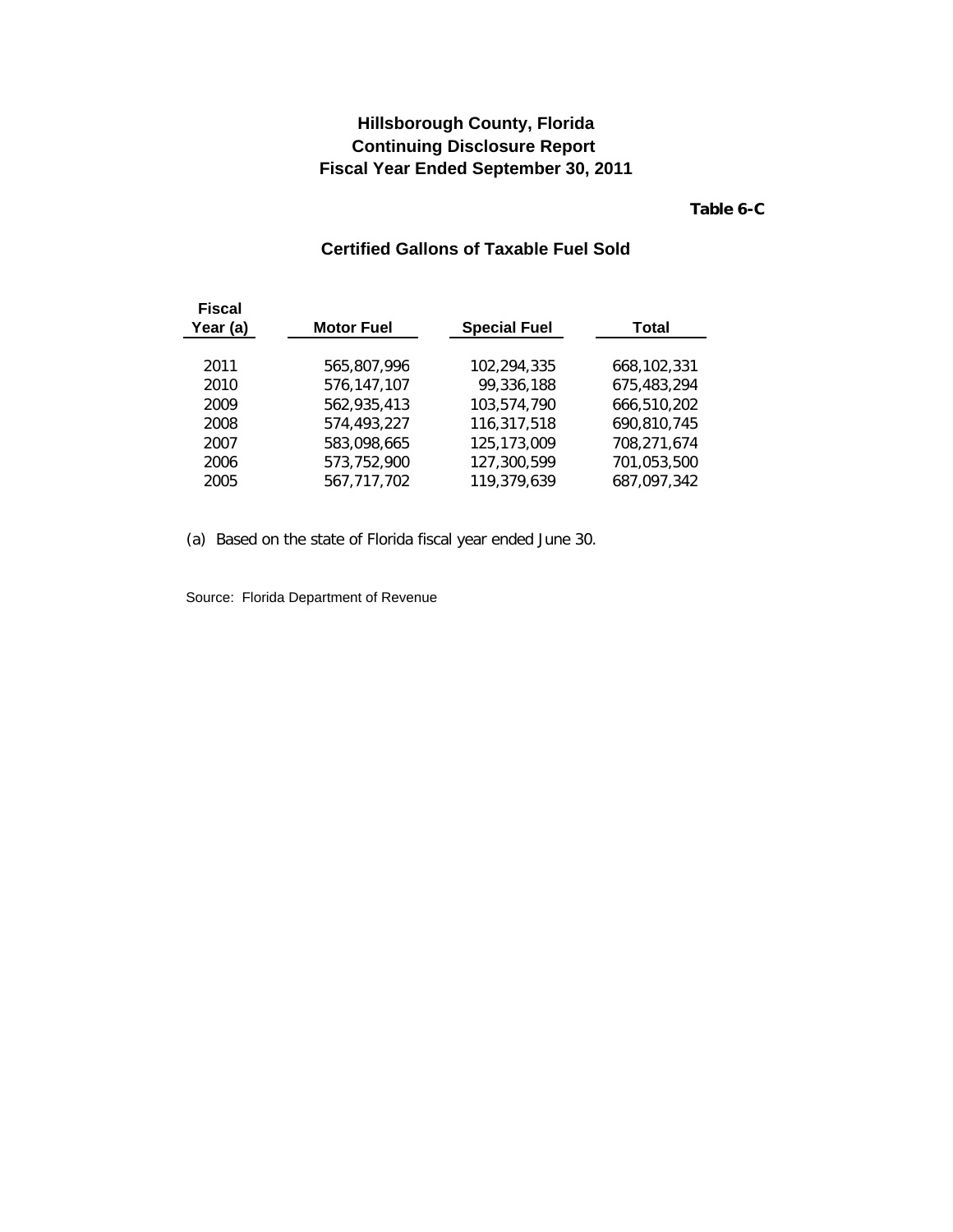**Table 6-D**

### **Local Option Fuel Tax Distribution**

<span id="page-22-0"></span>

| <b>Fiscal Year</b>     | 2011    | 2010    | 2009    | 2008    | 2007    | 2006    | 2005    |
|------------------------|---------|---------|---------|---------|---------|---------|---------|
| Hillsborough County    | 66.95%  | 66.96%  | 66.95%  | 67.01%  | 66.78%  | 66.33%  | 65.93%  |
| City of Tampa          | 28.27   | 28.24   | 28.27   | 28.19   | 28.42   | 28.86   | 29.20   |
| City of Temple Terrace | 1.99    | 1.98    | 1.99    | 2.01    | 1.98    | 1.95    | 1.98    |
| City of Plant City     | 2.79    | 2.82    | 2.79    | 2.79    | 2.82    | 2.86    | 2.89    |
|                        | 100.00% | 100.00% | 100.00% | 100.00% | 100.00% | 100.00% | 100.00% |

Source: Florida Department of Revenue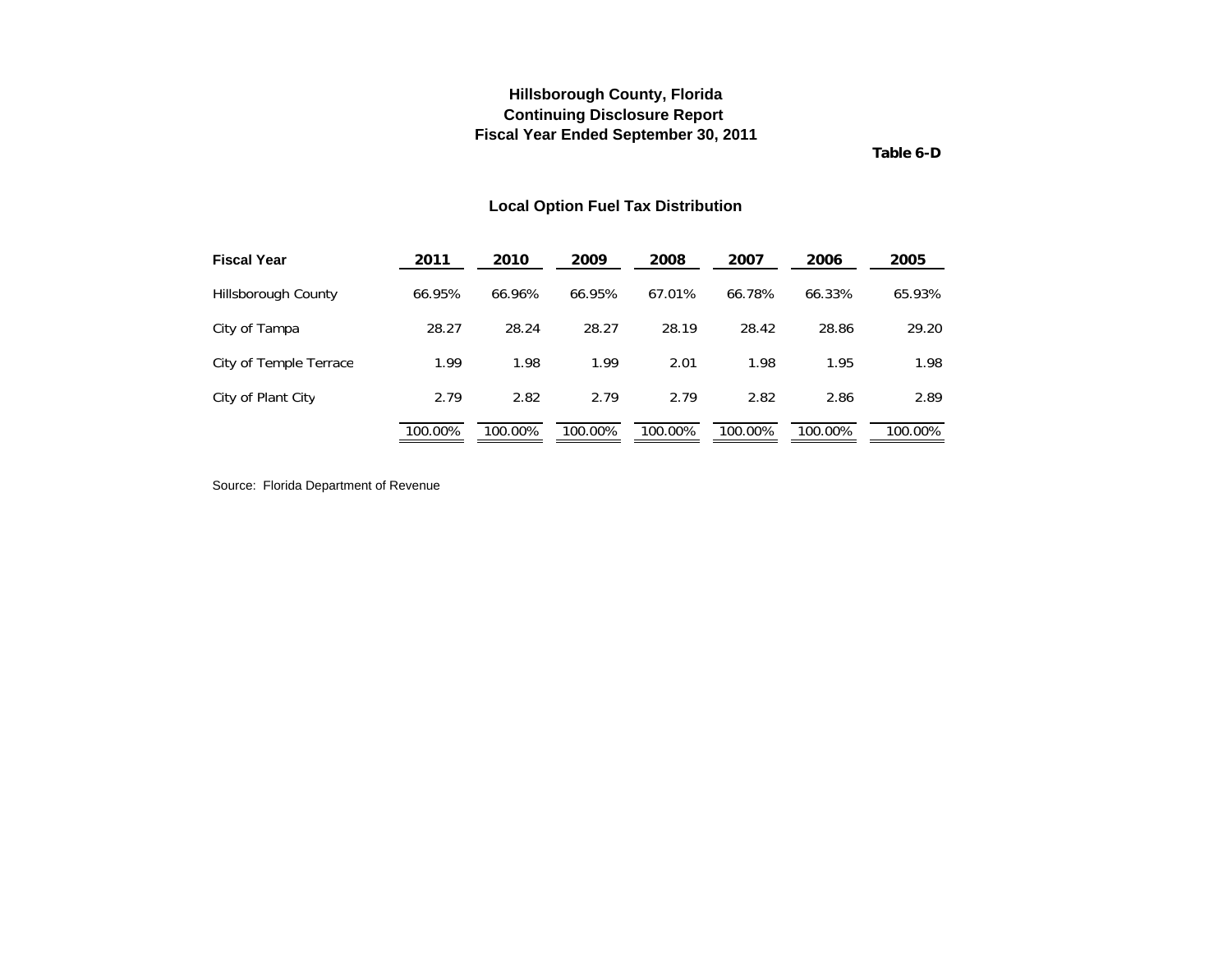**Table 6-E**

# <span id="page-23-0"></span>**Local Option Fuel Tax Revenues**

| Fiscal<br>Year | Amount           |
|----------------|------------------|
| 2011           | 24,369,448<br>\$ |
| 2010           | 24,830,105       |
| 2009           | 24,725,050       |
| 2008           | 24,818,724       |
| 2007           | 25,633,941       |
| 2006           | 25,630,347       |
| 2005           | 25,166,471       |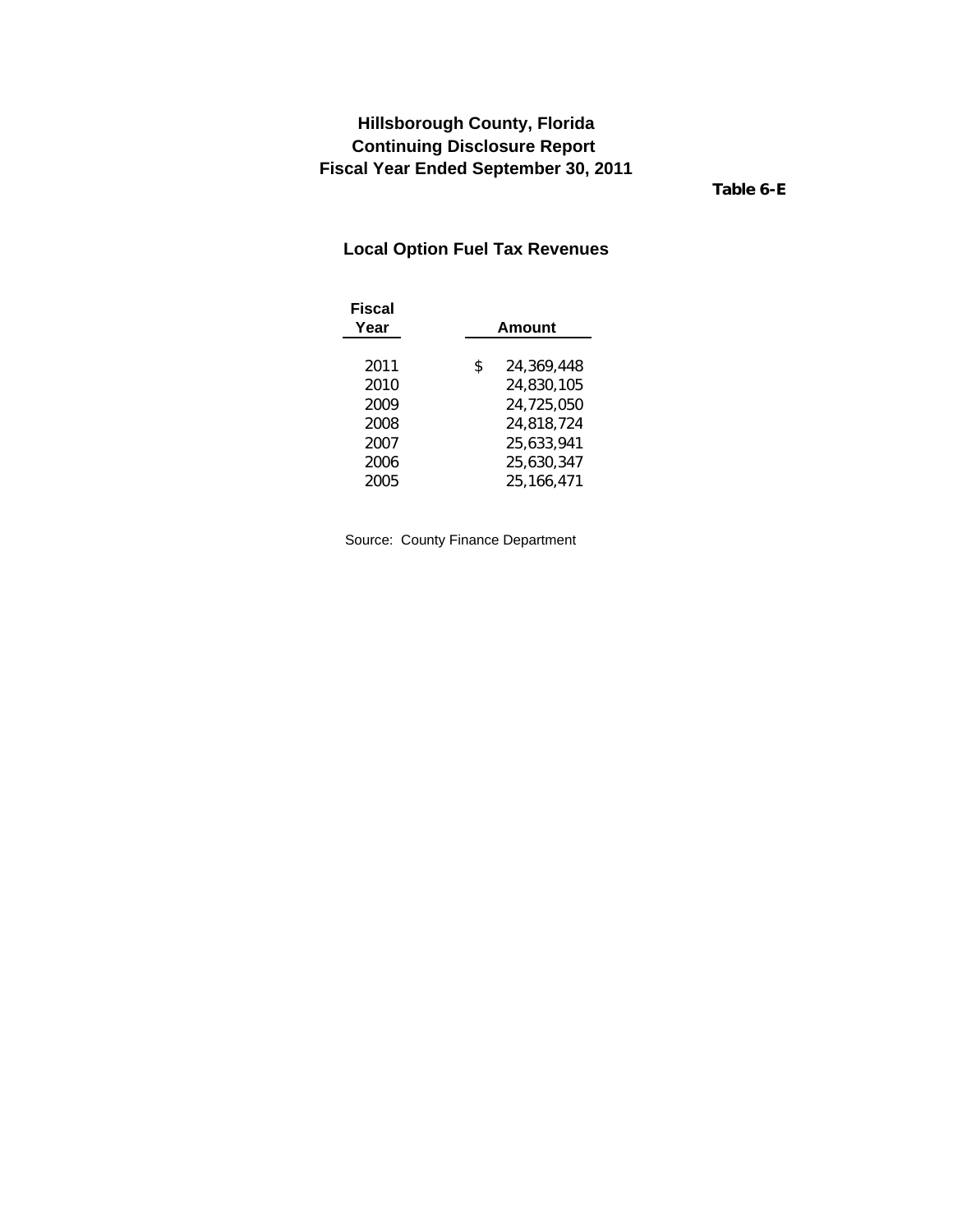**Table 6-F**

### **Historical Debt Service Coverage (amounts in thousands)**

<span id="page-24-0"></span>

| <b>Fiscal Year</b>                           | 2011     | 2010   | 2009   | 2008   | 2007    | 2006   | 2005    |
|----------------------------------------------|----------|--------|--------|--------|---------|--------|---------|
| County Fuel Tax                              | \$4,703  | 4,693  | 4,705  | 4.794  | 5.005   | 5.039  | 5,004   |
| Local Option Fuel Tax                        | 24,369   | 24,830 | 24,725 | 24,819 | 25,634  | 25.630 | 25,166  |
| Total                                        | \$29,072 | 29,523 | 29,430 | 29,613 | 30,639  | 30,669 | 30,170  |
| Max Annual Debt Service<br>Series 1998 Bonds | \$1.371  | 1.372  | 1.375  | 1.375  | 2.379   | 2.379  | 2,379   |
| Coverage                                     | 21.20x   | 21.52x | 21.40x | 21.54x | 12.88 x | 12.89x | 12.68 x |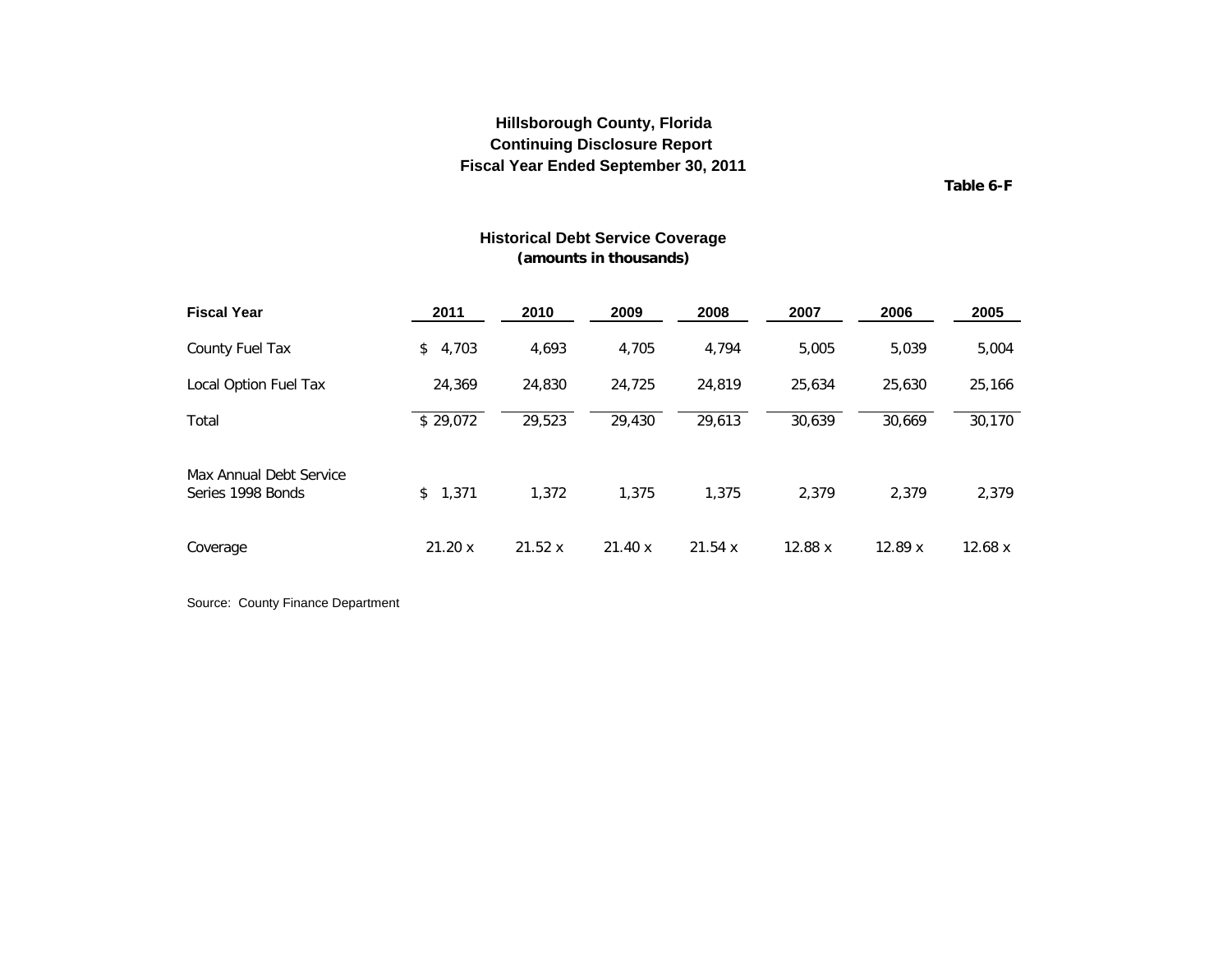**Table 7-A**

#### <span id="page-25-0"></span>**Historical Number of Paid Non-Criminal Traffic Infraction and Criminal Violation Citations**

| <b>Fiscal Year</b>                                                 | 2011    | 2010    | 2009    | 2008    | 2007    | 2006    |
|--------------------------------------------------------------------|---------|---------|---------|---------|---------|---------|
| Number of Non-Criminal Traffic<br><b>Infraction Citations Paid</b> | 135,610 | 161.012 | 160.865 | 190.676 | 247.469 | 254,957 |
| Number of Criminal Traffic<br><b>Infraction Citations Paid</b>     | 4,187   | 7,114   | 5,422   | 7,212   | 9,662   | 9,470   |
| Total                                                              | 139,797 | 168,126 | 166,287 | 197,888 | 257,131 | 264,427 |

Source: Clerk of Circuit Court's Accounting Department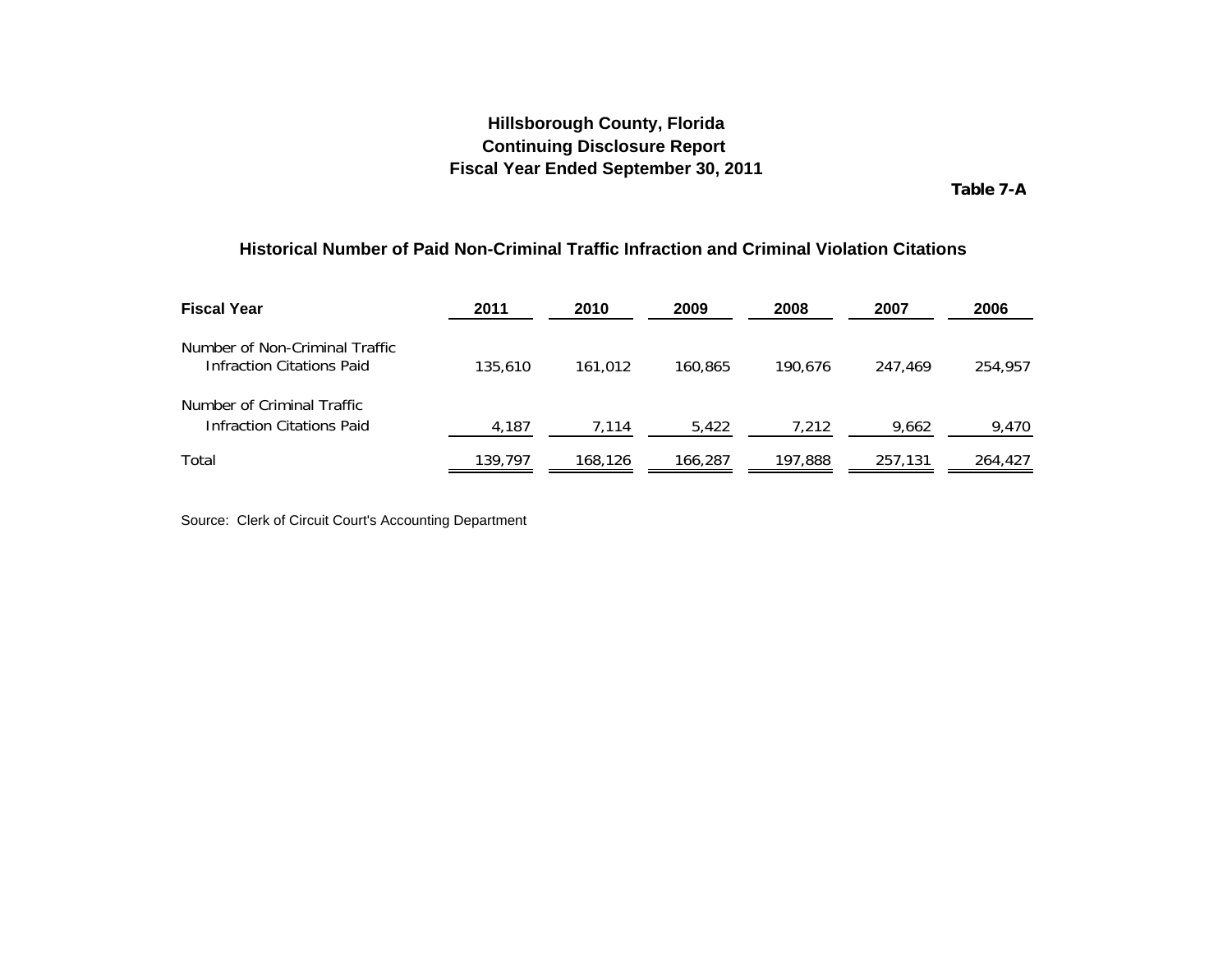**Table 7-B**

#### <span id="page-26-0"></span>**Historical Community Investment Tax (CIT) Sales Surtax Collections (a) and Distributions**

| <b>Fiscal</b><br>Year | <b>CIT</b><br><b>Revenues</b><br>Collected (b) | <b>Distributions to</b><br><b>Hillsborough</b><br>County<br><b>School Board</b> | Deposits for<br><b>Tampa Sports</b><br><b>Authority</b><br>Bonds (c) | <b>Distributions</b><br>to County (d) | <b>Distributions</b><br>to Cities (d) |
|-----------------------|------------------------------------------------|---------------------------------------------------------------------------------|----------------------------------------------------------------------|---------------------------------------|---------------------------------------|
| 2011                  | \$91.559.464                                   | 22.889.866                                                                      | 9.381.238                                                            | 43,204,411                            | 16.083.949                            |
| 2010                  | 88.073.757                                     | 22.018.439                                                                      | 9,570,000                                                            | 41.193.759                            | 15,291,559                            |
| 2009                  | 89,105,847                                     | 22.276.462                                                                      | 9.686.119                                                            | 41.697.441                            | 15,445,825                            |
| 2008                  | 98,386,405                                     | 24,596,601                                                                      | 9.683.460                                                            | 46,682,240                            | 17,424,105                            |
| 2007                  | 104.914.648                                    | 26,228,662                                                                      | 10,314,000                                                           | 49,583,364                            | 18,788,622                            |
| 2006                  | 107.126.448                                    | 26,781,612                                                                      | 12,064,000                                                           | 49,332,904                            | 18,947,932                            |

(a) The County's authority to impose the CIT Surtax expires on December 1, 2026. Accordingly, the County will not receive CIT Revenues after December 1, 2026.

(b) Amounts are net of state of Florida administrative charges, if any.

(c) These amounts are described in Section 2(b) of the Community Investment Interlocal Agreement, and are generally comprised of (i) principal and interest payments relating to the Tampa Sports Authority Local Option Sales Tax Refunding Revenue Bonds, Series 2005 (Refunded Series 1997) which are deposited with the Trustee, and (ii) certain other amounts deposited in a capital improvement fund established in connection with such bonds.

(d) Any amounts remaining after the distribution to the School Board and the Section 2(b) distributions are distributed to the County and the Cities pursuant to Section 2(c) of the CIT Revenues Interlocal Agreement.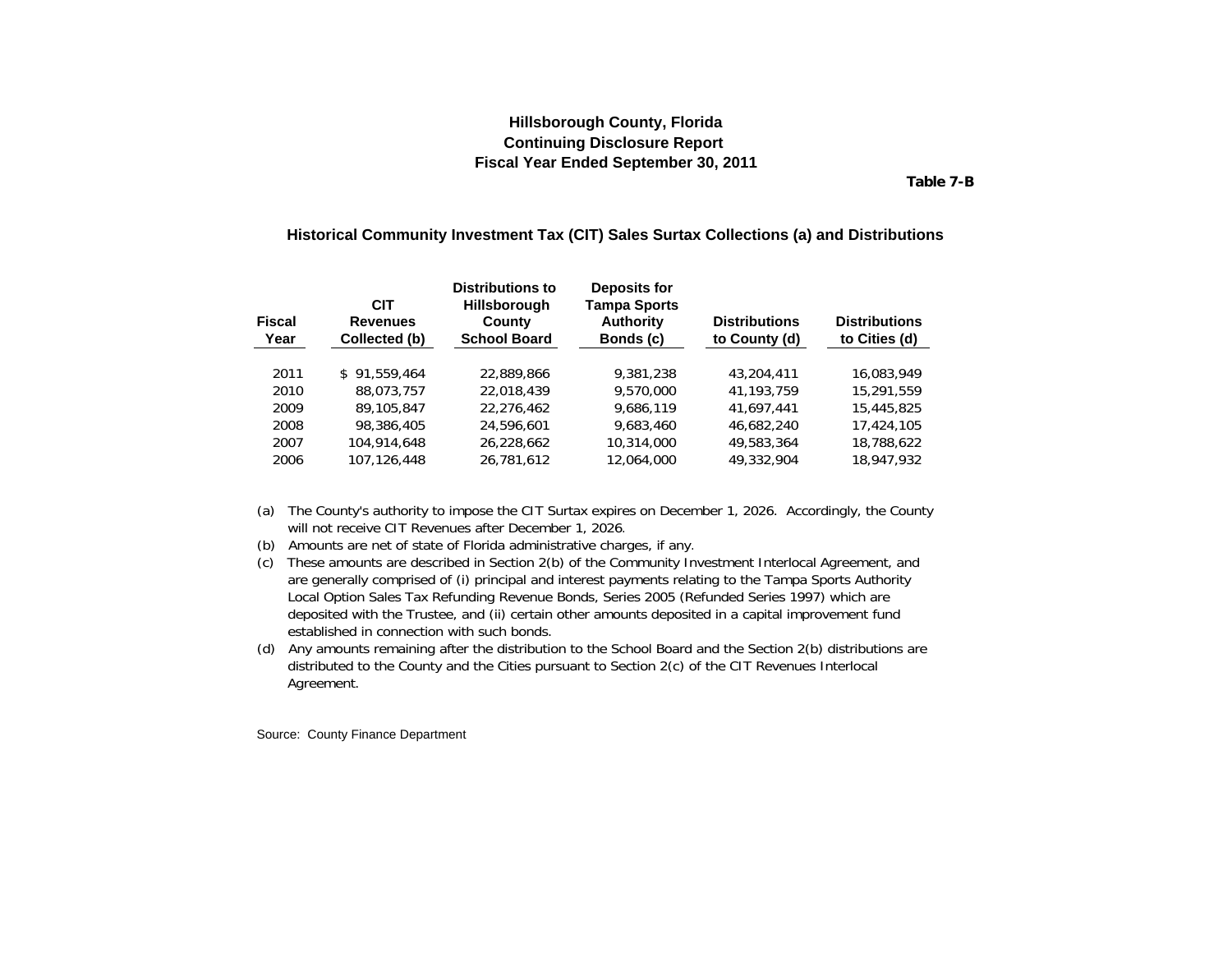**Table 7-C**

### **Debt Service Coverage Court Surcharge Revenue**

<span id="page-27-0"></span>

| <b>Fiscal Year</b>                                      | 2006        | 2007      | 2008      | 2009      | 2010      | 2011      |
|---------------------------------------------------------|-------------|-----------|-----------|-----------|-----------|-----------|
| Court Surcharge Revenues                                | \$4,133,599 | 4.027.242 | 3,886,000 | 3,285,761 | 3.141.103 | 2,778,226 |
| Aggregate Maximum Bond Service Reguirement              | 2,534,421   | 2.534.421 | 2.534.421 | 2,534,421 | 2.534.421 | 2.534.421 |
| Debt Service Coverage based on Court Surcharge Revenues | 1.63x       | 1.59 x    | 1.53x     | .30x      | 1.24 x    | 1.10 x    |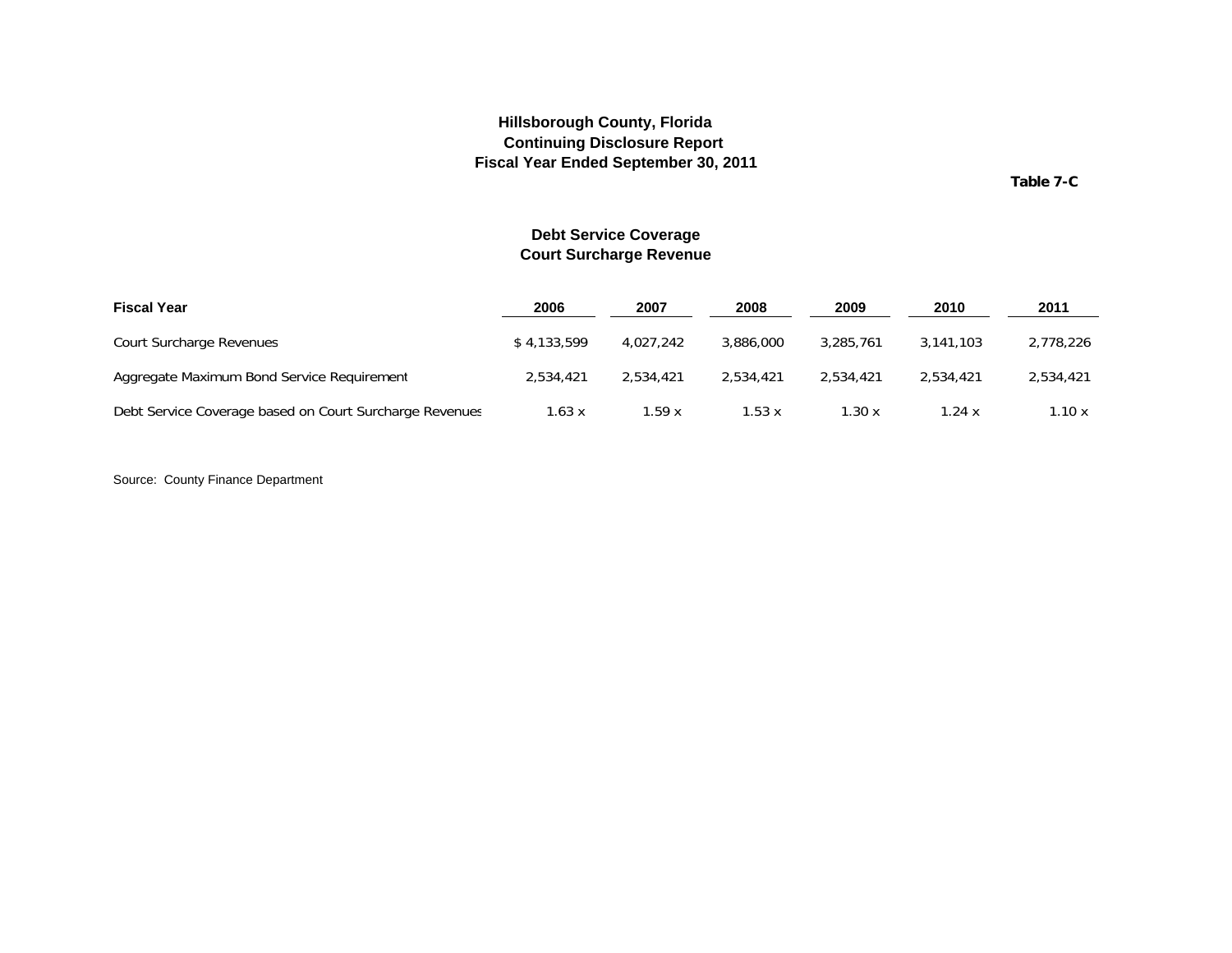**Table 7-D**

### **Historical Debt Service Coverage Including Court Facilities Bonds CIT Revenue**

<span id="page-28-0"></span>

| 2006         | 2007       | 2008(a)    | 2009       | 2010         | 2011       |
|--------------|------------|------------|------------|--------------|------------|
| \$49,332,904 | 49,583,364 | 46,682,350 | 41,697,441 | 41, 193, 759 | 43,204,411 |
| 29,735,392   | 13,612,096 | 29,735,392 | 29,735,392 | 29,735,392   | 29,735,392 |
| 1.66x        | 3.64 x     | 1.57x      | 1.40x      | 1.39x        | 1.45x      |
| 11,948,971   | 13,399,364 | 18.099.121 | 29,706,108 | 29,718,689   | 29,715,289 |
|              |            |            |            |              | 1.45x      |
|              | 4.13x      | 3.70x      | 2.58x      | 1.40x        | 1.39x      |

(a) Beginning fiscal year 2008, aggregate debt service includes debt service on the \$191,800,000 CIT Revenue Bonds, Series 2007.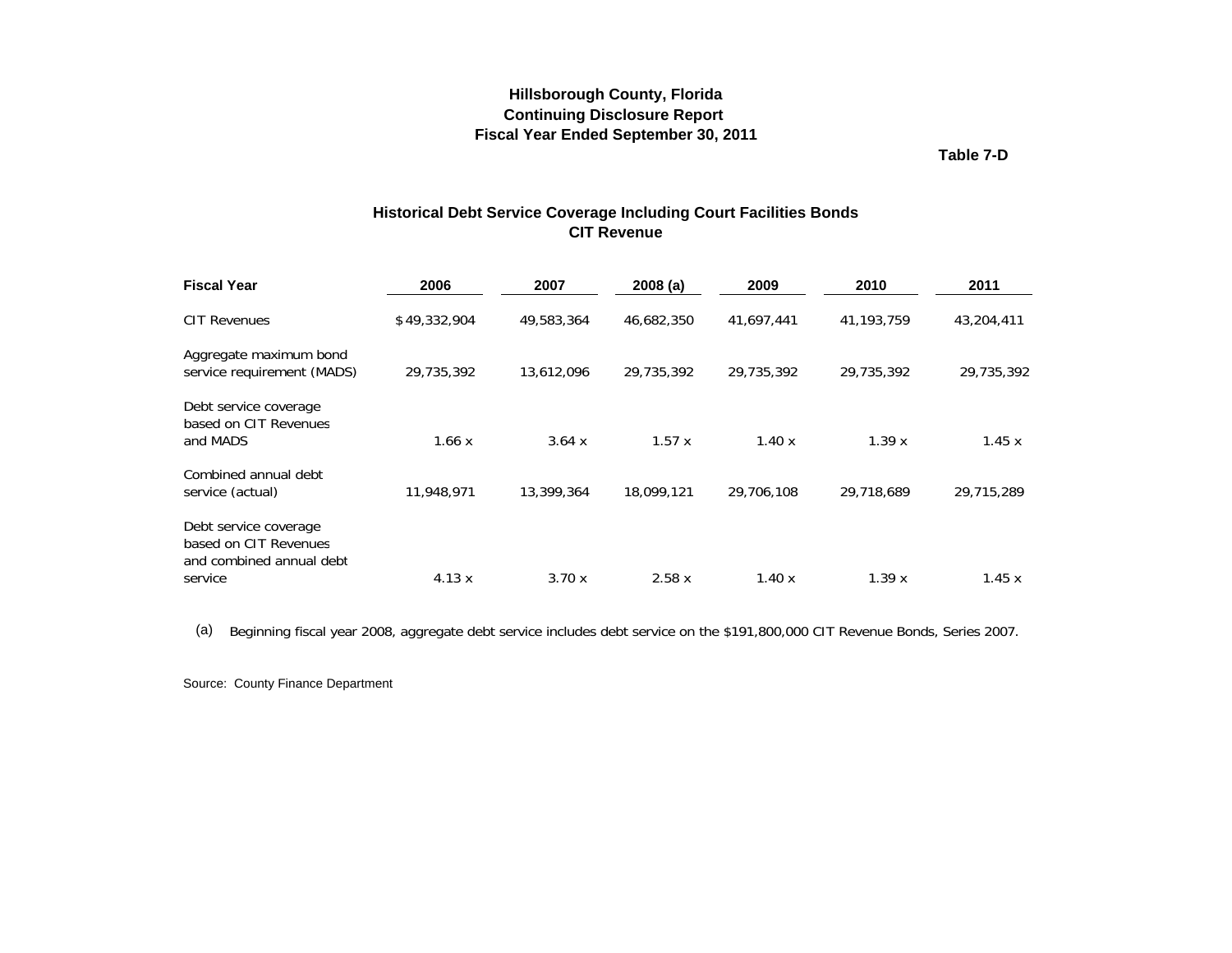**Table 7-E**

### **Historical Debt Service Coverage Excluding Court Facilities Bonds CIT Revenue**

<span id="page-29-0"></span>

| <b>Fiscal Year</b>                                         | 2006         | 2007       | 2008(a)    | 2009       | 2010       | 2011       |
|------------------------------------------------------------|--------------|------------|------------|------------|------------|------------|
| <b>CIT Revenues</b>                                        | \$49,332,904 | 49,583,364 | 46,682,350 | 41.697.441 | 41,193,759 | 43,204,411 |
| Aggregate maximum bond<br>service requirement (MADS)       | 11,077,675   | 11,077,675 | 27,200,971 | 27,200,971 | 27.200.971 | 27,200,971 |
| Debt service coverage<br>based on CIT Revenues<br>and MADS | 4.45 $x$     | 4.48 x     | 1.72x      | 1.53 x     | 1.51 x     | 1.59x      |

<sup>x</sup> <sup>x</sup> <sup>x</sup> <sup>x</sup> <sup>x</sup> x(a). Beginning fiscal year 2008, aggregate debt service includes debt service on the \$191,800,000 CIT Revenue Bonds, Series 2007.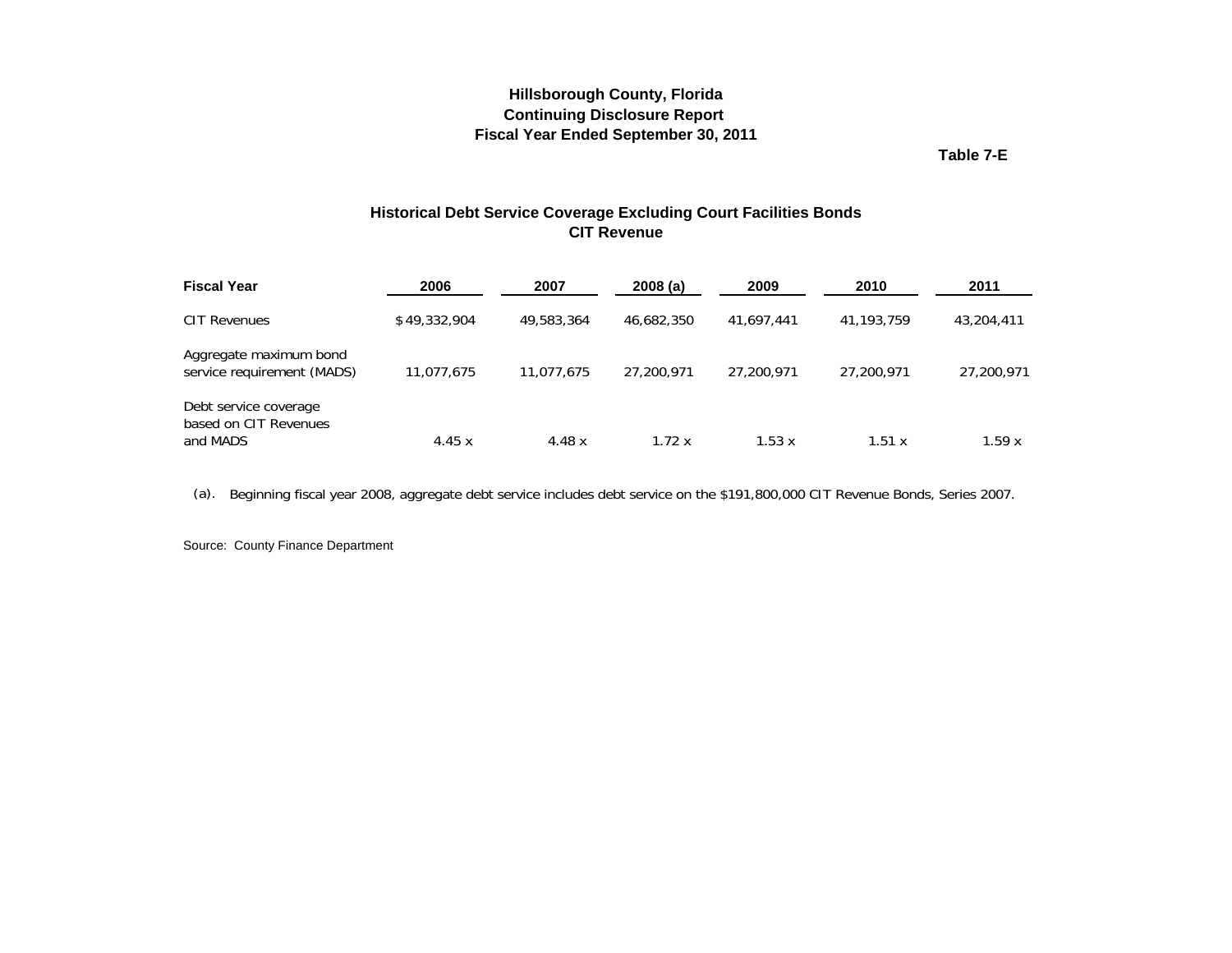**Table 7-F**

#### **Distribution Percentage for the Community Investment Tax (a)**

<span id="page-30-0"></span>

| <b>Fiscal</b><br>Year | <b>Hillsborough</b><br>County<br>Percentage | School<br><b>Board</b><br>Percentage | Tampa<br><b>Sports</b><br><b>Authority</b><br>Percentage | <b>Municipalities</b><br>Percentage | Total<br><b>Distribution</b><br>Percentage |
|-----------------------|---------------------------------------------|--------------------------------------|----------------------------------------------------------|-------------------------------------|--------------------------------------------|
| 2011                  | 47.19%                                      | 25.00%                               | 10.25%                                                   | 17.57%                              | 100.00%                                    |
| 2010                  | 46.78                                       | 25.00                                | 10.86                                                    | 17.36                               | 100.00                                     |
| 2009                  | 46.80                                       | 25.00                                | 10.87                                                    | 17.33                               | 100.00                                     |
| 2008                  | 47.45                                       | 25.00                                | 9.84                                                     | 17.71                               | 100.00                                     |
| 2007                  | 47.26                                       | 25.00                                | 9.83                                                     | 17.91                               | 100.00                                     |
| 2006                  | 46.05                                       | 25.00                                | 11.26<br>(b)                                             | 17.69                               | 100.00                                     |

- (a) Based on population as of February of the year prior to distribution, as required by the Community Investment Tax Interlocal Agreement and Section 218.62, Florida Statutes.
- (b) Distributions to the Tampa Sports Authority for Fiscal Year 2006 included a \$2,500,000 payment for capital maintenance required by Interlocal Agreement, Hillsborough County Document No. 96-1426.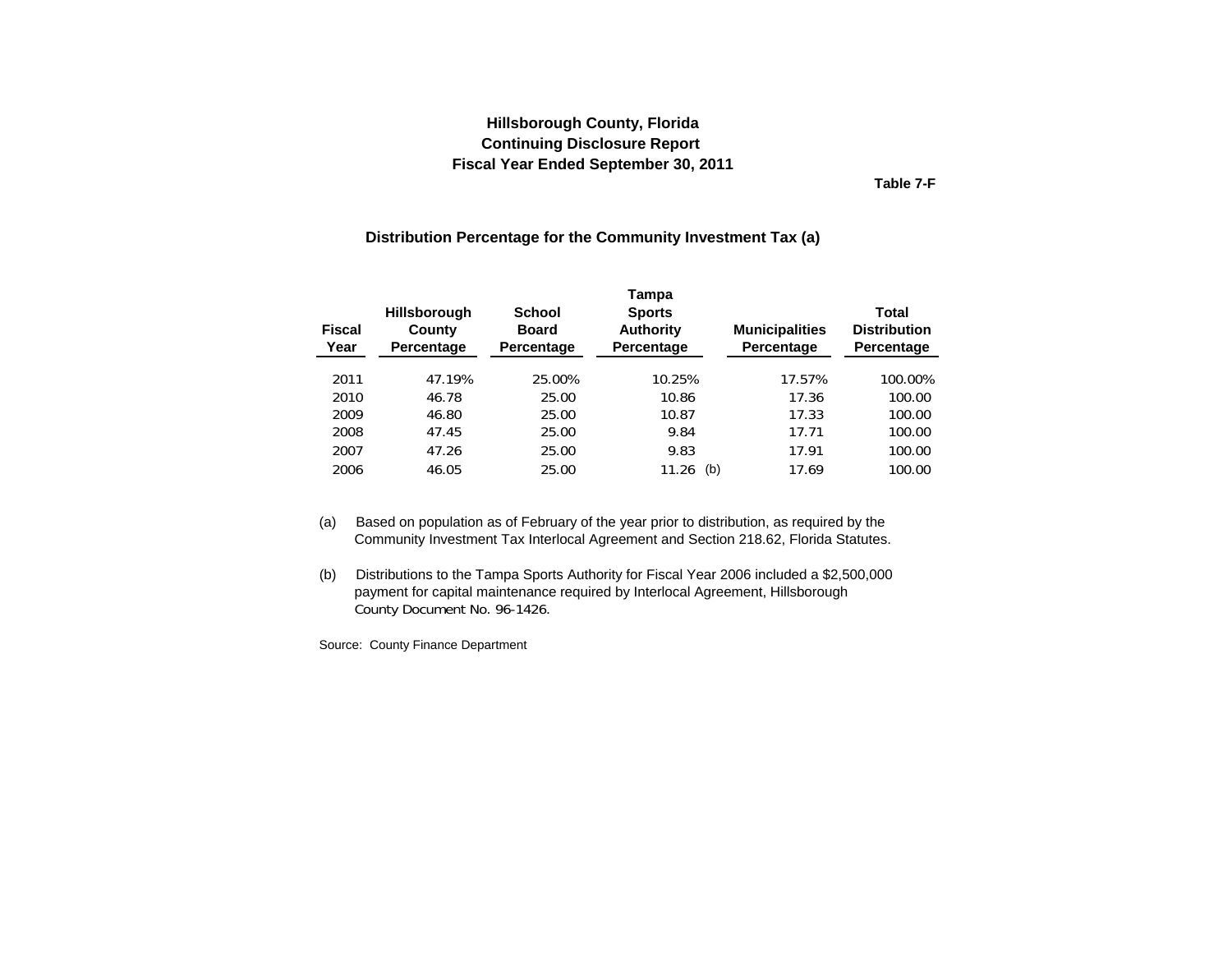**Table 8-A**

#### **Historical Reclaimed Water Assessment Revenues**

<span id="page-31-0"></span>

| <b>Fiscal</b>        | Total                              | <b>Discounts</b>           | Total                         | <b>Percent</b>              |
|----------------------|------------------------------------|----------------------------|-------------------------------|-----------------------------|
| Year (a)             | Levied                             | Allowed (b)                | Collected (c)                 | Collected (d)               |
| 2011<br>2010<br>2009 | 503,803<br>S<br>504,363<br>504,282 | 18.062<br>17,853<br>17,845 | 487.376<br>487.992<br>486,446 | 100.34%<br>100.30<br>100.00 |
| 2008                 | 504,244                            | 17.879                     | 486,365                       | 100.00                      |
| 2007                 | 504,068                            | 17.967                     | 488,374                       | 100.47                      |

(a) Based on assessed values and Reclaimed Water Assessments levied as of January 1 of the preceding calendar year.

(b) Early payment discounts: 4% for November; 3% for December; 2% for January; and 1% for February.

(c) Includes interest charged for late payments and proceeds of tax certificate sales, if any.

(d) Total amount collected divided by total reclaimed water assessments levied net of discounts.

Source: Hillsborough County Tax Collector County Finance Department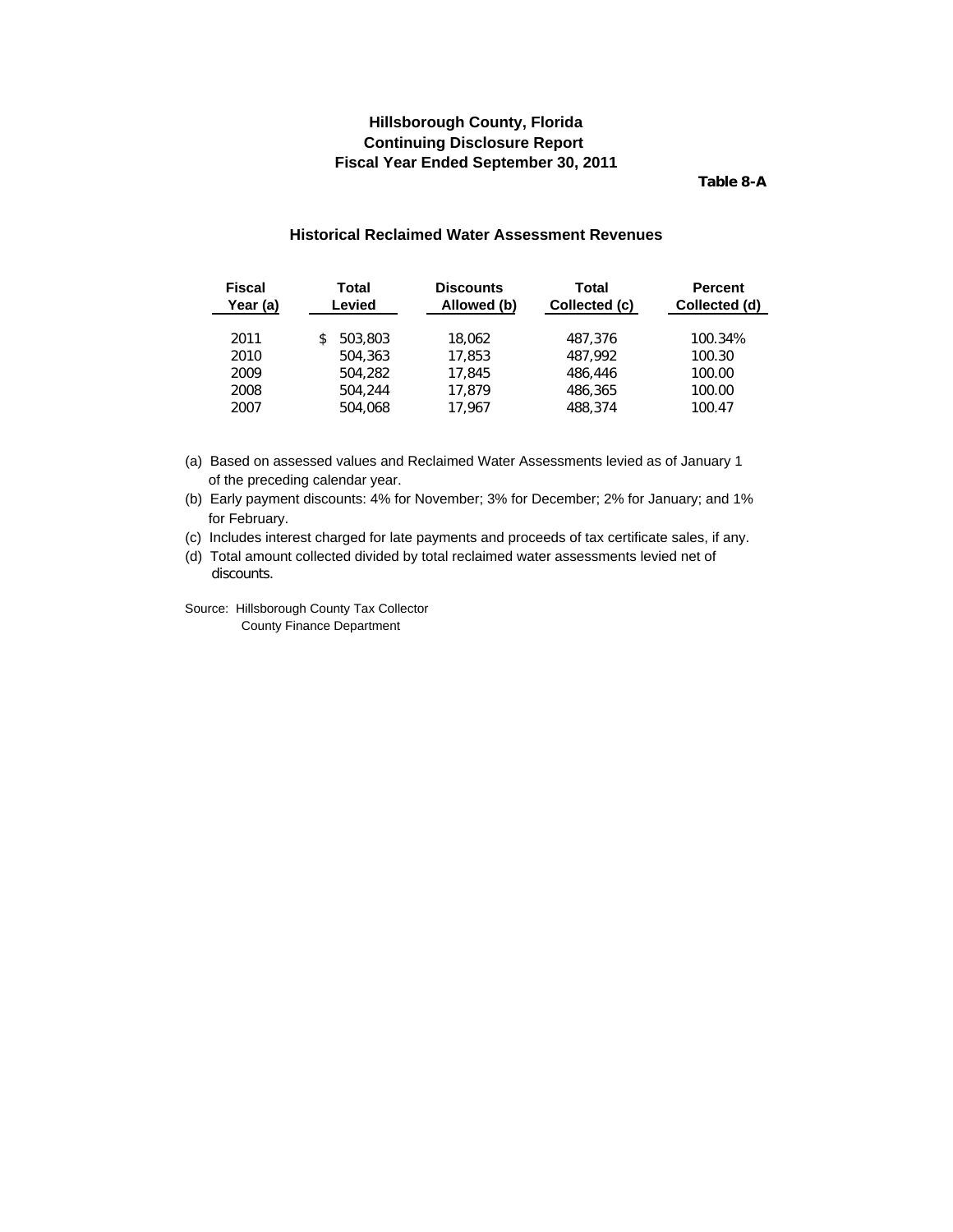**Table 8-B**

### **Historical Reclaimed Water Assessment Collections and Coverage**

<span id="page-32-0"></span>

| <b>Fiscal Year</b>                      | 2011      | 2010     | 2009    | 2008    | 2007    |
|-----------------------------------------|-----------|----------|---------|---------|---------|
| Reclaimed water assessment revenues (a) | \$487.376 | 487.992  | 486.446 | 486.365 | 488,374 |
| Maximum bond service requirement        | 429.319   | 429.319  | 429.319 | 429.319 | 429,319 |
| Debt service coverage based on revenues | 1.14 $x$  | 1.14 $x$ | 1.13x   | 1.13x   | 1.14 x  |

(a) Reclaimed water assessment revenues resulting from reclaimed water assessments levied in prior tax year.

Source: Hillsborough County Tax Collector and RWIU, Series 2000 Bonds, Debt Service Schedule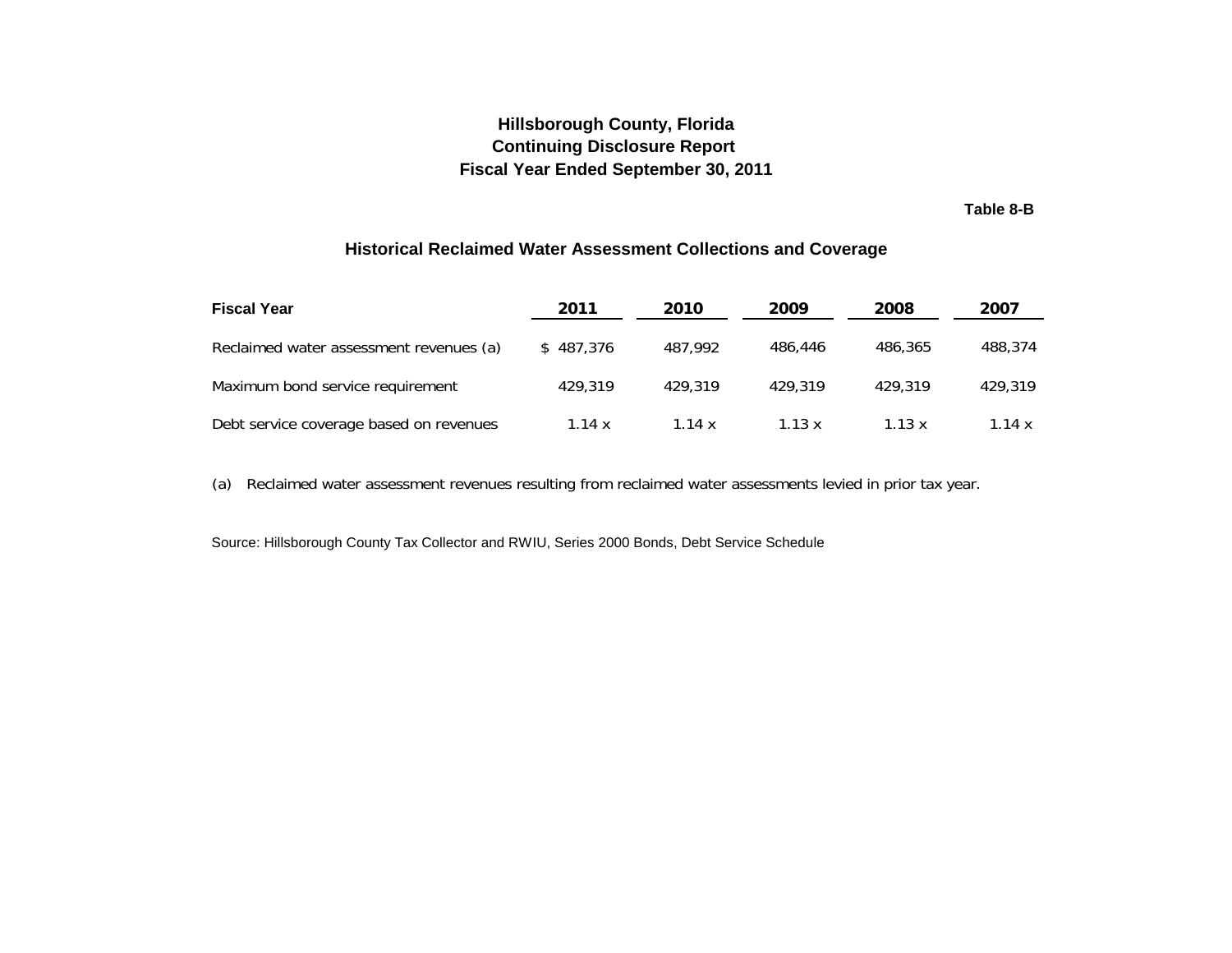**Table 9-A**

#### **Historical Capacity Assessment Revenues**

<span id="page-33-0"></span>

| <b>Fiscal</b><br>Year (a) | Total<br>Levied | <b>Discounts</b><br>Allowed (b) | Total<br>Collected (c) | <b>Percent</b><br>Collected (d) |
|---------------------------|-----------------|---------------------------------|------------------------|---------------------------------|
| 2011                      | \$2,793,931     | 102.697                         | 2,715,460              | 100.90%                         |
| 2010                      | 2,795,637       | 101,732                         | 2,701,924              | 100.30                          |
| 2009                      | 2.797.952       | 100.748                         | 2.703.586              | 100.24                          |
| 2008                      | 2,799,394       | 100,639                         | 2.707.848              | 100.34                          |
| 2007                      | 2,796,330       | 101.474                         | 2,702,435              | 100.28                          |

### **Note: This table relates to the Series 2000 Capacity Assessment Revenue Bonds issued to finance capital improvements within the 47 Units on which Capacity Assessments were made.**

- (a) Based on assessed values and Capacity Assessments levied as of January 1 of the preceding calendar year.
- (b) Early payment discount: 4% for November; 3% for December; 2% for January; and 1% for February.
- (c) Includes interest charged for late payments and proceeds of tax certificate sales, if any.
- (d) Total amount collected divided by total Capacity Assessments levied net of discounts.

Source: Hillsborough County Tax Collector Annual Reports County Finance Department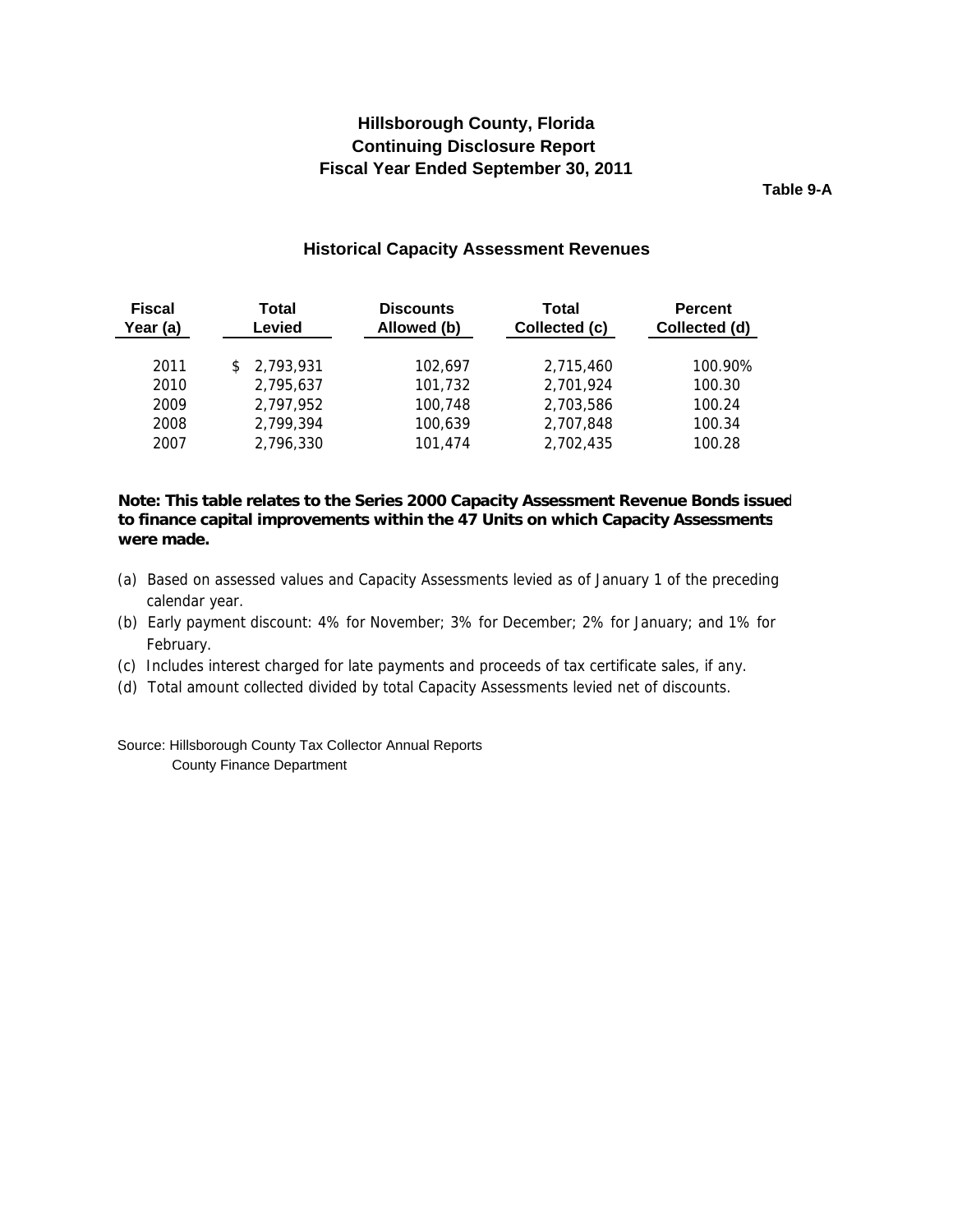### **Fiscal Year Ended September 30, 2011 Continuing Disclosure Report Hillsborough County, Florida**

**Table 9-B**

#### **Historical Capacity Assessment Coverage**

<span id="page-34-0"></span>

| Fiscal Year (a)                         | 2011          | 2010      | 2009      | 2008      | 2007      |
|-----------------------------------------|---------------|-----------|-----------|-----------|-----------|
| Capacity Assessment Revenues (b)        | \$2,715,460   | 2.701.924 | 2,703,586 | 2,707,848 | 2,702,435 |
| Maximum Bond Service Requirement        | 2,408,038     | 2.408.038 | 2,408,038 | 2,408,038 | 2,408,038 |
| Debt Service Coverage Based on Revenues | $1.13 \times$ | 1.12 x    | 1.12 x    | 1.12 x    | 1.12 x    |

#### **Note: This table relates to the Series 2000 Capacity Assessment Revenue Bonds issued to finance capital improvements within the 47 units on which Capacity**

- (a) Based on Capacity Assessment Revenues resulting from Capacity Assessments levied in prior tax roll year.
- (b) Revenues based on 47 Capacity Assessment Units

Source: Hillsborough County Tax Collector and CAU Series 2000 Bonds Debt Service Schedule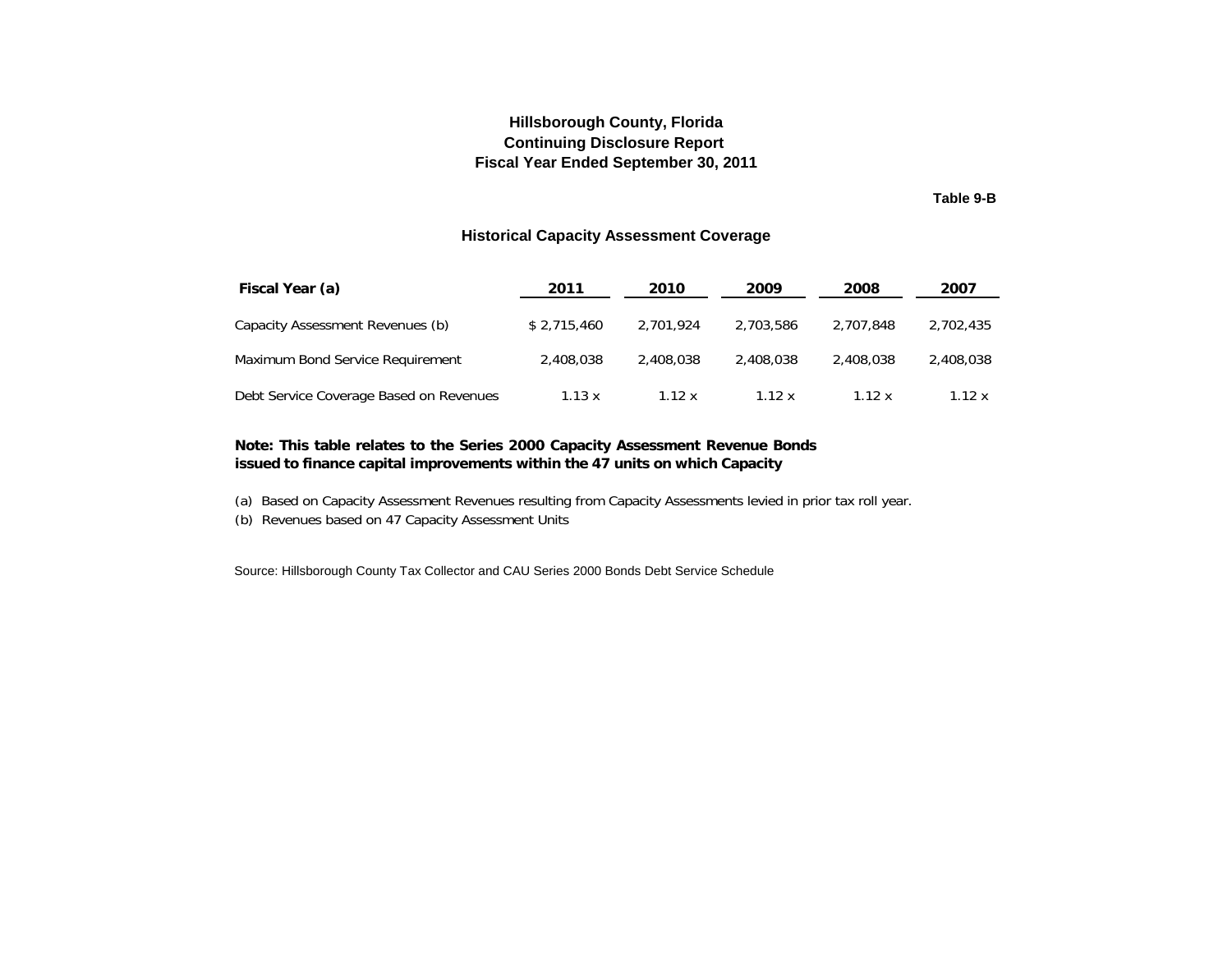**Table 10-A**

# **Water Customer Revenues(amounts in thousands)**

<span id="page-35-0"></span>

| <b>Fiscal Year</b>      | 2007     | 2008    | 2009     | 2010   | 2011   |
|-------------------------|----------|---------|----------|--------|--------|
| Water Customer Revenues | \$82.788 | 79.101  | 76.203   | 77.859 | 92.182 |
| Increase (a)            | Base     | $-4.5%$ | $-3.7\%$ | 2.2%   | 18.4%  |

(a) Chan ge is due to customer base at fiscal year-end, increased rates from purchased water pass-throu g h and hi gh irri gation demand durin g dry periods.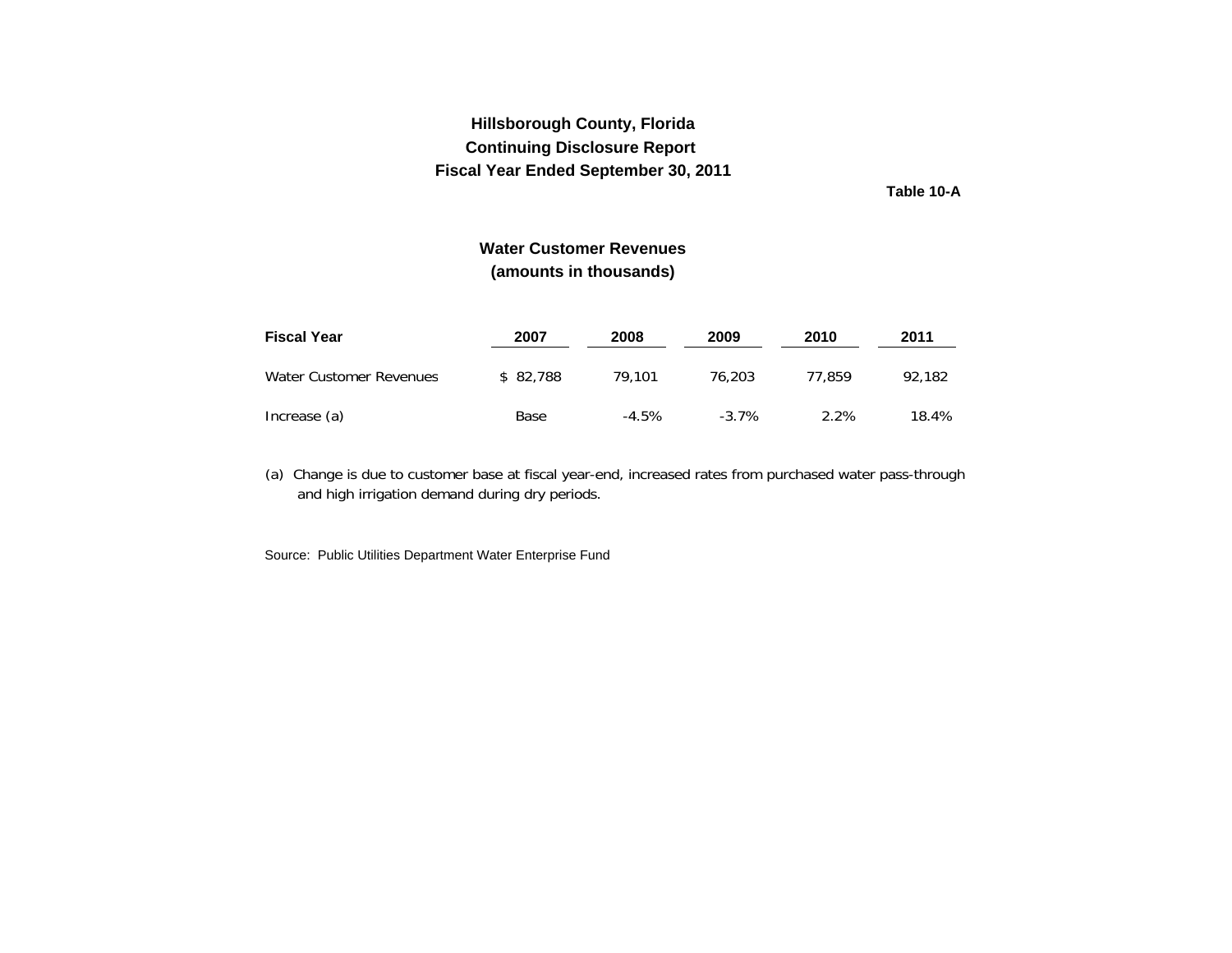**Table 10-B**

# **Wastewater Customer Revenues(amounts in thousands)**

<span id="page-36-0"></span>

| <b>Fiscal Year</b> | 2007     | 2008   | 2009    | 2010    | 2011   |
|--------------------|----------|--------|---------|---------|--------|
| Total              | \$83,274 | 84,159 | 83,201  | 84.114  | 87.544 |
| Change (a)         | Base     | 1.1%   | $-1.1%$ | $1.1\%$ | 4.1%   |

(a) The change was due to various offsetting factors including general growth in the customer base, a downturn in the real estate market, mandatory water-use restrictions, and automatic index-based rate increases.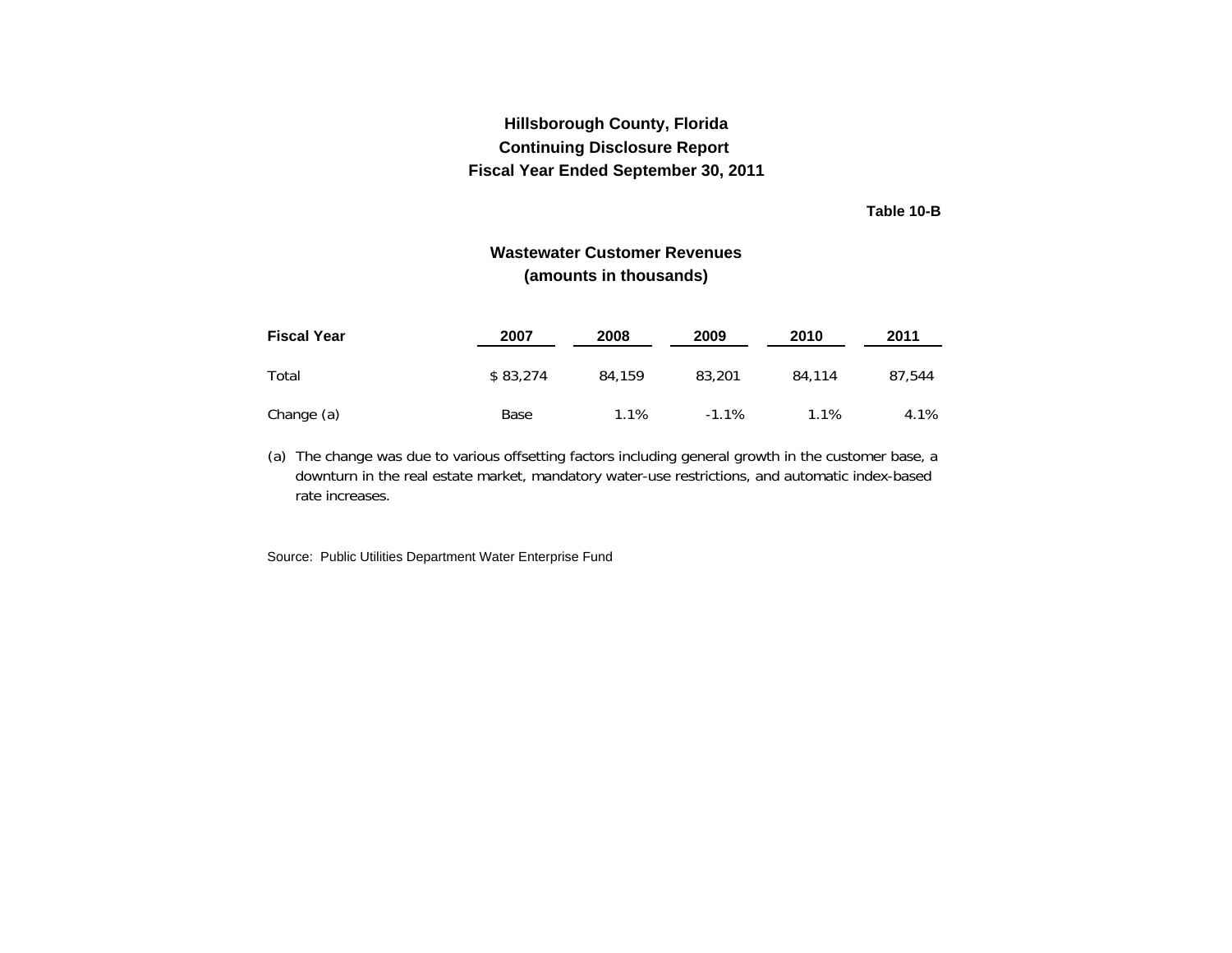**Table 10-C**

# <span id="page-37-0"></span>**Historical Revenues and Debt Service Coverage Refunding Utility Revenue Bonds, Series 2001 and Series 2003 (amounts in thousands)**

Note: The Series 2003 Hillsborough County Refunding Utility Revenue Bonds were defeased on June 16, 2009.

| <b>Fiscal Year</b>                               | 2007          | 2008    | 2009    | 2010    | 2011    |
|--------------------------------------------------|---------------|---------|---------|---------|---------|
| Gross Revenue (a)                                | 206,971<br>\$ | 193,349 | 183,260 | 180,351 | 200,442 |
| Less Cost of Operation & Maintenance             | 134,471       | 145,429 | 139,269 | 128,323 | 132,296 |
| Net Revenues                                     | 72,500        | 47.920  | 43,991  | 52,028  | 68,146  |
| Total Pledged Capacity Fees (b)                  | 11,798        | 8,211   | 10,088  | 11,559  | 12,663  |
| <b>Total Pledged Revenues</b>                    | 84,298        | 56,131  | 54,079  | 63,587  | 80,809  |
| <b>Required Deposits</b>                         |               |         |         |         |         |
| Cost of Operation & Maintenance (c)              | 134,471       | 145,429 | 139,269 | 128,323 | 132,296 |
| Bond Service Requirement (d)                     | 26,455        | 26,912  | 20,820  | 20,347  | 20,545  |
| Deposit to Renewal & Replacement Account         | 10,161        | 10,446  | 9,667   | 9,163   | 9,018   |
| <b>Total Required Deposits</b>                   | 171,087       | 182,787 | 169,756 | 157,833 | 161,859 |
| Gross Revenues Plus Pledged Capacity Fees        |               |         |         |         |         |
| Divided by Required Deposits (1.00 X Required)   | 1.28          | 1.10    | 1.14    | 1.22    | 1.32    |
| Pledged Revenues Divided by 120% of Maximum Bond |               |         |         |         |         |
| Service Requirement (1.20 X Required)            | 2.66          | 1.74    | 2.16    | 2.60    | 3.28    |
| Net Revenues Divided by Maximum Bond Service     |               |         |         |         |         |
| Requirement (1.00 X Required)                    | 2.74          | 1.78    | 2.11    | 2.56    | 3.32    |

(a) Includes meter installation fees and interest income on o peratin g reserves.

(b) Pledge of Wastewater Capacity fees is limited to Wastewater Expansion Percentage multiplied by the Bond Service Requirement, plus Capacity Fees Carryforward Amount; Pledge of Water Capacity Fees is limited to Water Expansion Percentage multiplied by the Bond Requirement, plus the Water Capacity Fees Carryforward Amount.

(c) Includes cost of water supply contracted with Tam pa Ba y Water.

(d) Includes Bond Service Requirement on Series 2001 and Series 2003 Bonds.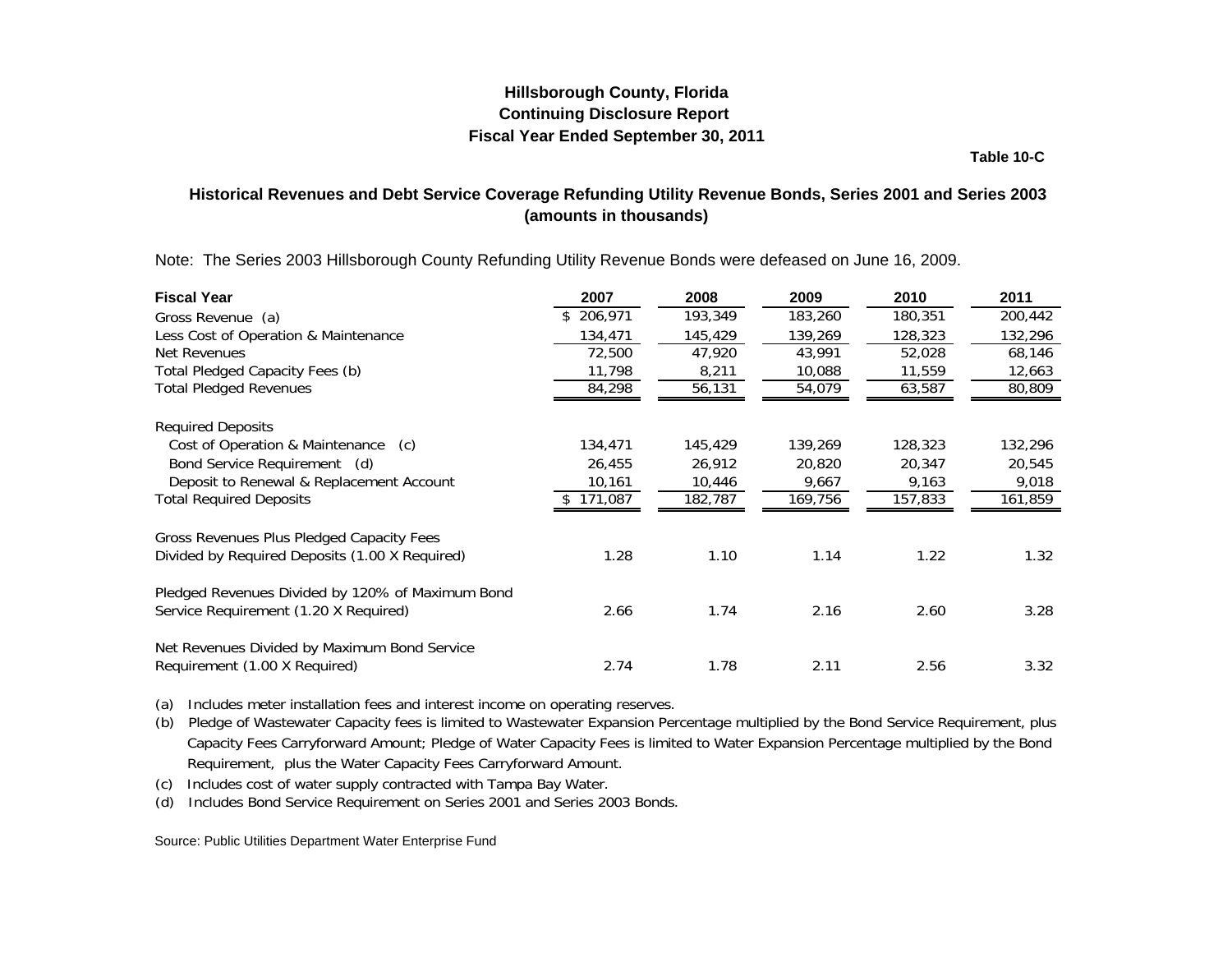**Table 11-A**

### **Property Tax Millage Rates Direct and Overlapping Governmental Entities**

<span id="page-38-0"></span>

| Fiscal Year (a)                           | 2011    | 2010    | 2009    | 2008    | 2007    | 2006    |
|-------------------------------------------|---------|---------|---------|---------|---------|---------|
| Countywide:                               |         |         |         |         |         |         |
| <b>BOCC</b> - General Revenue             | 5.7391  | 5.7407  | 5.7423  | 5.7439  | 5.7446  | 6.5200  |
| Tampa Port Authority                      | 0.1900  | 0.1900  | 0.1925  | 0.1950  | 0.1982  | 0.0220  |
| Environmentally Sensitive Lands (b)       | 0.0604  | 0.0604  | 0.0604  | 0.0604  | 0.0604  | 0.0667  |
| Southwest Florida Water Mgt. Dist.        | 0.3928  | 0.3770  | 0.3866  | 0.3866  | 0.3866  | 0.4220  |
| School Board                              | 7.9130  | 7.5920  | 7.6920  | 7.7770  | 7.5230  | 7.8230  |
| Children's Board                          | 0.5000  | 0.5000  | 0.5000  | 0.5000  | 0.4634  | 0.5000  |
| Total                                     | 14.7953 | 14.4601 | 14.5738 | 14.6629 | 14.3762 | 15.3537 |
| Non-Countywide:                           |         |         |         |         |         |         |
| <b>BOCC- Free Library Service</b>         | 0.5583  | 0.5583  | 0.5583  | 0.5583  | 0.6083  | 0.6923  |
| BOCC - Municipal Service Taxing Unit (c)  | 4.3745  | 4.3745  | 4.3745  | 4.3745  | 4.3755  | 4.9954  |
| Parks and Recreation (Unincorporated) (c) | 0.0259  | 0.0259  | 0.0259  | 0.0259  | 0.0259  | 0.0286  |
| Southwest Florida Water Mgt. Dist. (d):   |         |         |         |         |         |         |
| Alafia River Basin                        | 0.2163  | 0.2163  | 0.2163  | 0.2163  | 0.2163  | 0.2400  |
| Hillsborough River Basin                  | 0.2300  | 0.2300  | 0.2421  | 0.2547  | 0.2547  | 0.2850  |
| NW Hillsborough Basin                     |         |         |         | 0.2421  | 0.2421  | 0.2680  |
| <b>Transit Authority</b>                  | 0.5000  | 0.4682  | 0.4682  | 0.4682  | 0.4495  | 0.5000  |
| Tampa Palms CDD                           |         |         |         |         |         | 2.6000  |
| Municipalities:                           |         |         |         |         |         |         |
| Tampa                                     | 5.7326  | 5.7326  | 5.7326  | 5.7326  | 5.7326  | 6.4080  |
| Temple Terrace                            | 6.1500  | 5.9500  | 5.2829  | 4.5692  | 4.5692  | 4.9100  |
| Plant City                                | 4.7157  | 4.7157  | 4.7157  | 4.1653  | 4.1653  | 4.7000  |

(a) Property tax millage rates are shown in the fiscal year of adoption. Such millage rates apply to the succeeding fiscal year. For example, the millage rates shown for 2010 were adopted in fiscal year 2009 and relate to taxes payable in fiscal year 2011.

(b) By referendum effective 1992, this millage rate was dedicated to the payment of debt service on bonds issued on behalf of the Environmentally Sensitive Lands Acquisition and Protection Program.

(c) Levied in the unincorporated area.

(d) Depending upon its location, property within Tampa may be in either the Alafia, Hillsborough River, or the NW Hillsborough Watershed Basin. Property in Plant City may be in either the Alafia or the Hillsborough River Basin. During fiscal year 2009, the NW Hillsborough Basin was merged into the Hillsborough River Basin.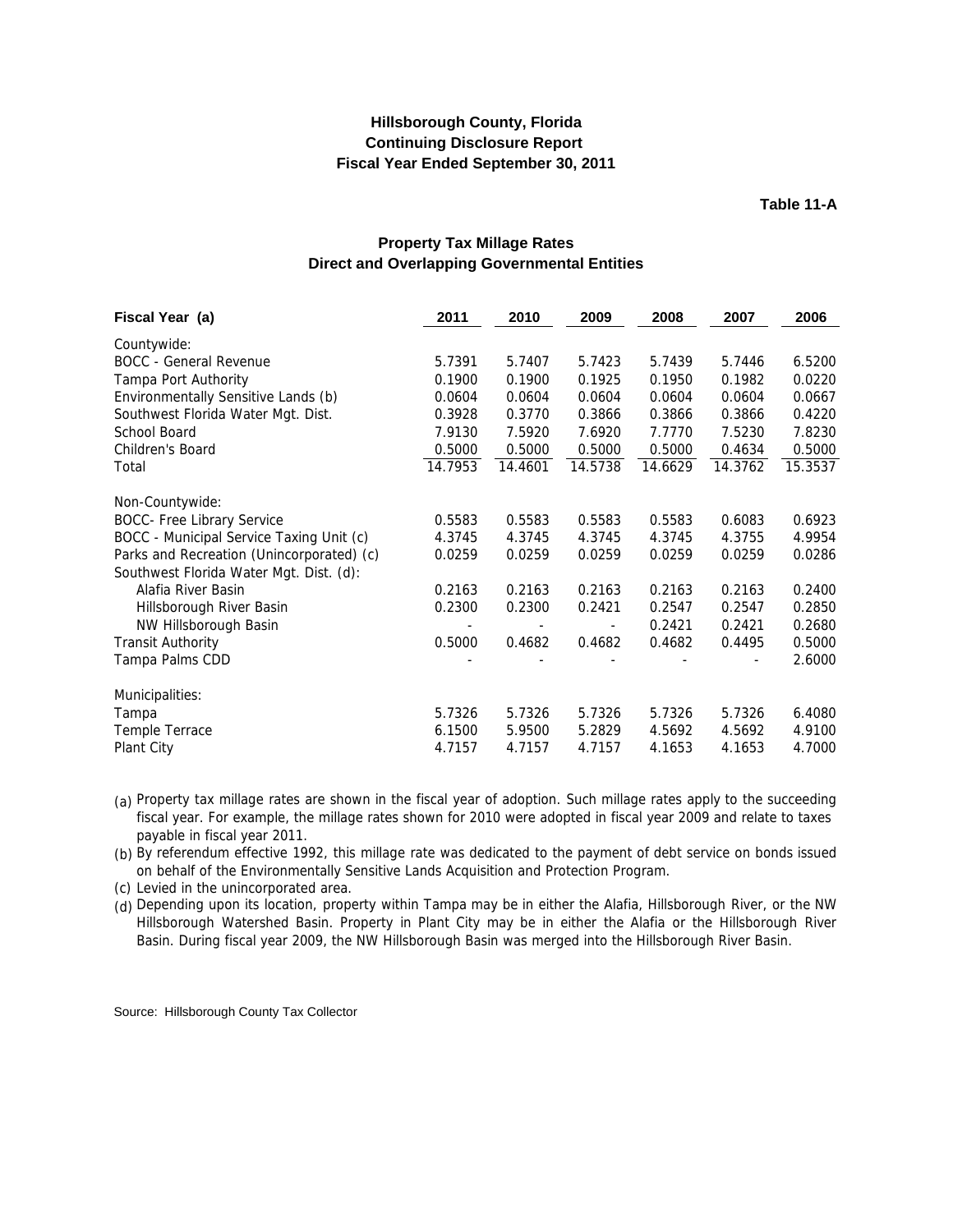**Table 11-B**

#### <span id="page-39-0"></span>**(amounts in thousands) Ad Valorem Tax Levies and Collections within the Unincorporated Area of Hillsborough County**

| <b>Calendar Year</b>                                               | 2011(a) | 2010(b) | 2009    | 2008    | 2007    | 2006    |
|--------------------------------------------------------------------|---------|---------|---------|---------|---------|---------|
| Taxes levied (c)                                                   | 168,208 | 175,996 | 195,893 | 224,135 | 239,682 | 243,148 |
| Discounts allowed                                                  | 5,713   | 5.949   | 6,524   | 7,364   | 7.981   | 8,258   |
| Taxes collected                                                    | 140,117 | 160.347 | 177,826 | 202,608 | 230,423 | 233,560 |
| Total collections and<br>discounts                                 | 145,830 | 166,296 | 184,350 | 209,972 | 238,404 | 241,818 |
| Total collections and discounts<br>as a percentage of taxes levied | 86.70%  | 94.49   | 94.11   | 93.68   | 99.47   | 99.45   |

(a) 2011 information as of February 28, 2012. Taxes will continue to be collected over time and final reconciliation of 2011 numbers will be shown on subsequent reports.

(b) Represents final 2010 reconciled information.

(c) Includes insolvencies, injunctions by court order and claims filed in bankruptcy.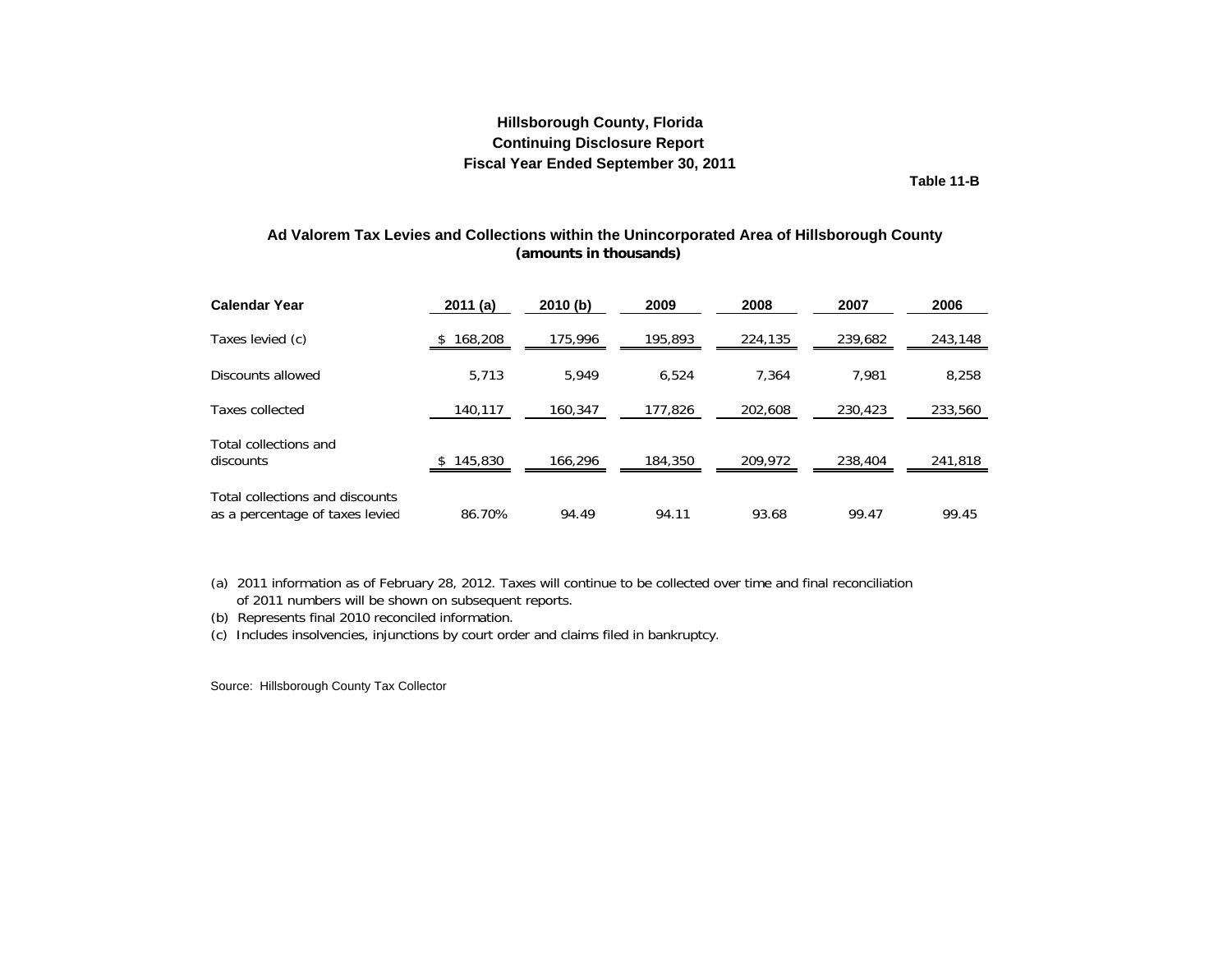**Table 11-C**

#### **Total Ad Valorem Tax Collections (amount in thousands)**

<span id="page-40-0"></span>

| <b>Calendar Year</b>                                               | 2011(a)   | 2010(b)   | 2009      | 2008      | 2007      | 2006      |
|--------------------------------------------------------------------|-----------|-----------|-----------|-----------|-----------|-----------|
| Taxes levied (c)(d)                                                | 1,332,548 | 1,381,062 | 1,561,738 | 1,781,105 | 1,799,805 | 1,770,573 |
| Discounts allowed                                                  | 44.996    | 46,460    | 51.618    | 58,040    | 59.643    | 59,612    |
| Taxes collected                                                    | 1,105,415 | 1.256.968 | 1,483,652 | 1.609.044 | 1.727.914 | 1,701,238 |
| Total collections and<br>discounts                                 | 1,150,411 | 1,303,428 | 1,535,270 | 1,667,084 | 1,787,557 | 1,760,850 |
| Total collections and discounts<br>as a percentage of taxes levied | 86.33%    | 94.38     | 98.31     | 93.60     | 99.32     | 99.45     |

(a) 2011 information as of February 28, 2012. Taxes will continue to be collected over time

- (b) Represents final 2010 reconciled information.
- (c) Includes insolvencies, injunctions by court order and claims filed in bankruptcy.

(d) Includes all government units within the geographical area of Hillsborough County. This amount differs from that shown in the Comprehensive Annual Financial Report which represents only taxes due to the Hillsborough County financial reporting entity.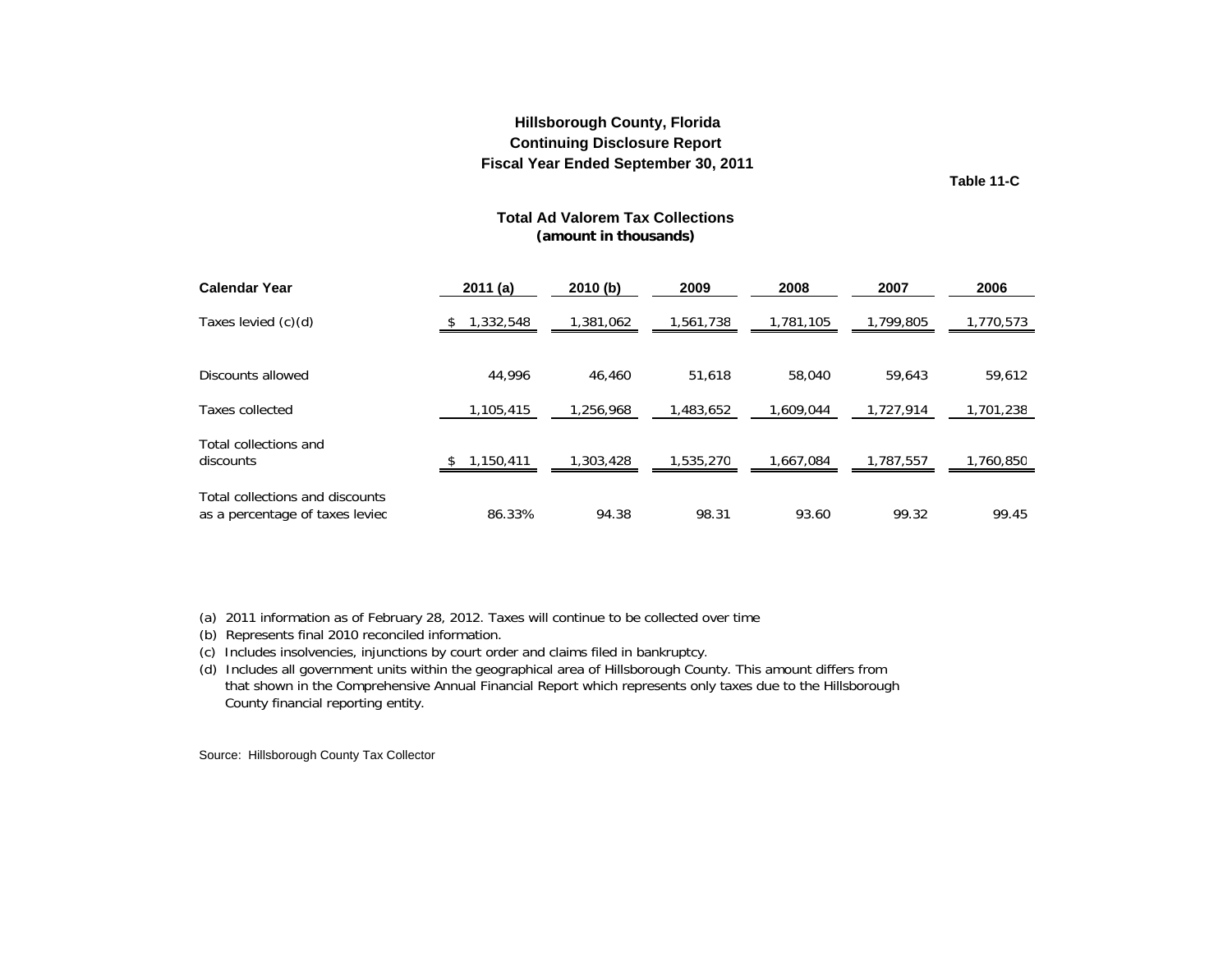**Table 11-D**

### <span id="page-41-0"></span>**Assessed Value for Ad Valorem Tax Purposes for the Unincorporated Area of Hillsborough County, Florida (amounts in thousands)**

| <b>Calendar Year</b><br><b>Assessed Property Value</b> | 2011              | 2010(a)       | 2009          | 2008        | 2007           | 2006           |
|--------------------------------------------------------|-------------------|---------------|---------------|-------------|----------------|----------------|
|                                                        |                   |               |               |             |                |                |
| Just value                                             | 53,768,032<br>\$. | \$56,756,599  | 63,533,412    | 75,765,440  | 79,443,886     | 71,889,203     |
| Classified agriculture                                 | 122,107           | 122,338       | 319,024       | 349.077     | 340,057        | 329,785        |
| Classified pollution control devices                   | 81,336            | 80,564        | 68,371        | 67,146      | 73,132         | 58,043         |
| Just value agricultural                                | (1,741,321)       | (1,982,518)   | (2,535,474)   | (3,044,368) | (3,060,362)    | (2,569,089)    |
| Just value pollution control devices                   | (81, 336)         | (80, 564)     | (68, 371)     | (67, 145)   | (73, 132)      | (58, 043)      |
| Governmental exemptions                                | (2,780,524)       | (2,921,250)   | (3, 190, 891) | (3,460,525) | (3,207,410)    | (2,805,341)    |
| Institutional exemptions                               | (1,324,008)       | (1,292,099)   | (1,460,698)   | (1,542,843) | (1,591,330)    | (1,490,416)    |
| Net Assessed Value                                     | 48,044,286        | 50,683,070    | 56,665,373    | 68,066,782  | 71,924,841     | 65,354,142     |
| Lands available for taxes                              | (880)             | (568)         | (389)         | (229)       | (265)          | (252)          |
| Widow's exemption                                      | (5,991)           | (6,015)       | (5,876)       | (5, 810)    | (5, 795)       | (5, 712)       |
| Disability exemption                                   | (260, 770)        | (256, 918)    | (255, 710)    | (257, 699)  | (244, 186)     | (213, 349)     |
| Homestead exemption                                    | (8, 514, 189)     | (8,729,603)   | (8,942,099)   | (9,016,414) | (4,711,770)    | (4,585,857)    |
| Assessment differential value                          | (1,052,270)       | (1, 714, 456) | (3, 259, 482) | (7,956,717) | (12, 773, 357) | (12, 476, 165) |
| Assess reduction parents/grandparents                  | (3, 437)          | (5,062)       | (4, 498)      | (4,072)     | (3, 289)       | (2, 273)       |
| Deployed servicemen's exemption                        | (3, 715)          |               |               |             |                |                |
| Disabled veteran's homestead discount                  | (733)             | (648)         | (657)         | (923)       | (568)          |                |
| Taxable value for operating millages                   | 38,202,301        | 39,969,800    | 44,196,662    | 50,824,918  | 54, 185, 611   | 48,070,534     |

(a) 2010 values certified u pon com pletion of Value Adjustment Board review.

Source: Hillsborough County Property Appraiser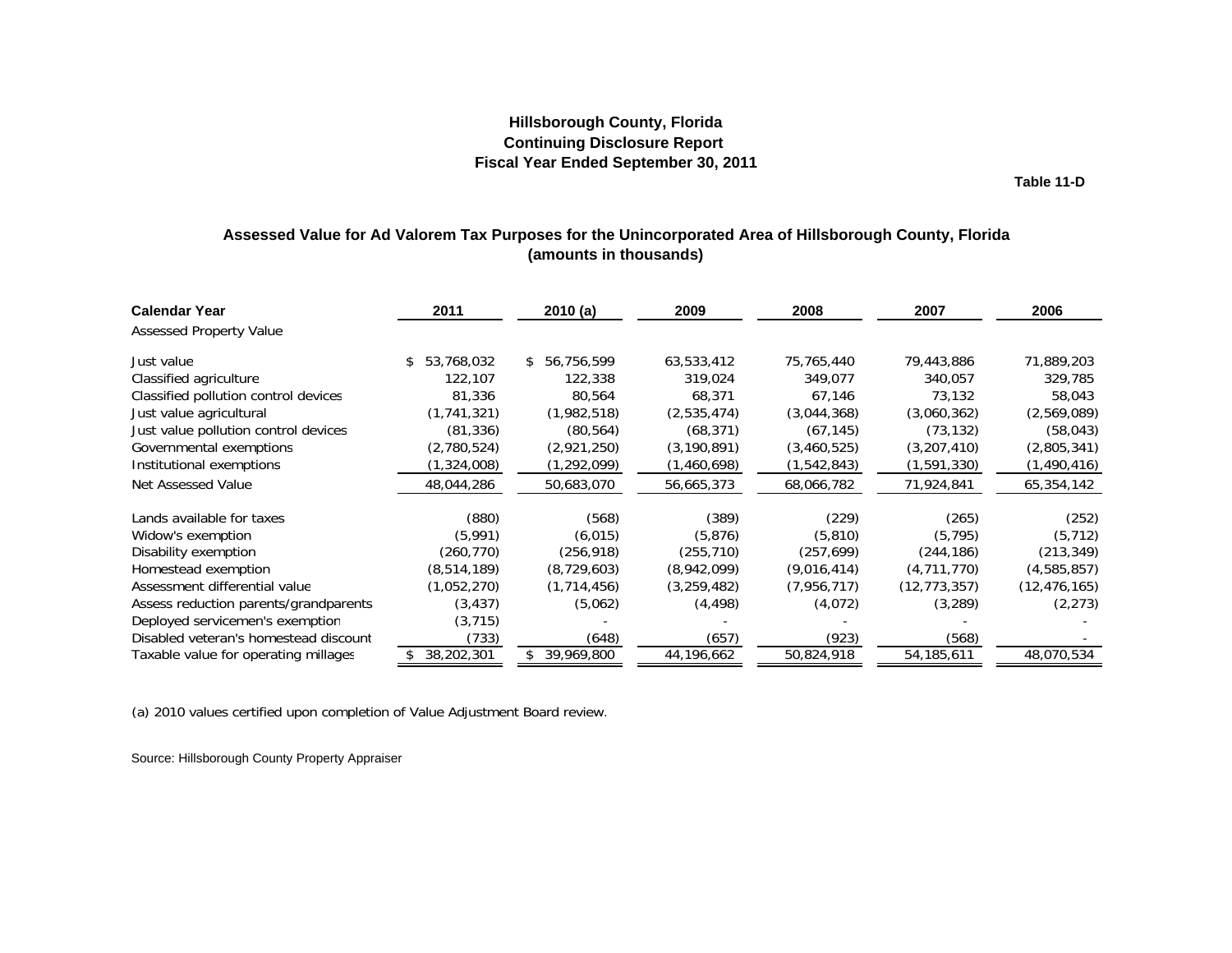**Table 11-E**

### **Assessed Value for Ad Valorem Tax Purposes for the Countywide Area of Hillsborough County, Florida (amounts in thousands)**

<span id="page-42-0"></span>

| <b>Calendar Year</b>                  | 2011(a)           | 2010          | 2009           | 2008           | 2007           | 2006           |
|---------------------------------------|-------------------|---------------|----------------|----------------|----------------|----------------|
| Assessed property value               |                   |               |                |                |                |                |
| Just value                            | 89,129,728<br>\$. | 93,788,734    | 105,955,072    | 125,772,114    | 129,849,694    | 119,643,746    |
| Classified agriculture                | 126.082           | 126,498       | 327,316        | 358,255        | 348,070        | 336,335        |
| Classified pollution control devices  | 85,198            | 84,084        | 71,810         | 70,515         | 76,504         | 61,110         |
| Just value agricultural               | (1,834,591)       | (2,086,588)   | (2,657,464)    | (3, 176, 657)  | (3, 190, 414)  | (2,661,893)    |
| Just value pollution control evices   | (85, 198)         | (84,084)      | (71, 810)      | (70, 515)      | (76, 504)      | (61, 110)      |
| Governmental exemptions               | (7, 331, 745)     | (7,590,792)   | (8,372,072)    | (9, 108, 996)  | (8,624,726)    | (8,467,429)    |
| Institutional exemptions              | (3,050,499)       | (3, 122, 374) | (3,462,816)    | (3,717,502)    | (3,516,829)    | (3, 425, 419)  |
| Net assessed value                    | 77,038,975        | 81,115,478    | 91,790,036     | 110,127,214    | 114,865,795    | 105,425,340    |
|                                       |                   |               |                |                |                |                |
| Lands available for taxes             | (1,286)           | (946)         | (523)          | (238)          | (291)          | (298)          |
| Widow's exemption                     | (8,928)           | (9,048)       | (8,946)        | (8,956)        | (8,987)        | (9,008)        |
| Disability exemption                  | (342,503)         | (340, 380)    | (342, 478)     | (346, 657)     | (330, 451)     | (291, 975)     |
| Homestead exemption                   | (12, 143, 705)    | (12,528,203)  | (12, 933, 807) | (13,080,906)   | (6,821,991)    | (6,678,593)    |
| Assessment differential value         | (2,355,763)       | (3, 255, 949) | (5,884,685)    | (13, 373, 862) | (20, 271, 133) | (20, 187, 341) |
| Historic property exemption           | (36, 317)         | (41, 539)     | (46,698)       | (57,082)       | (40, 913)      | (24, 671)      |
| Assess reduction parents/grandparents | (4,276)           | (5, 533)      | (5, 339)       | (4,883)        | (3,865)        | (2,822)        |
| Deployed servicemen's exemption       | (4,858)           |               |                |                |                |                |
| Disabled veterans homestead discount  | (1,001)           | (889)         | (1,053)        | (1,221)        | (690)          |                |
| Taxable value for operating millages  | 62,140,338        | 64,932,991    | 72,566,507     | 83,253,409     | 87,387,474     | 78,230,632     |

(a) 2011 values certified u pon com pletion of Value Adjustment Board review.

Source: Hillsborough County Property Appraiser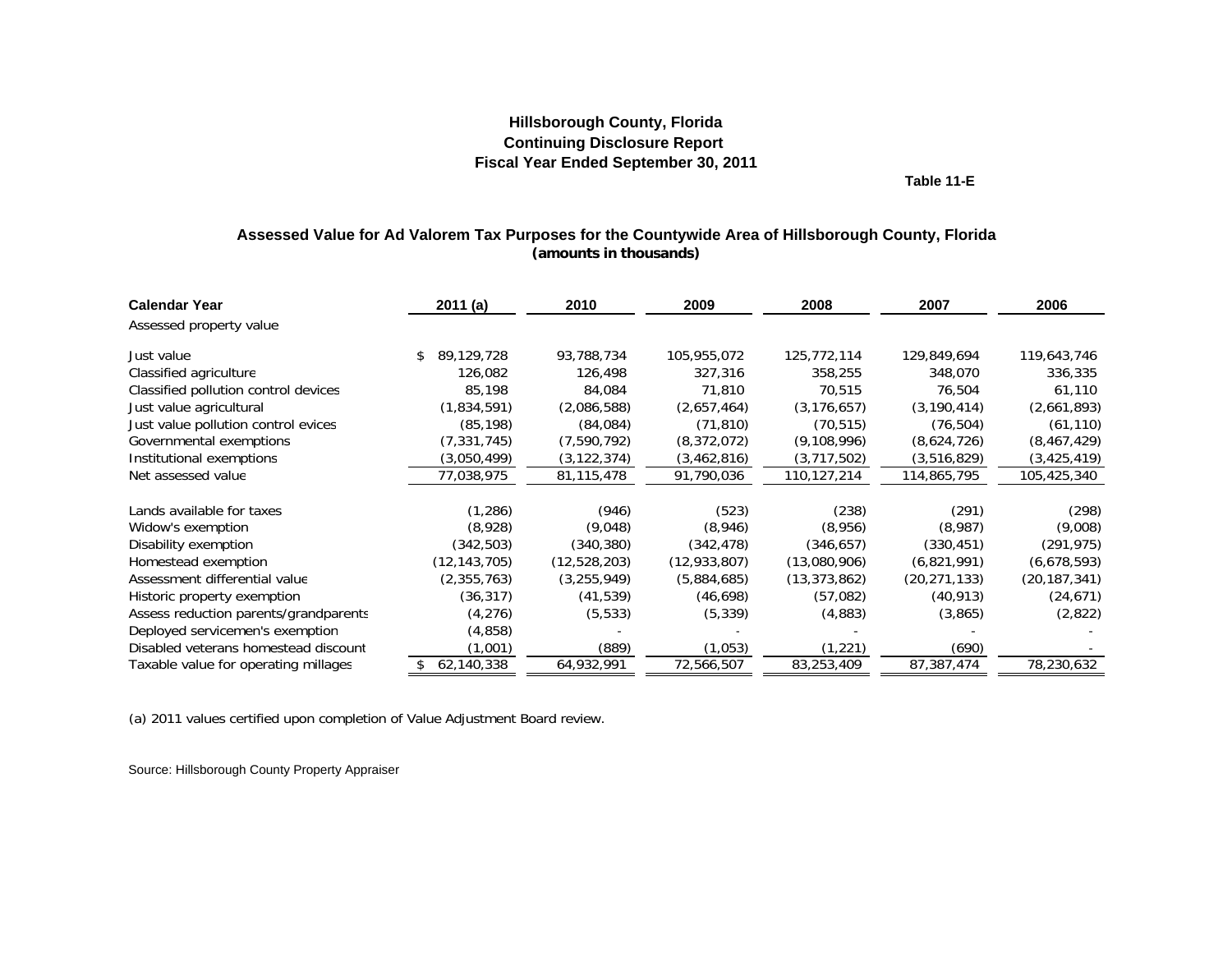**Table 11-F**

# **Unincorporated Area and Total Population**

<span id="page-43-0"></span>

| <b>Fiscal</b><br>Year | <b>Total</b><br>County | Unincorporated<br>County | Unincorporated<br>Area as % of Total |
|-----------------------|------------------------|--------------------------|--------------------------------------|
| 2011                  | 1,229,226              | 834,255                  | 67.87%                               |
| 2010                  | 1,245,870              | 832,430                  | 66.82                                |
| 2009                  | 1,234,010              | 824,380                  | 66.80                                |
| 2008                  | 1,224,520              | 815,910                  | 66.63                                |
| 2007                  | 1,204,750              | 804,340                  | 66.76                                |
| 2006                  | 1,172,970              | 781,350                  | 66.61                                |

Source: Hillsborough County City-County Planning Commission U.S. Department of Commerce, Census Bureau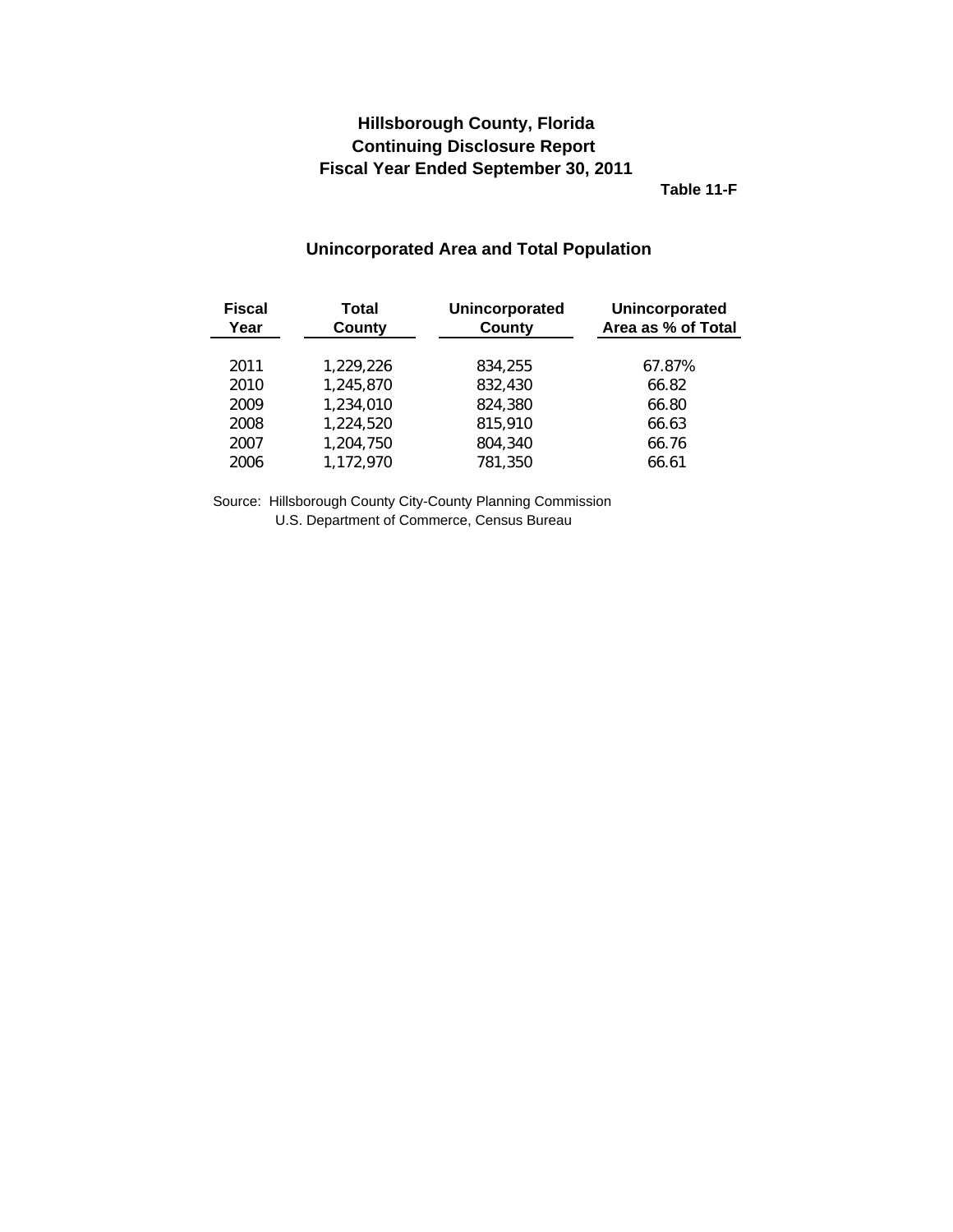**Table 12-A**

# **Fiscal Years 2007 Through 2011 Historical Waste Supply Delivered to System (Tons)**

<span id="page-44-0"></span>

| <b>Fiscal Year</b>           | 2007       | 2008       | 2009       | 2010       | 2011       |
|------------------------------|------------|------------|------------|------------|------------|
| Facility capacity (a)        | 370,000    | 370,000    | 370,000    | 570,000    | 570,000    |
|                              |            |            |            |            |            |
| Processible waste            | 656,273    | 619,442    | 557,013    | 559,232    | 544,554    |
| Non-processible waste        | 97,129     | 82,531     | 73,450     | 57,359     | 50,590     |
| City of Tampa ash            | 87,829     | 83,913     | 79,287     | 71,675     | 74,533     |
| Yard/wood waste              | 198,867    | 172,397    | 152,720    | 138,083    | 129,622    |
| Recycling                    | 35,102     | 35,076     | 33,629     | 32,752     | 32,420     |
| Total waste received         | 1,075,200  | 993,359    | 896.099    | 859,101    | 831,719    |
| Less: processible waste      | (656,273)  | (619, 442) | (557, 013) | (559, 232) | (544,554)  |
| Less: yard/wood waste        | (198, 867) | (172, 397) | (152, 721) | (137, 997) | (120, 988) |
| Less: recycling              | (35, 102)  | (35,076)   | (33,628)   | (32, 838)  | (35,057)   |
| Add: diversion               | 295,390    | 262,095    | 137,749    | 2,331      |            |
| Add: Hillsborough County ash | 92,948     | 88,485     | 103,167    | 127,450    | 125,001    |
| Total waste to landfill      | 573,296    | 517,024    | 393,653    | 258,815    | 256,121    |

(a) An additional burn unit came on line during fiscal year 2010, which expanded capacity to 570,000 tons.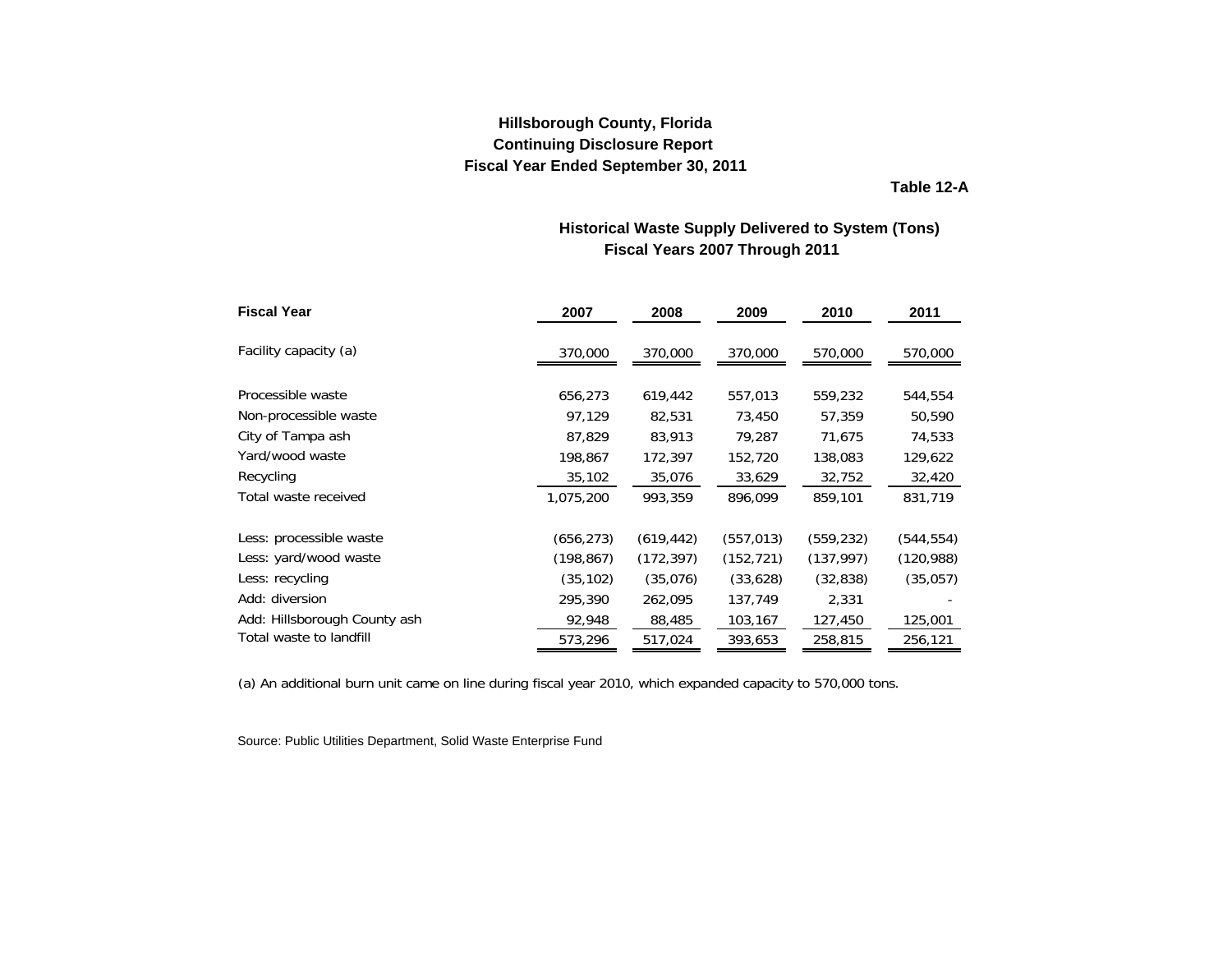**Table 12-B**

# <span id="page-45-0"></span>**Solid Waste and Resource Recovery Historical Refuse Throughput and Debt Service Coverage (amounts in thousands)**

| <b>Fiscal Year</b>                     | 2007         | 2008   | 2009   | 2010   | 2011   |
|----------------------------------------|--------------|--------|--------|--------|--------|
| Revenues                               |              |        |        |        |        |
| Assessments                            | 40,118<br>\$ | 46,075 | 51,544 | 54,640 | 57,793 |
| <b>Tipping Fees</b>                    | 26,932       | 28,157 | 24,715 | 23,669 | 24,684 |
| <b>Electric Revenues</b>               | 16,542       | 17,129 | 18,250 | 18,726 | 16,037 |
| <b>Other Revenues</b>                  | 546          | 605    | 330    | 758    | 99     |
| <b>Gross Revenues</b>                  | 84,138       | 91,966 | 94,839 | 97,793 | 98,613 |
| Less Cost of Operation and Maintenance | 70,296       | 63,911 | 78,719 | 79,016 | 83,767 |
| Net Revenues                           | 13,842       | 28,055 | 16,120 | 18,777 | 14,846 |
| Maximum Bond Service Requirement (a)   | 11,817       | 11,817 | 11,817 | 11,118 | 11,118 |
| Debt Service Coverage                  | 1.17x        | 2.37x  | 1.36x  | 1.69x  | 1.34x  |

(a) Interest earnings on the Debt Service Reserve Fund have not been subtracted from the Maximum Bond Service Requirement, but if available in the future, such earnings can be used to satisfy the rate covenant requirement set forth in the Bond Resolution.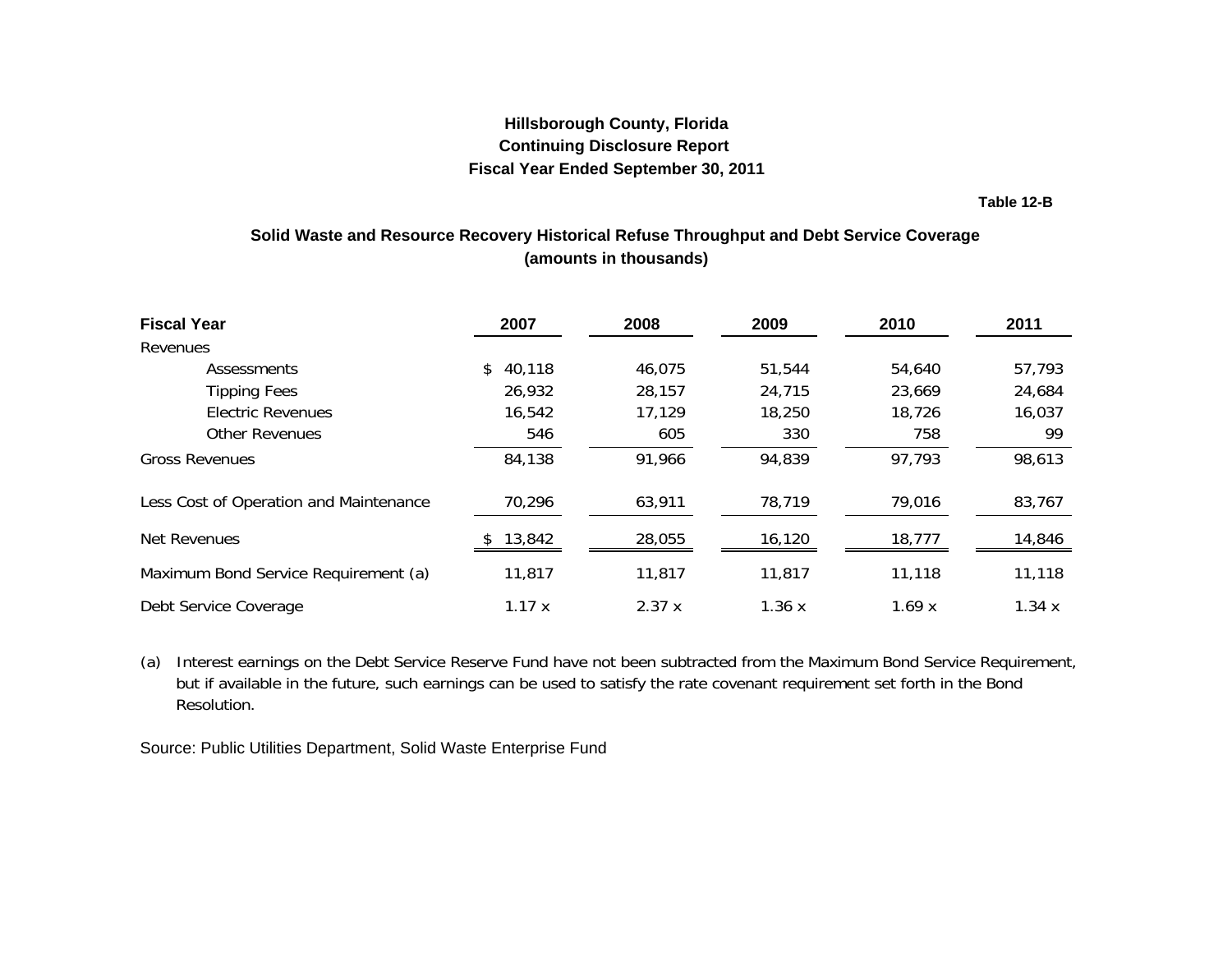**Table 12-C**

### **Resource Recovery Facility Historical Steam/Electrical Generation Fiscal Years 2007-2011 (a)**

<span id="page-46-0"></span>

| <b>Fiscal Year</b>               | 2007      | 2008      | 2009      | 2010      | 2011      |
|----------------------------------|-----------|-----------|-----------|-----------|-----------|
| Total steam flow (M lbs/yr)      | 2,249,445 | 2,179,810 | 2,285,915 | 2,156,636 | 2,237,088 |
| Boiler availability (%)(b)       | 90.40%    | 87.43%    | 91.59%    | 91.80%    | 95.51%    |
| Gross power (MWh)(c)             | 221,171   | 217.187   | 222,818   | 328,580   | 329,663   |
| In-plant use (MWh)(d)            | 28,206    | 27,905    | 29.597    | 41.744    | 42.739    |
| Net power(e) (MWh)               | 192,965   | 189,282   | 193,222   | 286,851   | 286,947   |
| MWh per M Ib steam               | 0.098     | 0.100     | 0.097     | 0.152     | 0.147     |
| Turbine availability $#1$ (%)(f) | 99.90%    | 98.91%    | 99.14%    | 98.33%    | 93.58%    |
| Turbine availability $#2$ (%)(f) | ΝA        | ΝA        | ΝA        | 90.82%    | 94.64%    |

#### Notes:

(a) Steam and electric data is reported from September through August.

(b) Percent of time boilers were able to process waste.

(c) Total electricity produced.

(d) Total electricity used to operate the facility (gross minus net).

(e) Total electricity sold.

(f) Percent of time the turbine-generator was available to produce electricity.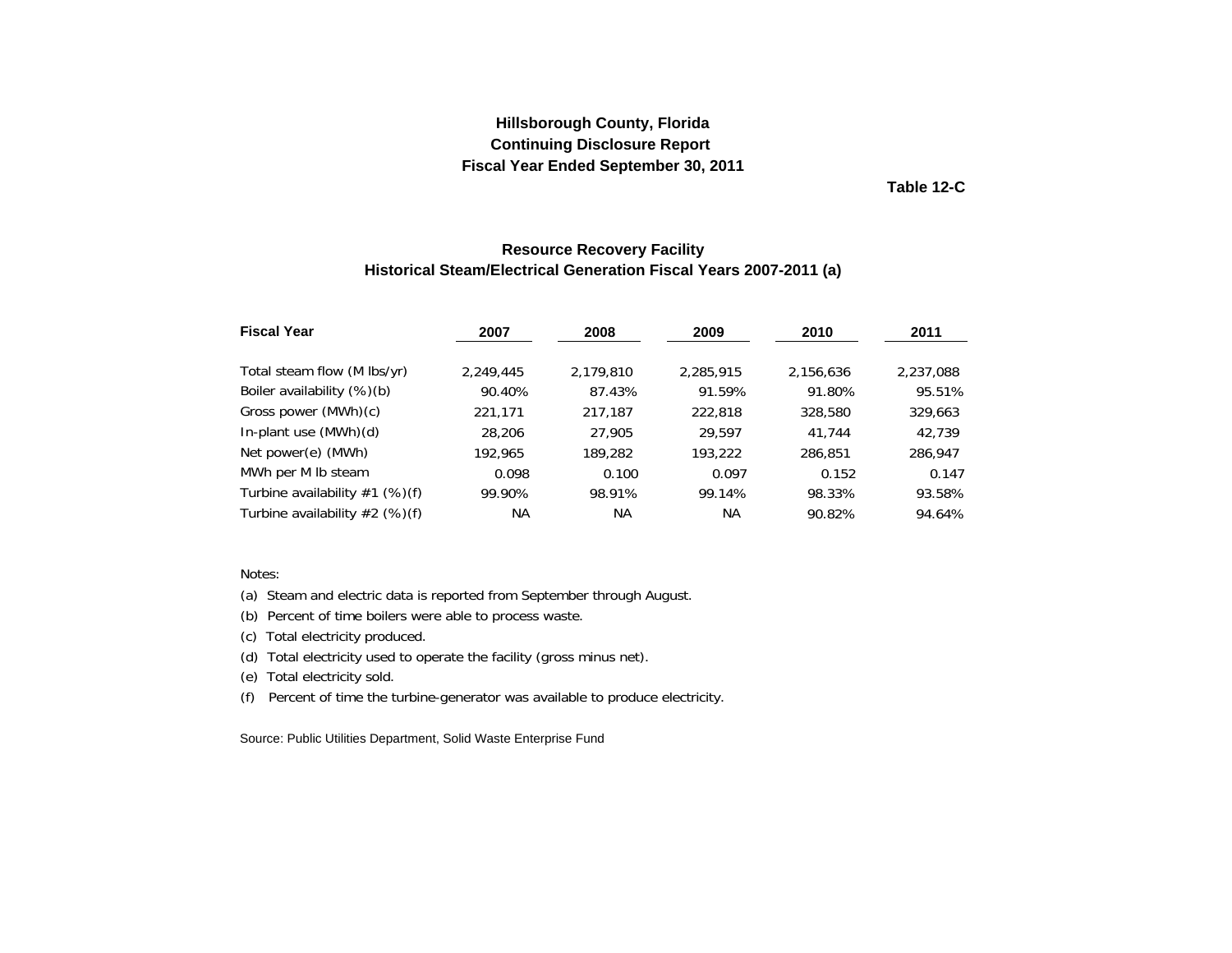# <span id="page-47-0"></span>**Fiscal Year Ended September 30, 2011 Hillsborough County, Florida Continuing Disclosure Report**

**Table 12-D**

# **Historical Billing Units**

| <b>Fiscal year</b> | 2007    | 2008    | 2009    | 2010(a) | 2011    |
|--------------------|---------|---------|---------|---------|---------|
| Disposal           | 263.884 | 272.624 | 275,344 | 279.222 | 283,954 |
| Collection         | 240,700 | 245.517 | 248,894 | 252,046 | 255,810 |

(a) Revised by Public Utilities Department Management Source: Public Utilities Department, Solid Waste Enterprise Fund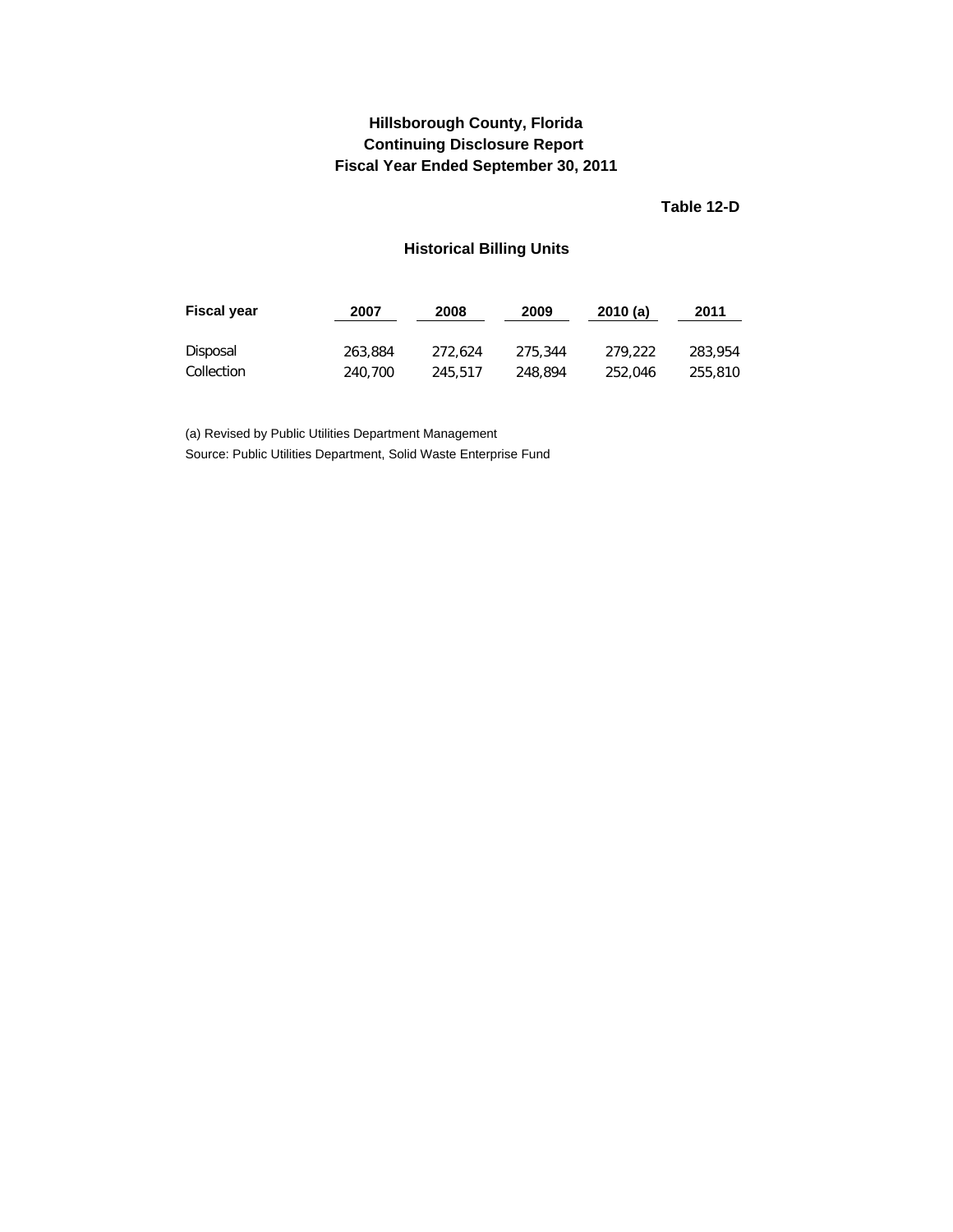### **Table 12-E**

# **Historical Solid Waste Rates**

<span id="page-48-0"></span>

| <b>Fiscal Year</b>         | 2007    | 2008   | 2009   | 2010   | 2011   |
|----------------------------|---------|--------|--------|--------|--------|
|                            |         |        |        |        |        |
| Annual Assessments         |         |        |        |        |        |
| Disposal                   | \$85.43 | 87.99  | 90.63  | 93.35  | 96.15  |
| Collection                 | 85.16   | 105.61 | 118.44 | 128.93 | 135.02 |
| <b>Tipping Fees</b>        |         |        |        |        |        |
| Municipal processable      | 54.23   | 60.28  | 60.28  | 62.10  | 63.96  |
| Municipal non-processable  | 32.07   | 32.90  | 32.90  | 33.90  | 34.92  |
| Commercial processable     | 56.48   | 66.41  | 66.41  | 68.40  | 70.45  |
| Commercial non-processable | 34.06   | 39.79  | 39.79  | 41.00  | 42.23  |
| Yard/wood waste            | 18.76   | 29.75  | 29.75  | 30.60  | 31.51  |
| Tire                       | 37.33   | 77.83  | 77.83  | 80.20  | 82.61  |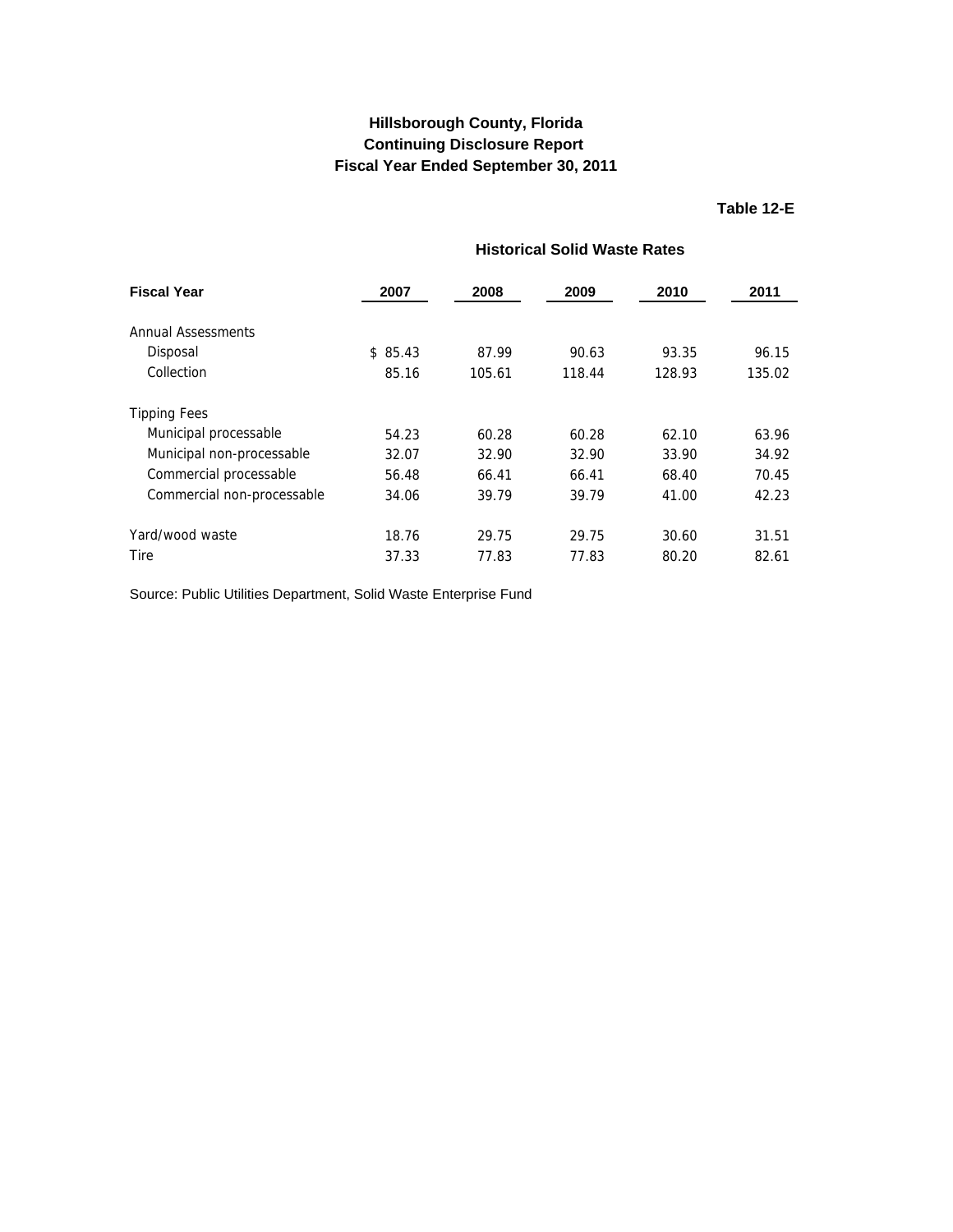**Table 12-F**

### **Historical Operating Statistics and Coverage Levels (amounts in thousands)**

<span id="page-49-0"></span>

| <b>Fiscal Year</b>                                   | 2007         | 2008      | 2009      | 2010      | 2011      |
|------------------------------------------------------|--------------|-----------|-----------|-----------|-----------|
| Total operating revenues                             | 84,138       | 91,966    | 94,840    | 97,793    | 98,613    |
| Plus: operating grants                               | 80           | 22        | 77        | 100       |           |
| Plus: investment earnings                            | 11,005       | 8,604     | 5,633     | 2,854     | 1,531     |
| Plus: other covenant receipts                        |              |           |           |           | 1,025     |
| Less: fair value change                              | (299)        | 518       | 198       | (663)     | (28)      |
| less: arbitrage rebate liability reduction           |              |           |           |           | (231)     |
| Less: debt service accounts interest earnings        | (1,526)      | (101)     | (110)     | (49)      | (21)      |
| Less: interest on bond proceeds                      | (39)         | (6, 192)  | (3,421)   | (371)     | (148)     |
| Less: landfill closure escrow account earnings       |              |           |           | (497)     | (285)     |
| Total gross revenues                                 | 93,359       | 94,817    | 97,217    | 99,167    | 100,456   |
| Total funds required:                                |              |           |           |           |           |
| Total operating expenses                             | 80,617       | 74,773    | 89,430    | 93,267    | 98,562    |
| Less: landfill closure escrow account earnings       |              |           |           |           | (285)     |
| Less: depreciation                                   | (10, 321)    | (10, 862) | (10, 710) | (14, 251) | (14, 510) |
| Total cost of operation and maintenance              | 70,296       | 63,911    | 78,720    | 79,016    | 83,767    |
| Income available for bond service                    | 23,063       | 30,906    | 18,497    | 20,151    | 16,689    |
| Bond service requirements:                           |              |           |           |           |           |
| Series 2006A - interest requirement                  |              | 5,535     | 5,436     | 5,270     | 5,194     |
| Series 2006A - principal requirement                 |              | 2,285     | 4,525     | 1,915     | 0         |
| Series 2006B - interest requirement                  | 627          | 1,841     | 1,841     | 1,835     | 1,841     |
| Total debt service requirement                       | 627          | 9,661     | 11,802    | 9,020     | 7,035     |
| Less: investment earnings from debt service accounts | (39)         | (101)     | (111)     | (49)      | (21)      |
| Total bond service requirements                      | 588          | 9,560     | 11,691    | 8,971     | 7,014     |
| Bond service coverage (1.10 required)                | 39.22 x      | 3.23x     | 1.58x     | 2.25x     | 2.38x     |
| 10% of bond service                                  | 59           | 956       | 1,169     | 897       | 701       |
| Other required deposits:                             |              |           |           |           |           |
| Renewal and replacement account                      | 1,684        | 1,343     | 846       | 2,390     | 824       |
| Excess funds available                               | \$<br>20,732 | 19,047    | 4,791     | 7,893     | 8,150     |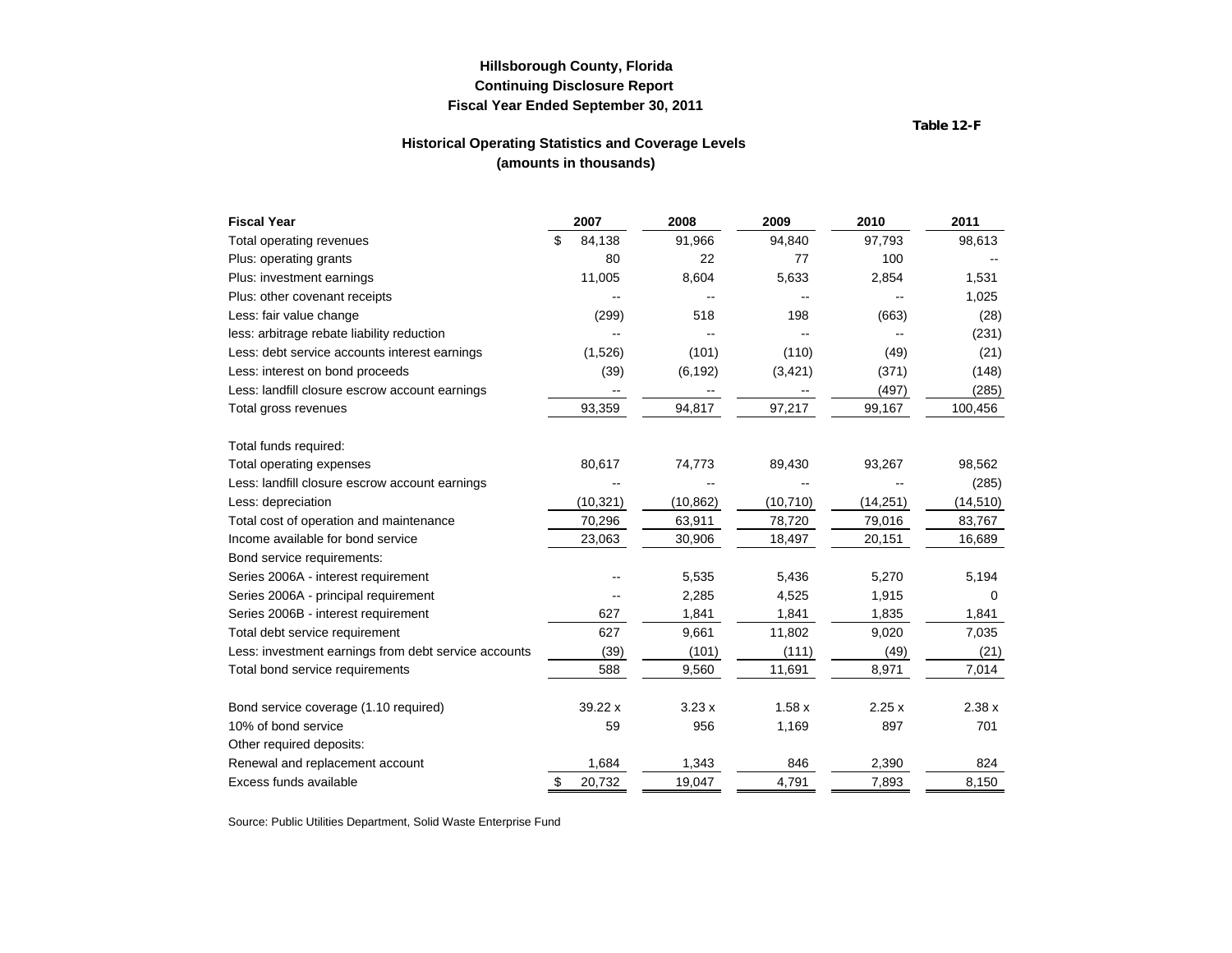**Table 13-A**

### **Hillsborough County, Florida Historical Capacity Assessment Revenues (a)**

<span id="page-50-0"></span>

| <b>Fiscal</b><br>Year (b) | Total<br>Levied | <b>Discounts</b><br>Allowed (c) | Total<br>Collected (d) | <b>Percent</b><br>Collected (e) |
|---------------------------|-----------------|---------------------------------|------------------------|---------------------------------|
| 2011                      | 10,131,063      | 368,155                         | 9,886,978              | 101.27%                         |
| 2010                      | 10,141,613      | 358,382                         | 9,885,059              | 101.04                          |
| 2009                      | 10,155,746      | 354,050                         | 9,876,755              | 100.77                          |
| 2008                      | 10,169,516      | 350,492                         | 9,903,234              | 100.86                          |
| 2007                      | 10,153,074      | 355,972                         | 9.793.875              | 99.97                           |

#### **Note: This table relates to the Capacity Assessment Special Assessment Revenue Bonds, Series 2006 issued to finance capital improvements within the 106 Units on which Capacity Assessments were made.**

- (a) Historical amounts collected are not pledged to the 2006 Bonds. There were 106 Capacity Assessment Units in FY 2006, which amounts will decline gradually over time due to prepayments and the expiration of particular assessments.
- (b) Based on assessed values and Capacity Assessments levied as of January 1 of the preceding calendar year.
- (c) Early payment discount: 4% for November, 3% for December, 2% for January, and 1% for February.
- (d) Includes interest charged for late payments, prepayment of assessments for future years and proceeds of tax certificate sales, if any, relating to assessments in previous years
- (e) Total amount collected divided by total capacity assessments levied net of discounts

Source: Hillsborough County Tax Collector Annual Reports County Finance Department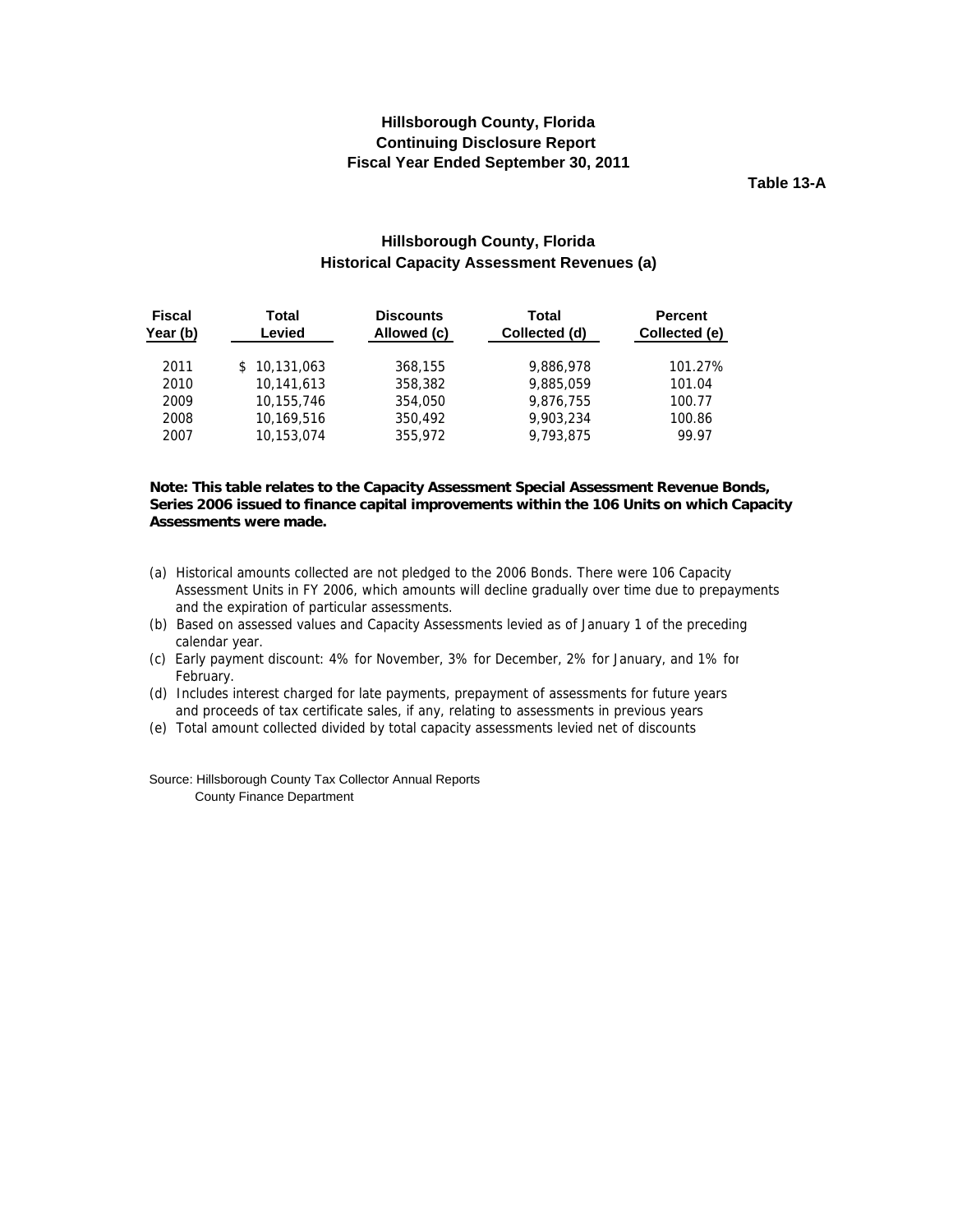**Table 13-B**

### **Principal Taxpayers (amounts in thousands)**

<span id="page-51-0"></span>

|                                        |                            | <b>Taxes</b><br>Levied |        |      | Percentage<br>of Total |  |
|----------------------------------------|----------------------------|------------------------|--------|------|------------------------|--|
| <b>Taxpayer</b>                        | <b>Type of Business</b>    | for FY 10              |        | Rank | <b>Taxes Levied</b>    |  |
| Tampa Electric Company                 | Electric Utility           | \$                     | 34,683 |      | 2.24%                  |  |
| Verizon Communications Inc.            | Communications             |                        | 17.657 | 2    | 1.14                   |  |
| Hillsborough County Aviation Authority | Transportation             |                        | 9.855  | 3    | 0.64                   |  |
| Mosaic Company                         | Mining/fertilizer minerals |                        | 6.459  | 4    | 0.42                   |  |
| Camden Operating LP                    | Real Estate                |                        | 5.539  | 5    | 0.36                   |  |
| Liberty Property                       | Real Estate                |                        | 4.607  | 6    | 0.30                   |  |
| Post Apartment Homes LP                | Real Estate                |                        | 4,288  |      | 0.28                   |  |
| Wal-Mart                               | <b>Retail Stores</b>       |                        | 4.275  | 8    | 0.28                   |  |
| Highwoods/Florida Holdings LP          | Real Estate Management     |                        | 4.156  | 9    | 0.27                   |  |
| <b>Brighthouse Networks</b>            | Communications             |                        | 3,771  | 10   | 0.24                   |  |
|                                        |                            |                        | 95.290 |      | 6.15%                  |  |

Since 2011 property tax rolls were not levied and opened for collections until November 1, 2011, final data for the 2011 property tax levy is not available. Taxes levied during a fiscal year are collected in the following fiscal year. Therefore, the amounts shown as levied for fiscal year 2010 were actually received in fiscal year 2011.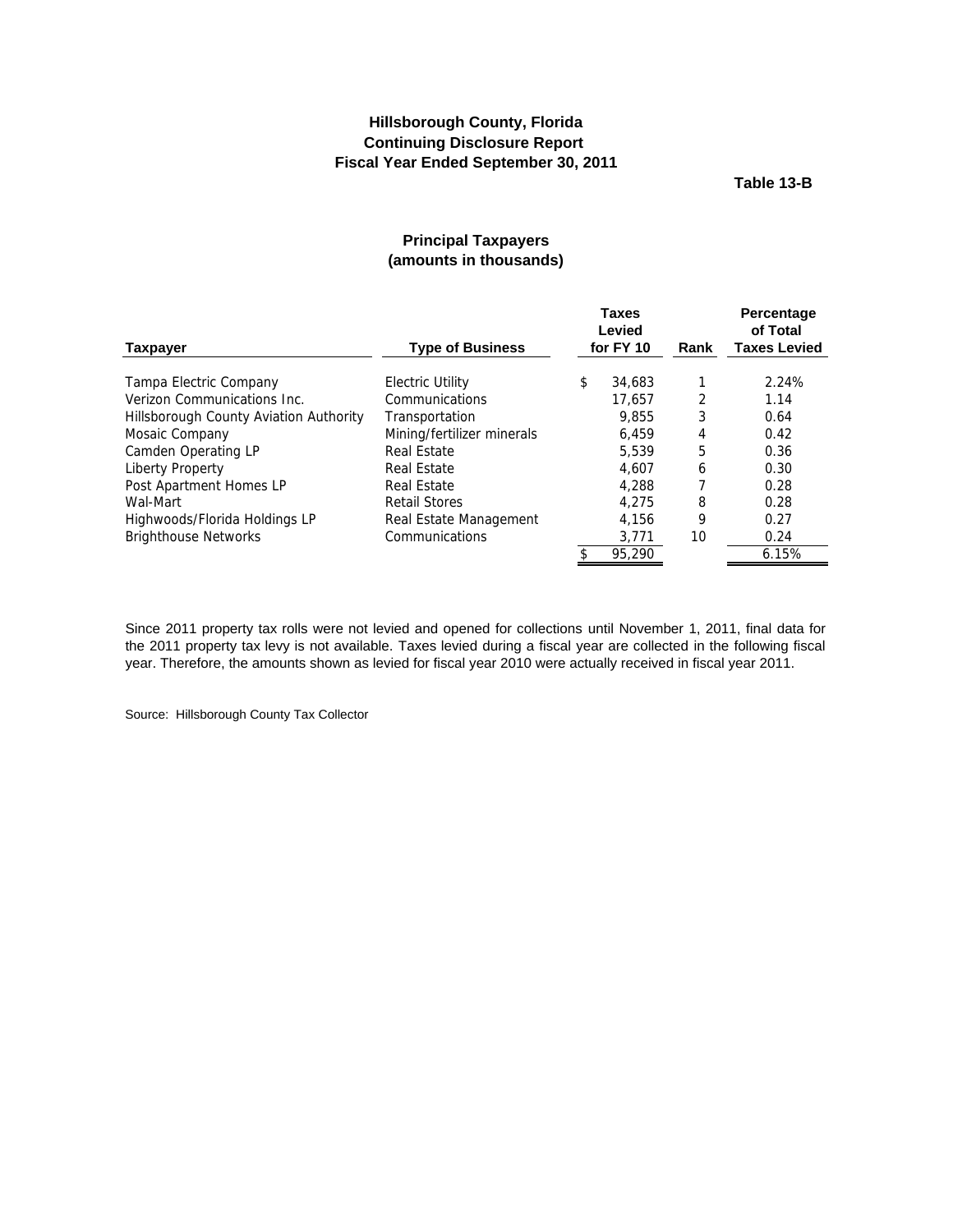**Table 13-C**

### **(amount in thousands) Total Property (Ad Valorem) Tax Levies and Collections Last Five Fiscal Years**

<span id="page-52-0"></span>

| Calendar Year (1)                                                | 2010          | 2009       | 2008       | 2007       | 2006       |
|------------------------------------------------------------------|---------------|------------|------------|------------|------------|
|                                                                  |               |            |            |            |            |
| Real estate (2)                                                  | \$64,944,451  | 75,629,883 | 79,793,792 | 70,835,689 | 57,220,285 |
| Personal property (2)                                            | 7,544,544     | 7,550,896  | 7,516,764  | 7,318,821  | 7,094,833  |
| Centrally assessed property (3)                                  | 77,513        | 72,631     | 76,918     | 76,122     | 70,711     |
| Taxable assessed value                                           | \$72,566,508  | 83,253,410 | 87,387,474 | 78,230,632 | 64,385,829 |
| Tax levy (4)                                                     | \$<br>660,228 | 757,541    | 801,724    | 814,609    | 701,730    |
| Current tax collections plus<br>discounts allowed                | \$<br>648,894 | 745,239    | 795,084    | 808,864    | 696,591    |
| Percent of current taxes collected<br>plus discounts allowed     | 98.3%         | 98.4%      | 99.2%      | 99.3%      | 99.3%      |
| Delinquent tax collections (5)                                   | \$<br>1,529   | 1,483      | 1,321      | 618        | 802        |
| Total tax collections<br>Ratio of total collections to total     | \$<br>650,423 | 746,722    | 796,405    | 809,482    | 697,393    |
| tax levy                                                         | 98.5%         | 98.6%      | 99.3%      | 99.4%      | 99.4%      |
| Outstanding delinquent taxes (6)<br>Ratio of delinquent taxes to | \$<br>6,874   | 8,226      | 3,706      | 1,732      | 1,646      |
| total tax levy                                                   | 1.04%         | 1.09%      | 0.46%      | 0.21%      | 0.23%      |

(1) Since 2011 tax rolls were not levied and opened for collections until November 1, 2011, fiscal year 2011 property tax data is incomplete and not presented.

(2) Assessed value, i.e., the value after homestead and other exemptions were deducted.

(3) Centrally assessed property is assessed by the state of Florida rather than the Hillsborough County Property Appraiser. T is railroad company owned property and is located in multiple counties.

(4) The tax levy is the property tax due to Hillsborough County before tax reductions. Tax reductions are determined by the Value Adjustment Board and before tax amounts are determined to be uncollectible due to insolvencies. The tax lev represents the taxes due to the Hillsborough County financial reporting entity and therefore, excludes taxes due to the Hillsborough County School Board, the City of Tampa, and certain other governmental entities.

(5) Includes all delinquent taxes received during the year regardless of the year in which the taxes were levied.

(6) Outstanding delinquent taxes represent delinquent amounts due only in the fiscal year levied, i.e., this amount does not include outstanding delinquent taxes from prior fiscal years.